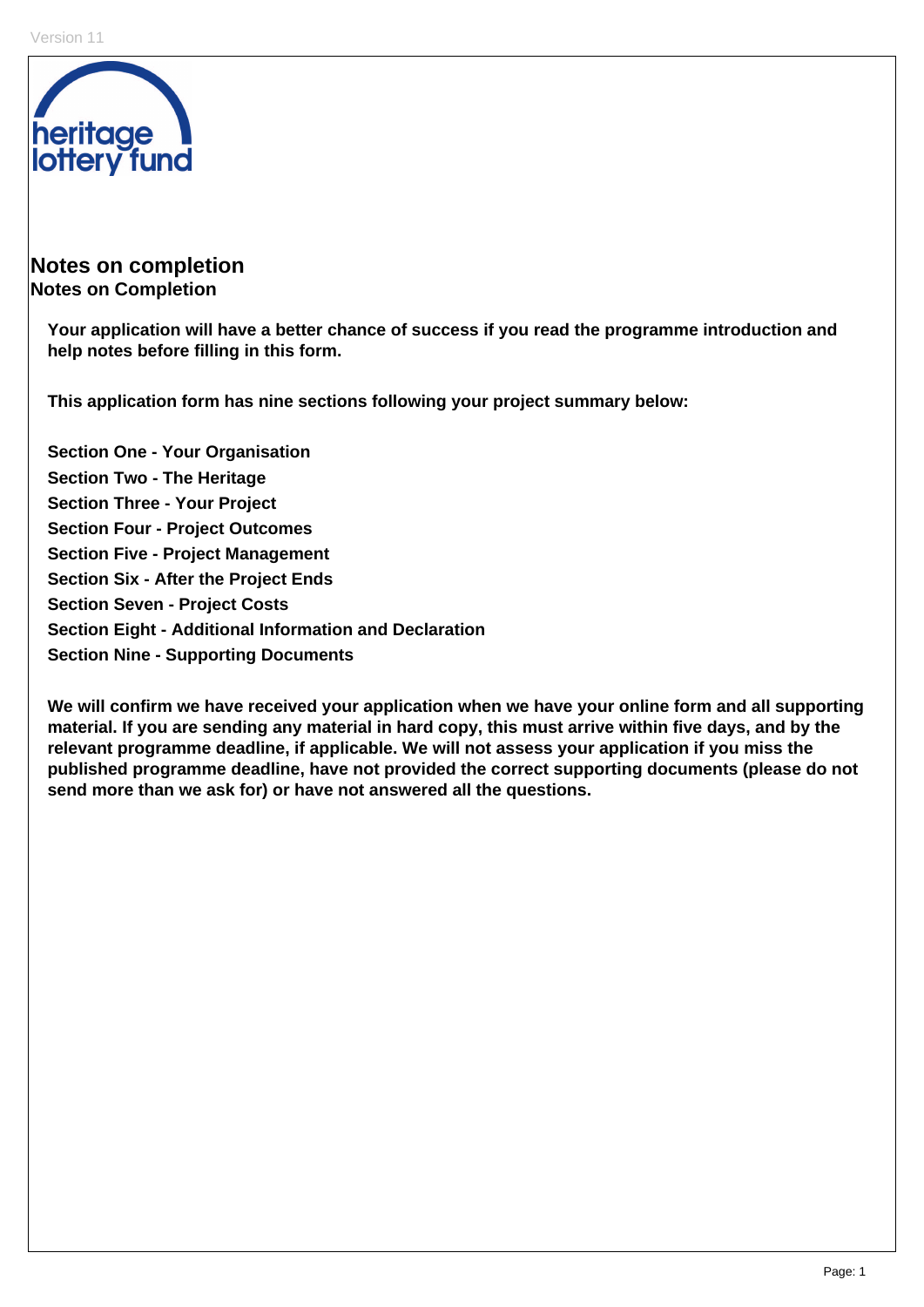#### **Summary**

#### **Name of your organisation**

Canal & River Trust

#### **Project title**

Restoring the Montgomery Canal as a resource for people and wildlife

#### **Reference number**

HG-12-08998

#### **Project summary**

**In no more than 150 words, summarise your project. We will use this text to tell people about your project, including our decision takers.** 

The continued restoration of the Montgomery Canal is a significant cross-border project and a priority for Canal & River Trust. The next step in delivering the Conservation Management Strategy, its mission statement is:

"To restore the Montgomery Canal as a flagship model of sustainable canal restoration with a strategic focus on rural regeneration. To protect the canal's unique environment and heritage through research, management and excellence in design. To increase access for all through interpretation with the promotion of tourism and educational use."

Our project will:

- Expand an already strong base of participants in the restoration of built and natural heritage in the canal corridor

- Positively manage possibly the world's best location for floating water plantain, to help secure its future

- Improve the canal setting as a resource for community events, learning and better health

- Enable a further 2km of canal to be navigable by narrowboats

#### **Have you received any advice from us before making your application?**  Yes

**Please tell us who you received advice from.** 

Laura Birkett and Reyahn King

**Is this your first application to the Heritage Lottery Fund?**  No

**Please tell us the reference number and project title of your most recent application.**  HG-12-01650 Revealing Oldknow's Legacy (Round 2)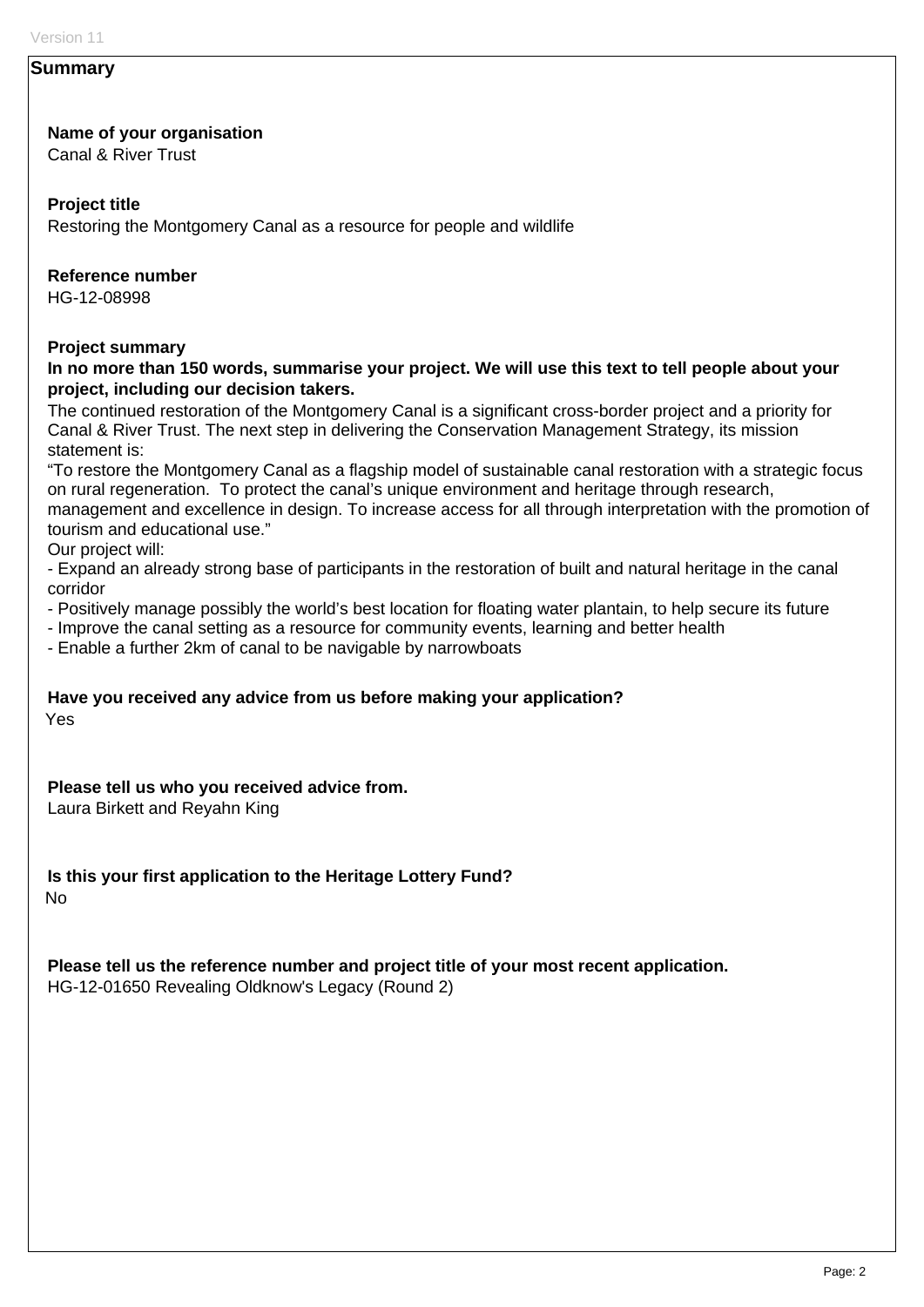# **Section One - Your Organisation**

## **1a Address of your organisation:**

| <b>Address line 1</b> | First Floor North    |
|-----------------------|----------------------|
| <b>Address line 2</b> | <b>Station House</b> |
| <b>Address line 3</b> | 500 Elder Gate       |
| Town / city           | <b>MILTON KEYNES</b> |
| County                |                      |
| <b>Postcode</b>       | MK9 1BB              |

**1b Is the address of your project the same as the address in 1a?**  No

# **Enter the address of your project:**

| <b>Address line 1</b> | Canal House          |  |  |
|-----------------------|----------------------|--|--|
| <b>Address line 2</b> | Morton               |  |  |
| <b>Address line 3</b> |                      |  |  |
| Town / city           | <b>OSWESTRY</b>      |  |  |
| County                | Shropshire           |  |  |
| <b>Postcode</b>       | SY <sub>10</sub> 8BQ |  |  |

**Local Authority within which the project will take place Shropshire** 

**Constituency within which the project will take place**  North Shropshire

# **1c Details of main contact person**

**Name**  Alex Ball

## **Position**

Development Manager

**Is the address of the main contact person the same as the address in 1a?**  No

| Enter the address of the main contact person: |                                |  |  |  |
|-----------------------------------------------|--------------------------------|--|--|--|
| <b>Address line 1</b>                         | <b>Canal &amp; River Trust</b> |  |  |  |
| <b>Address line 2</b>                         | <b>Birch Road</b>              |  |  |  |
| <b>Address line 3</b>                         |                                |  |  |  |
| Town / city                                   | <b>ELLESMERE</b>               |  |  |  |
| County                                        | Shropshire                     |  |  |  |
| <b>Postcode</b>                               | <b>SY12 9AA</b>                |  |  |  |
|                                               |                                |  |  |  |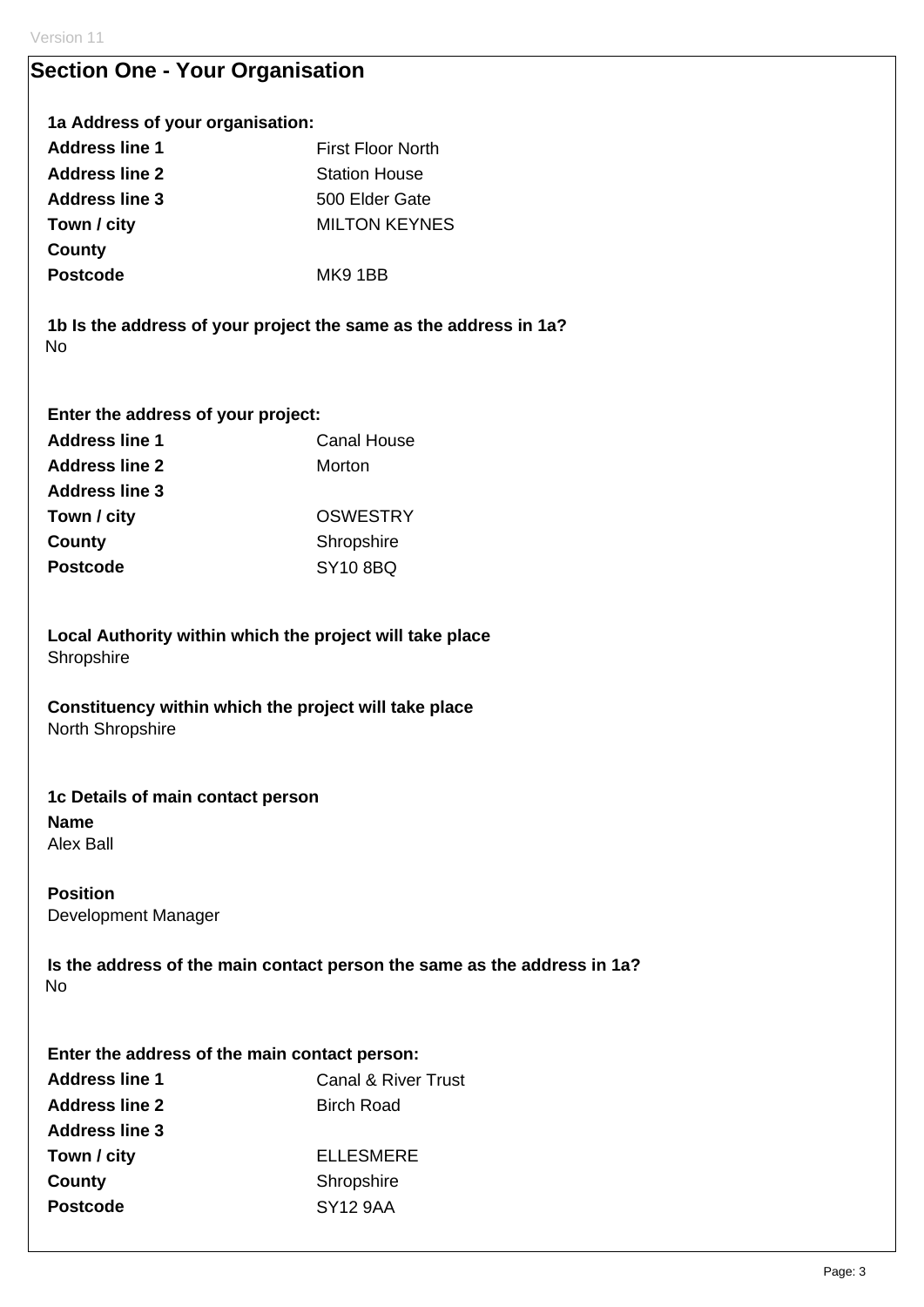#### **Daytime phone number, including area code**  07717 806356

**Alternative phone number** 

01606 723800

### **Email address**

alex.ball@canalrivertrust.org.uk

### **1d Describe your organisation's main purpose and regular activities**

The Canal & River Trust (CRT) is one of the UK's newest and largest charities created in July 2012 as successor to British Waterways, guardian of a 2000 mile network of historic inland canals and rivers across England and Wales.

Our mission is: to inspire people to connect with our canals and rivers.

Our purpose is: to act as guardian for the canals and rivers of England and Wales - ensuring that history, nature and communities are central to everything we do.

CRT is a company limited by guarantee and a registered charity; its objects are set out in clause 2 of its Articles of Association dated 27.03.12. (submitted with this bid) As a Charitable Trust our regular activities are funded via a combination of a 15 year contract with DEFRA

(£49,000,000 per annum) and self-generated income (see Annual Report and Accounts 2011/12).

As well as managing a 2000 mile network of canals and rivers, we actively:

- promote and manage the heritage and environmental assets we protect

- work in partnership to further conserve, enhance and promote our network for community benefit and public awareness.

#### **1e The legal status of your organisation**

**Please select one of the following:**  Organisation not in the public sector

**Please select one of the following: Other** 

**Please specify Charity**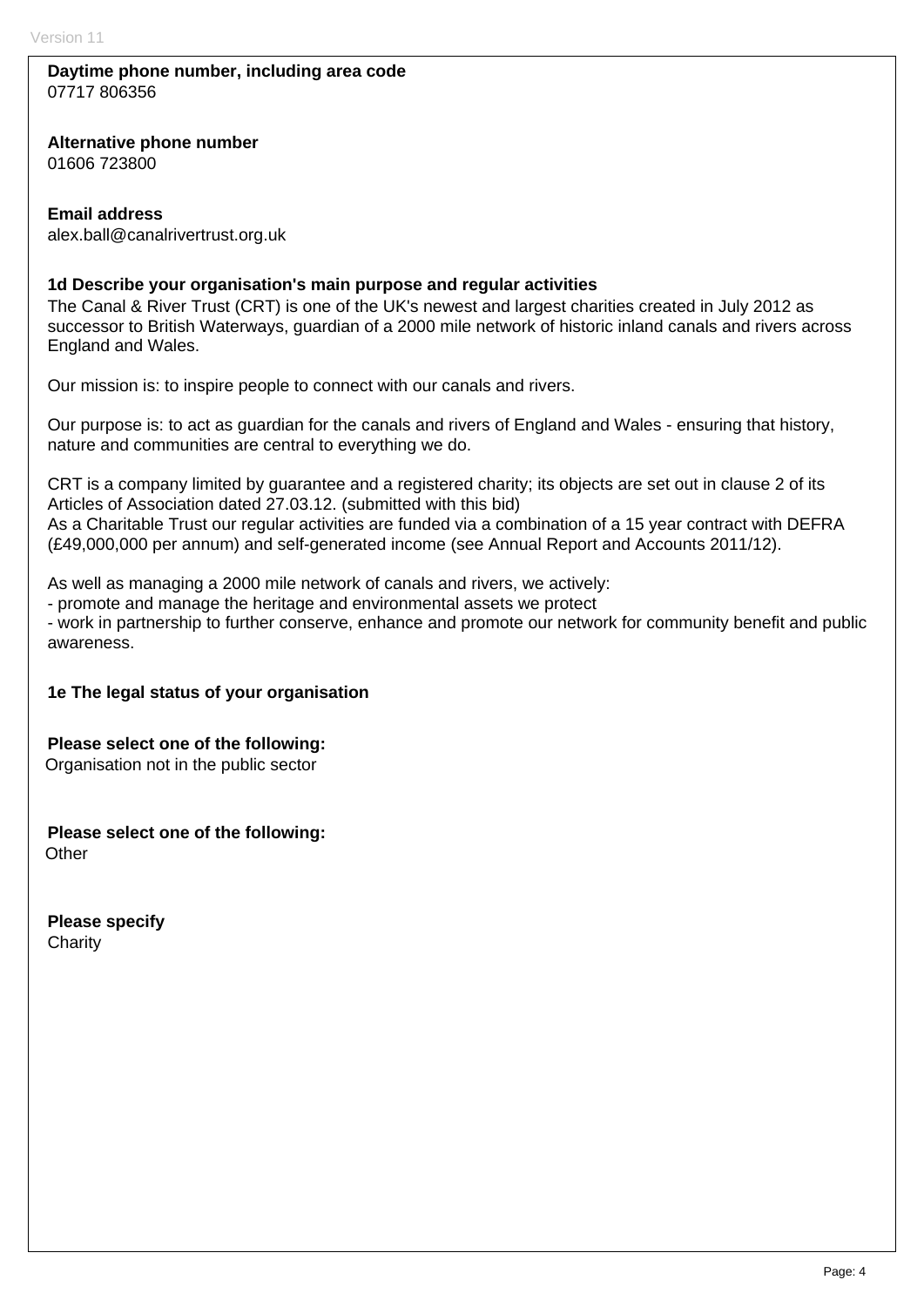#### **Describe the size and staff structure of your organisation**

CRT has approximately 1500 employed staff across England and Wales along with thousands of active volunteers. As a charity we have a Board of Trustees, a Chairman and Chief Executive. The structure is broadly in two parts; central specialist teams (eg Heritage, Environment, Museums and attractions and Fundraising); and local waterway teams who are responsible for the day to day operational management of the network. Each waterway unit has a Partnership Board and Chairman who work closely with the team to support and help deliver the functions of running their local canal and rivers network. There is also a Waterway Partnership for Museums and Attractions and one for All Wales.

The Montgomery Canal is in the North Wales and Borders Waterway and corresponding Waterway Partnership area, and falls within the All Wales area.

**If applicable, how many board members does your organisation have?**  10

**How much did your organisation spend last financial year?**  180500000

**What level of unrestricted funds is there in your organisation's reserves?**  information not available at present due to financial systems not yet being switched over to charity requirements

**If your organisation is any of the following, please provide the details shown:** 

**Company - give registration number**  N/A

**Registered Charity in England, Scotland or Wales - give registration number**  1146792

**Charity recognised by HM Revenue and Customs in Northern Ireland - give reference number**  N/A

**1f Will your project be delivered by a partnership?**  No

**1g Are you VAT registered?**  Yes

**Please provide your VAT number**  125511937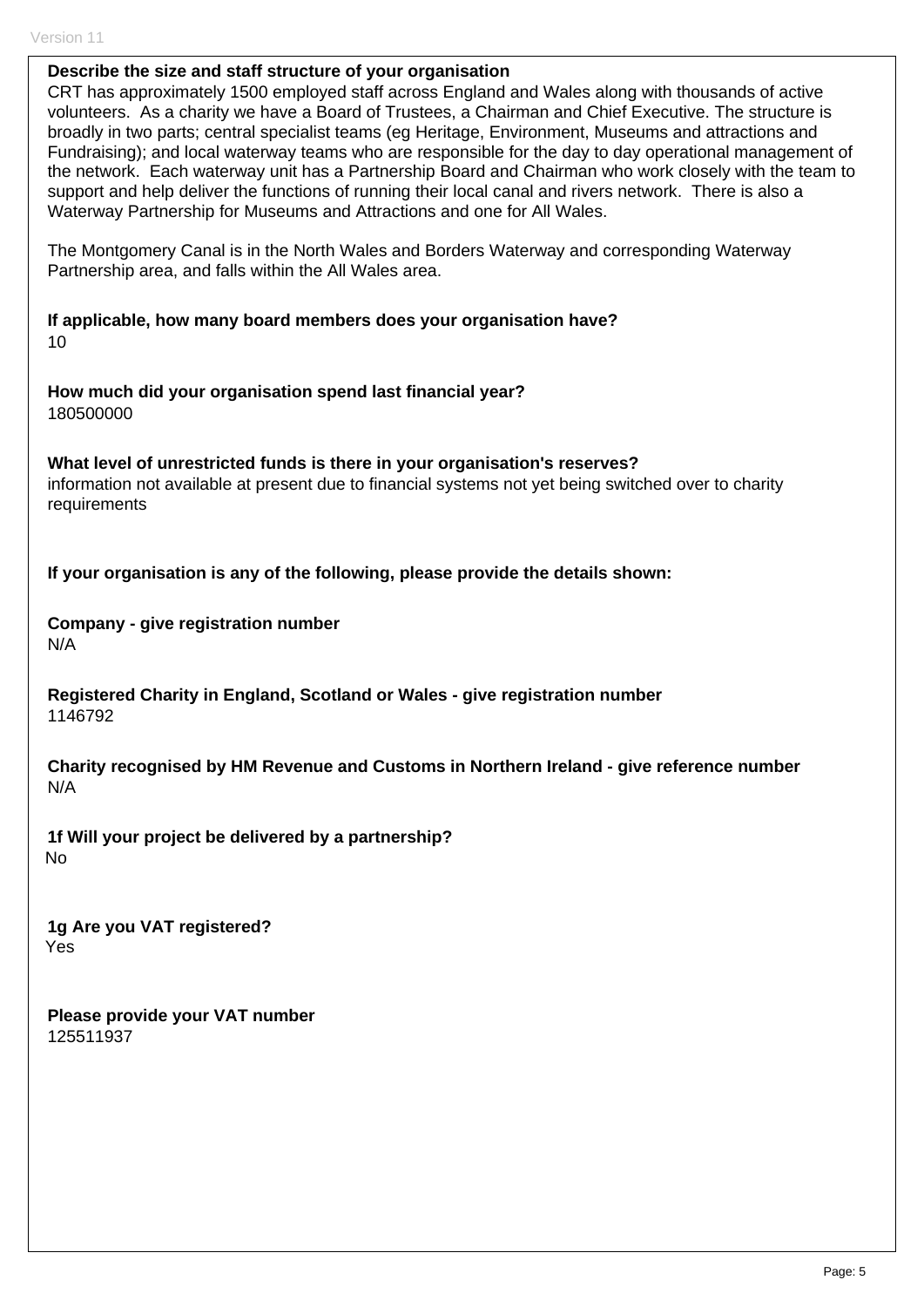# **Section Two - The Heritage**

#### **In this section tell us about the heritage your project focuses on and why it is valued.**

#### **2a What is the heritage your project focuses upon?**

The heritage we are focusing on is the Montgomery Canal, a 56km long rural canal, only partly navigable; of high quality natural and built heritage, located in Wales and England.

The Montgomery Canal has an Act of Parliament protecting its route for the purpose of restoration. It is important for its aquatic plants, and as such it is a SSSI in England and Wales, and a SAC in Wales. The SAC status is a particularly high designation and of European significance. The canal is also important for its built heritage. With 128 listed buildings it has great archaeological and historical significance, set also within the context of very attractive countryside.

The canal stretches from Lower Frankton, near Ellesmere in Shropshire and, at its heyday, terminated at Newtown in Powys. At Frankton Locks the canal joins the majority of the 3200kms of canal network in Britain, at the Llangollen Canal. The Llangollen Canal (part of it a World Heritage Site) is very popular with boaters and visitors on foot. The Montgomery Canal, today, is in part fully-watered, in some locations holding water but not passable by powered boats, and along a 5km section completely dry. The lengths, from the junction with the Llangollen Canal, are as follows (north to south):

Navigable from Lower Frankton to Gronwen Bridge (13kms) – includes a 800m stretch restored with HLF funding by BW between 2005 and 2008 Dry to Llanymynech (5km) Navigable at Llanymynech (.5km) In water, but only accessible to portable craft to Ardleen (6km) Navigable to Refail (17km) – includes an 11km stretch restored by CRT and SUCS with funding from the Prince of Wales Committee, opened in 1980 In water to Freestone Lock (10km) Dry/cycle path to Newtown (5km)

Currently the Welshpool length (Ardleen to Refail) is unsustainable because it is too short to be self-sufficient and needs more diverse activity (especially economic) to help justify maintenance costs.

Why is the Montgomery Canal important for its social history?:

The Montgomery Canal is a distinct landscape feature and represents a period of time in the early 19th century, related to the industrial revolution, but driven by the desire to supply the area's agricultural land with lime. The canal made a big impact on this rural area, it brought with it employment, new skills and in some cases a new way of life. It was paid for by local land-owners who recognised it was not going to be a commercial waterway. A canal presented a quick way of moving much needed local limestone (for turning to lime) to farmland and a means of moving produce to customers in nearby towns.

The canal construction was a big undertaking despite the canal following the Severn Valley for much of the route, ground conditions were not ideal and the small number of river-crossing aqueducts failed shortly after completion. This greatly occupied canal engineers, specialist contractors and the general labouring navvies. As the canal become usable, rural activities intensified, not only directly on farms, but through the burning of lime for the field, transhipment of materials, increased accessibility of water for generating power, and industry built up around wool and other local resources. This offered employment on boats, in factories, mills, workshops, maltings, inns, at wharves, kilns, locks, boat-builders, and so on. As fortunes changed, narrowboats became a home as well as a place of work as families moved on-board to save money. In the mid-1800s, railways and the management of canals by rail companies lead to the demise of the canals. The Montgomery Canal finally ended its trade days as a result of the breach near Frankton in 1936, the canal being officially abandoned in 1944.

Why is the Montgomery Canal important for its built heritage?:

Montgomery Canal is a unique example of a rural canal constructed to transport lime for agricultural improvement. Built between 1797- 1819, with a later phase completed in 1832, it is a transport infrastructure, largely intact, which clearly expresses its function as an engineered waterway, with associated water controls, operational and domestic buildings for those who used it and a wealth of buildings associated by trade and industry. Towns and villages form an important part of the route, but are few in number, each having a distinctive role and benefit from the canal, for example Pool Quay was a hub of timber shipment for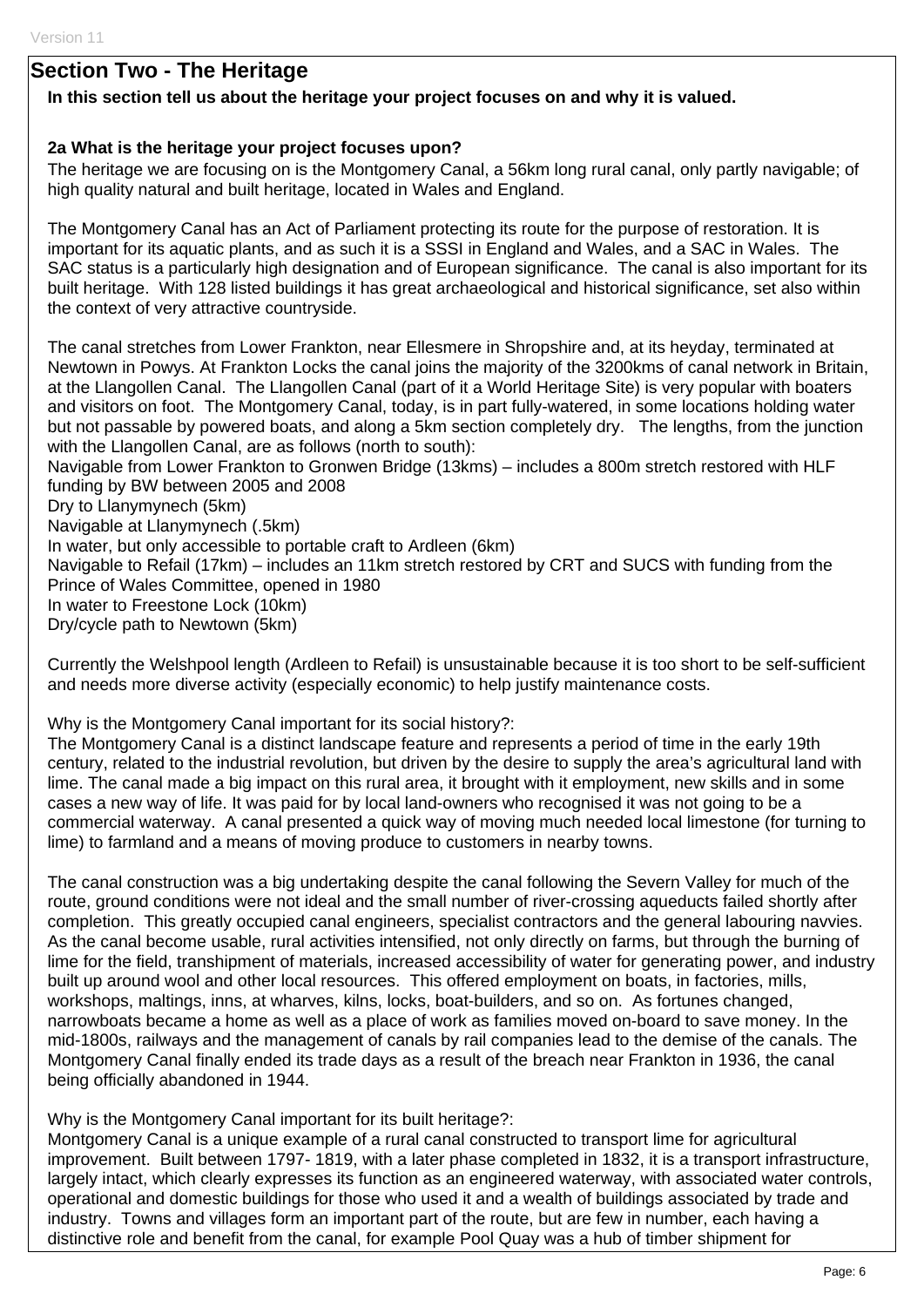Montgomeryshire Oak, and Newtown at one point had 81 flannel mills. Llanymynech and its abundance of carboniferous limestone was a key driver for the construction of the canal, and as a result Llanymynech became a hub of activity including a tramway, limekilns, docks, stables and other supporting buildings. The whole canal had 98 limekilns at the height of lime activity.

The Montgomery Canal was a pioneering waterway in relation to the use of cast iron lock gates, aqueducts and bridges (with iron "fish-bellied" bridge decks), making it of international significance. George Buck, the Engineer, designed many of these structures, plus also unique paddle gear for the operation of locks, which can still be seen on the canal today. It also has a very early example of a salmon fish pass constructed in conjunction with the weir and canal feeder at Penarth. The most significant structure is the Grade II\* Vyrnwy Aqueduct.

With a linear feature such as a canal, the boundary is important as a visual marker of the canals presence from the landscape around. It also tells the story of the relationship between waterway and associated land uses and businesses. The canal boundary is often the interface between mills, wharves, lime kilns and the many other land uses and is a valuable, yet easily eroded line; key to understanding the canals past. Hedges are a key feature of the boundary; stone and brick walls take over in settlements and enclose canalside business and industry.

Why is the Montgomery Canal important for its historic landscape?:

The canal infrastructure sits alongside the River Severn along much of its route in Wales and the wider landscape is enclosed by the Breidden and Llanymynech Hills. The area is steeped in history and has evidence of many periods including Early Bronze Age in the Severn and Vynwry Valley floors. Churches, settlements and estates are a rich decoration on the tapestry of pastoral, grazing and arable farmland. Quarries (some still active), underused historic transport infrastructure and associated facilities add to the romance of the surroundings, but remain under threat through neglect and inappropriate development – in many cases wildlife takes hold as human activity fades.

Why is the Montgomery Canal important for its natural heritage?:

The canal is a Special Area of Conservation (SAC) in Wales due to it harbouring the largest UK populations of floating water plantain and almost certainly the largest in the world. Floating water plantain (luronium natans) has found a new habitat in man-made waterways and has European protection due to its disappearance from natural habitats. Of the 38 km of canal in Wales, L. natans occurs in 29kms. Canal habitats have become a stronghold for the species. Canals seem to provide a preferred habitat for L. natans; the reason for this is not completely understood. It is thought that the low nutrient waters from upland sources along with substrates of the artificial canal provide a combination of conditions that allow aquatic species of plant that are often poor competitors to flourish. Grasswrack pondweed (potamogeton compressus) is another nationally important species within the assemblage of aquatic plants and the Montgomery Canal is the best site in the UK for this species. At their optimum these habitats are unique in species diversity and richness. However, being artificial, they require constant management to ensure that ecological succession does not allow more aggressive species of plant to dominate.

The Canal is a Site of Special Scientific Interest (SSSI) along much of its length, for a range of species; mammals (bats, otters, water voles and shrews), reptiles and amphibians (grass snake, viviparous lizard, great crested newt, smooth newt, slow-worm, palmate newt and toad), aquatic invertebrates (dragonflies, many damselflies, caddis fly, beetles) and molluscs and freshwater sponges, plus many plants.

The natural environment of the canal encompasses the verges and the hedgerows, as well as the channel, offering a wonderful resource in the form of a continuous network of habitat for species to connect, feed, breed and access a range of different habitats, feeding grounds and cover. Over a number of years reserves have supplemented the canal environment, particularly for aquatic plant habitat.

Existing area of nature reserves in England and Wales:

Wales; total open water area; 2.034 hectares, in a total of 5.217 hectares of reserve (across 4 sites) England; total open water area; 0.7 hectares in a total of 1.35 hectares of reserve (across one linear site) Total required nature reserves in England and Wales:

Wales (figure for Llanymynech to Welshpool): total open water area; 6.8 hectares in a total of 8.16 hectares (across 5 sites) – not included in this project

England; 3.75 hectares of open water in 4.5 hectares of reserve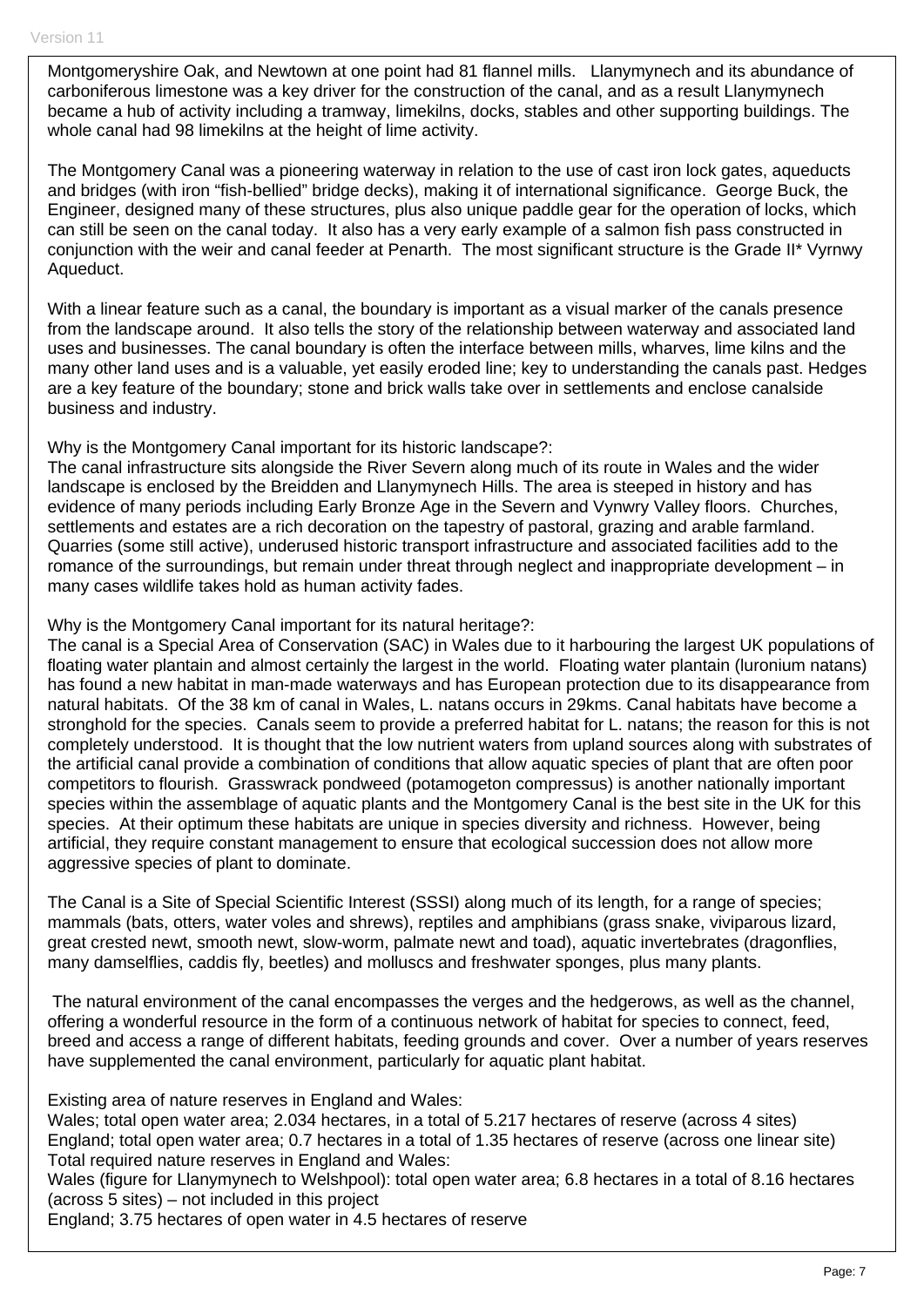Who is the Montgomery Canal important to?:

The canal was officially abandoned in 1944, eight years after a fairly small scale breach, which was not considered worthy of spending £400 to repair. The canal never really left the hearts of locals and heritage enthusiasts, but it was the threat of a bypass, around Welshpool, in 1969 which galvanised action. On the 18th and 19th October 1969, 180 volunteers from all over the country, along with JCBs, pumps and lorries, cleared much of a ¾ mile section of canal. "Operation mudsplash" (later renamed the Big Dig) was a big success and set the restoration plans off and running.

Volunteer involvement, through clearing the canal channel, rebuilding structures, campaigning and raising awareness has gone on throughout the last 44 years. Key milestones in the restoration of the canal in the last 25 years;

1987 – British Waterways Act protecting the line of the canal

1990s – Gallowstree Bridge and Whitehouse Bridge raised opening navigation over a 17km stretch around Welshpool. Aston Locks Nature reserve opened in 1994, Frankton Locks to Queen's Head opened in 1996. 1998 – Major HLF funding application for restoration fails, but Montgomery Canal Partnership (MCP) forms 2002-2005 – Conservation Management Strategy produced and signed up to by MCP 2007-08 – Sizeable projects deliver various improvements, including development of Llanymynech Heritage Area, Powys Tourism project and extension of navigable canal from Gronwen to Redwith Bridge

There is huge support, at ground level, and through public bodies and trusts, to restore the canal. The formal partnership has a broad membership:

Canal & River Trust (British Waterways before July 2012) Montgomery Waterway Restoration Trust (MWRT) Powys County Council Shropshire Council Natural Resources Wales (formerly Countryside Council for Wales, EA Wales) Natural England English Heritage Cadw Royal Commission on the Ancient and Historic Monuments of Wales (RCAHMW) Environment Agency Shropshire Union Canal Society (SUCS) Inland Waterways Association (IWA) Montgomeryshire Wildlife Trust Shropshire Wildlife Trust (recently added Severn Rivers Trust)

These bodies signed up to a Conservation Management Strategy (CMS) in 2005. It was not an easy task to write because of the breadth of interest and the passionate beliefs of the groups, but a consensus was reached. It is important the delivery of this HLF funded strategy is seen through, in respect of the status of the canal and the effort in agreeing how to make it a sustainable flagship of restoration.

The CMS is a framework for taking forward the restoration of the canal, whilst balancing it with the requirements specific to the habitat designations (in relation to floating water plantain). The partnership has agreed to the need for new nature reserves which will offer a more secure and better suited environment for the aquatic plants and the wider diversity of wildlife. The canal channel is inherently a fragile environment for anything other than invasive species and needs careful management to maintain biodiversity.

The CMS states: "Community consultation studies have shown that the contribution the canal and its associated buildings make to the existing landscape is greatly valued, both by local people and visitors to the area. Consultation also shows that there is substantial support for sensitive restoration of the canal to navigation and improved access for informal leisure activities."

Welsh Government puts sustainable development and the ecosystem approach high in its agenda, the Living Wales framework aims at "focusing on the value of the environment as a whole, delivering environmental, social and economic outcomes nationally, regionally and locally", also "delivering environmental change, and restoration where appropriate". The recent move to a single body (Natural Resources Wales) for the regulation and management of the environment in Wales shows a belief in looking at environment holistically and within the context of social and economic considerations.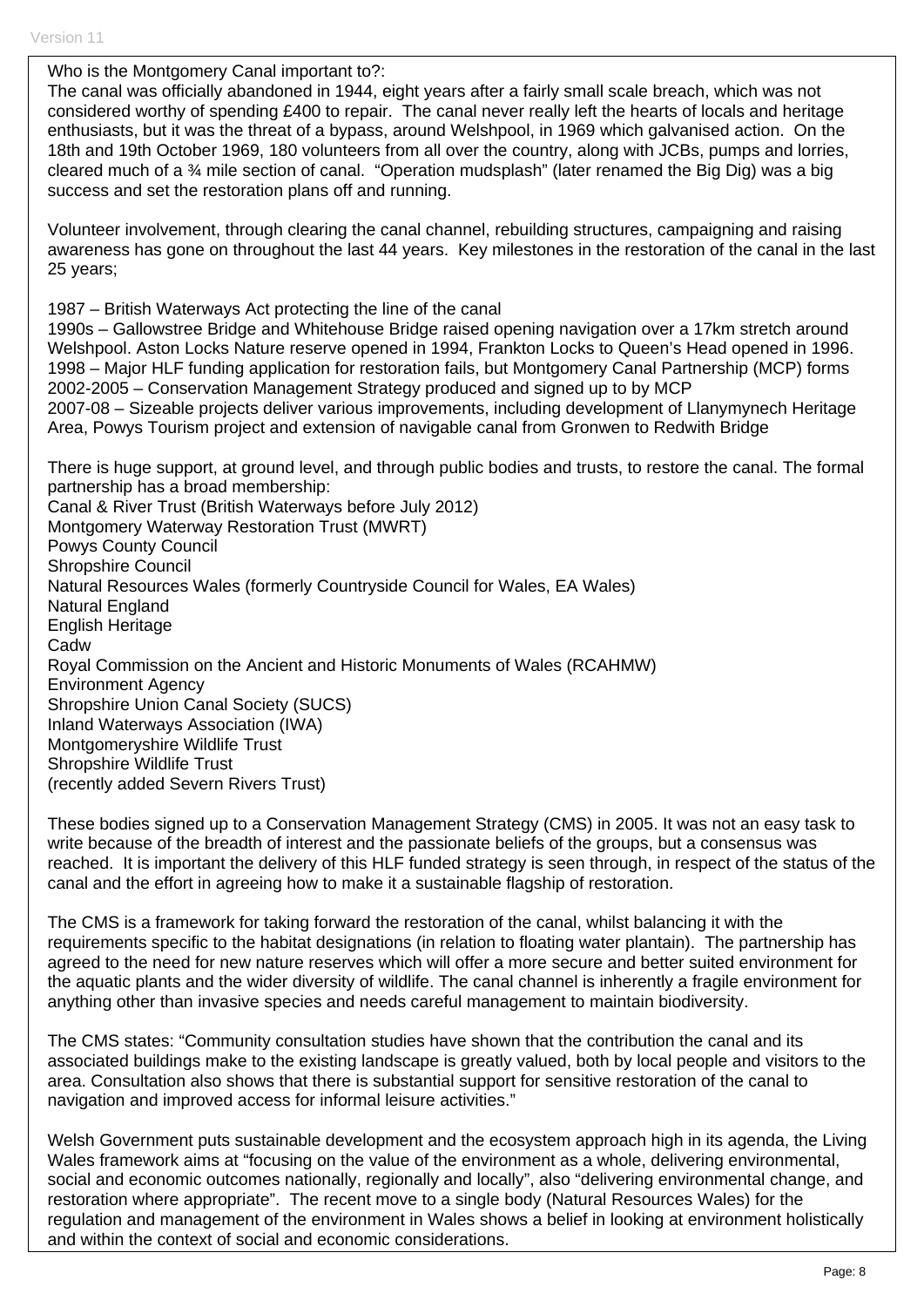At a Campaign for the Protection of Rural Wales Symposium in July 2011, Glenn Millar, Canal & River Trust Economic Development Manager said "The navigable and potentially navigable inland waterways of Wales are a resource which has much to offer in helping to achieve the Living Wales approach. Though man-made the canal system delivers a wide range of ecological services – provisioning, regulating and cultural. Canal landscapes bring together the natural and built environment, support both ecological connectivity and our links with the past. At the same time they offer a vital component of the economy of the areas through which they pass, with recreation and tourism, both on water and land, replacing their previous transport function." Powys County Council's draft Local Development Plan Environment Paper states "The canal has great archaeological and historic significance; however, it also has economic potential as a tourist destination. It is located in extremely attractive countryside, and acts as a recreational route for the local population and tourists alike."

Shropshire Council and its partners are committed to protecting and enhancing the county's rich and varied heritage and supporting communities that are strong, healthy, safe and inclusive, and encourage cultural diversity, voluntary effort and participation in community life (Shropshire's Community Strategy 2010-2020). Shropshire Council take particular interest in Heritage Canal and Railway Regeneration in their county, a report for an Economic and Environment Scrutiny Committee, in March 2009, prioritised two major projects, the Montgomery Canal being one (and the Cambrian Railway, the other), it gave support in principle "on the basis that a relatively short length remains to be reopened, that it links to the national network, that a viable organisation exists (Canal & River Trust) to implement it and the costs and benefits are well researched". It describes the importance to the area as "Today Shropshire's canals and railways remain as a rich inheritance both for their biodiversity and as tangible evidence of the Industrial Revolution in which Shropshire played such a crucial role".

During the writing of the recent North Shropshire and Oswestry Visitor Economy Strategy (August 2012), a number of lead product types were identified and critically appraised with partners and local businesses. The dominant themes were:

Landscapes, Canals and Meres, Market towns, Gardens and Gardening, Heritage, and Walking.

All these themes apply to the Montgomery Canal, especially in light of the "collaborate to compete" strapline for the document, which reinforces the need to work across Authority boundaries (because visitors do not distinguish areas in this way when visiting an area). Oswestry and Welshpool towns are very close to the canal and the world renowned gardens of Powis Castle are a very short walk from the canal. Shropshire may lack some of the "must-visit" canal sites of some of nearby counties, but the overall richness of countryside and views from canal make it extremely attractive and it is the backdrop that the canal offers to walking, photography, pubs, tearooms, canoeing, events, wildlife watching etc that makes the canal so important to the local area and economy. The strategy goes on to look at the four areas of improvement for success; Perception (many England residents – 50% in VisitEngland's poll – had no opinion about North Shropshire and feel it is indistinct); Performance (91% of visitors are day visitors, but overnighters at only 9% generate £42m spend of a total spend of £115m by both visitor types); Product emphasises the need to make more of the things on offer and to be careful of something for everyone approach which rarely interests anyone. Clustering experiences, joint marketing and suggesting itineraries are key to this; finally Partnership reinforces the notion of working across boundaries, making it clear what goes on and how businesses and attractions can be supported and how their experiences can feedback to tourism bodies.

The Visitor Economy is a key sector for investment within the Marches LEP Strategy for Growth (2013-2022) and key sector identified by the Shropshire Business Board. Shropshire's Economic Growth Strategy (December 2012) highlights the need to enhance Shropshire's visitor offer and helping Shropshire to be widely perceived as one of the best visitor destinations, as well as an excellent place to do business. As well as the clear focus on what can inspire people to visit the county, there is also a commitment to provide the very best for the residents in the area; "Evolution, Revolution and Innovation – A Cultural Strategy for Shropshire and Telford & Wrekin (2009)" provides a vision that culture will, through partnership working, inspire us all to shape how we live, learn, work and play, and to enrich the life of every resident and visitor in Shropshire and Telford & Wrekin.

Welsh Government have introduced the Active Travel Bill (February 2013) which will encourage Local Authorities to improve the provision for walking and cycling and map routes and improve opportunities so that travel can work in an integrated way. The intention is that cycling and walking should become the normal way of getting around for short local journeys. They should be safe and well signed. Powys County Council are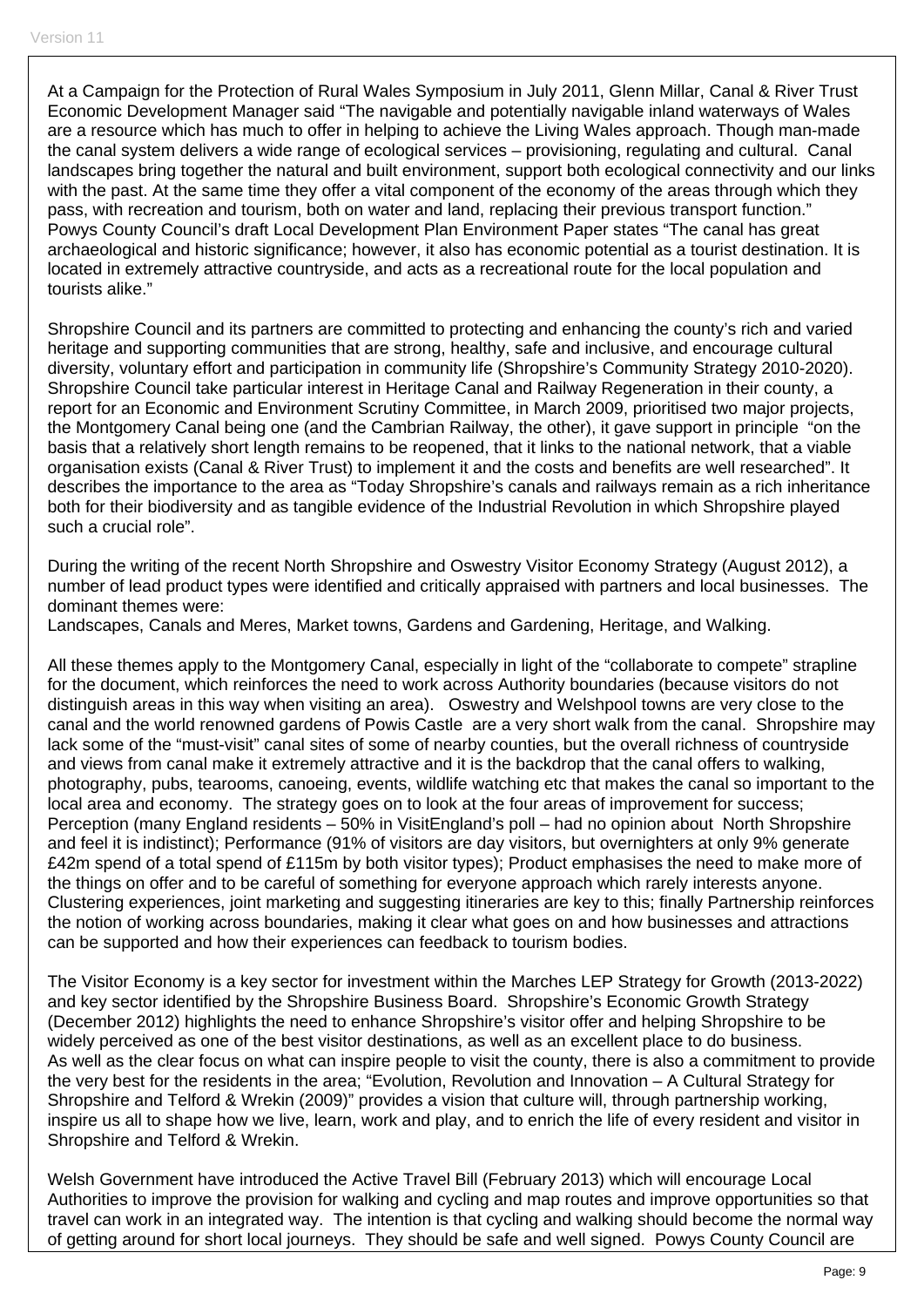very keen on the Montgomery Canal as part of this infrastructure and as a resource for local communities. Schools are a good target for walking routes, and in Wales there are 10 primary schools within 1.5km of the Montgomery Canal.

Powys County Council has provided significant funds towards the improvement of the towpaths in Wales, which Canal & River Trust has implemented. A survey by Sustrans in April 2012, taken on the National Cycle Network, Route 81, in Newtown (Newtown Riverside/Montgomery Canal Greenway) indicates that there are 265,091 users of this stretch of towpath, 14,925 are cyclists, 244,336 are pedestrians and 5,830 other users. Generally, in Wales, activities on the towpath make up 94% of canal use, proving that even when canals are navigable, it is by far the land users that are in the majority, although it is acknowledged that it is the scenery, including the boats, that attracts many people onto the towpath.

Shropshire Union Canal Society formed in 1966 to promote the heritage and future use of the 158 miles of Shropshire Union Canals. Their 717 (mainly joint-) membership (May 2013) comes from all over the UK and further afield. They are actively involved in the restoration of the Montgomery Canal, as volunteers, also raising awareness and assisting with fund-raising.

The Montgomery Waterway Restoration Trust formed in 1980 to promote the restoration as a partnership between public and voluntary bodies. The Trust keeps up the profile of the canal at strategic level and amongst local councillors.

Interest groups value the canal environment, evidenced by their membership and particularly the active members who encourage participation on or near the canal. Groups base many of their activities and interests on the canal because if its accessibility and place-making role within the landscape.

The CMS indicates 13,125 boat related "user days" on the connected length to Gronwen Bridge, per year. There are 229,000 other users annually between Frankton and Maesbury (ie approximately the same as the navigable length). Canoeing is increasingly popular. Canoe Wales has taken the lease on a Canal & River Trust Property at Burgedin Locks, and in early 2013 opened a shop selling canoe gear. It also acts as a base for canoe hire; Welsh canals look set to be a major venue for flat water canoeing. Local residents and businesses value the canal and see the potential for it to be improved to offer more services and recreational facilities to residents and visitors alike. The canal needs to be seen in an overall picture of tourism potential in the area, where the journey becomes the experience, and where links with the Cambrian Heritage Railway and long distance footpaths can be strengthened.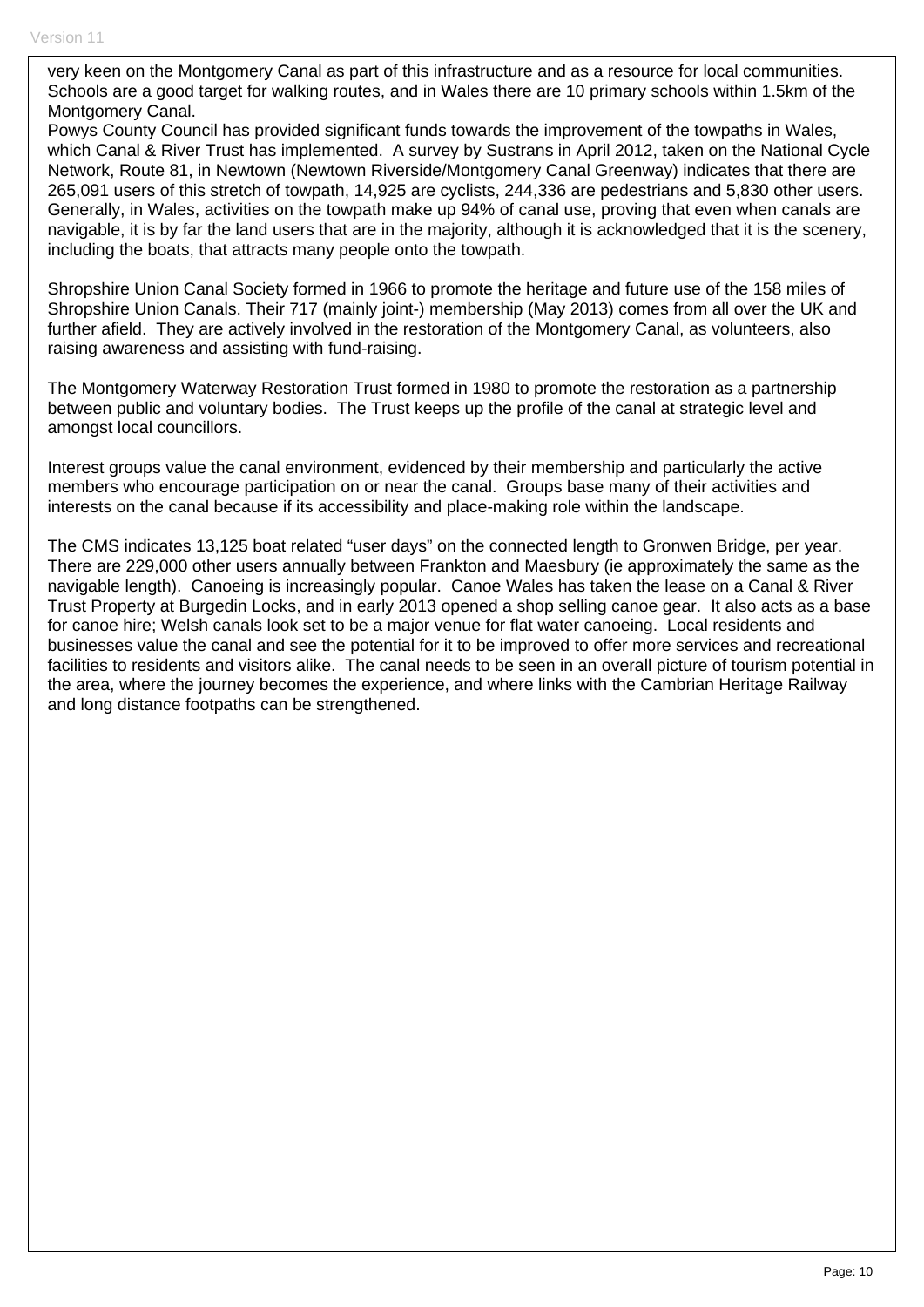#### **2b Is your heritage considered to be at risk? If so, please tell us in what way.**

The Montgomery Canal is at risk. All canals require risks to be managed - risks of an aging infrastructure, much of it over 200 years old. The cost of reducing risk (ie repairing structures and maintaining water in the canal) is "justified" by the level of use of canals. (in real terms, it is a single pot of money and canals are not expected to "break even", but when prioritising works the canals with the greatest use will have a more compelling case for expenditure). The Montgomery Canal has very low boating levels of use and there is a close relationship between condition and use. It is difficult to justify more than very urgent spend for water supply/flow reasons on the canal, because there are only 4 boats registered on the canal (on the 45 kilometres of canal south of Gronwen Wharf). Left completely unmaintained, the heritage would suffer in terms of:

- The floating water plantain would be seriously threatened by competitive aquatic plant species (many non-native)

- Access along the towpath would be increasingly difficult as vegetation (especially hedges) took over the narrow path

- The locks would fail over time and water supply from the feeders to the system would not be maintainable

- The risk of breach through the canal walls would increase, with catastrophic water loss being the outcome when it did happen

- Over time (and depending on when a breach occurred), potentially within 10 or 15 years, the waterway would turn to swamp and then woodland; and the detrimental impact on the built structures and natural environment would be significant

- The main impact of dereliction of a canal is vandalism and development (eg encroachment or development of land through the planning system)

These issues were studied in depth, generally for canals, when Government was considering the transfer of British Waterways assets to a charity.

"The public benefits delivered by the waterways are largely dependent on the condition and level of usage of the network and the quality of the environment through which it passes. The consequence of the funding gap is that the safe working condition of the network, including the towpaths and associated public access opportunities, will decline and/or sections will need to be closed to navigation." (Impact assessment for moving inland waterways into a new charity in England and Wales, DEFRA, March 2011)

"For instance, as assets deteriorate into categories D and E, each unit of expenditure "buys less" in terms of improved condition than it would have done if in a better grade of condition. Thus the possibility of a vicious circle arises: deteriorating assets require more maintenance which reduces the scope for asset upgrades and repairs, thus leading to further deterioration of the network and which ultimately impacts upon spend on towpaths and access." (Impact assessment for moving inland waterways into a new charity in England and Wales, DEFRA, March 2011)

Canal & River Trust formed in July 2012, taking up the responsibility of caring for the network of canals and rivers previously in the care of British Waterways. As a charity, Canal & River Trust is keen to be seen to support and respond to our customers and supporters enthusiasm to see more canals open to navigation. "Steady state" (ie the level of investment to maintain the waterways in their current condition) demands a higher investment than we currently have to spend, therefore restoration of unnavigable canals cannot be undertaken without very careful consideration. Our directors and trustees have given their support to the continued restoration of the Montgomery Canal, as the first major restoration project for the new charity.

The Montgomery Canal is regularly tended to by volunteer groups, which helps with the repair and restoration of the canal. Alan Jervis, once Chairman of the Waterway Recovery Group said (at a talk for the regional branch of the IWA in 2013) "restoration volunteers create focus and activity and show the demand for canal restoration, but they are not the sole deliverer of restoration – the main thrust has to come from full-time contractors afforded through major investment."

There are a significant number of structures on the draft Powys CC Buildings at Risk Register. The SAC is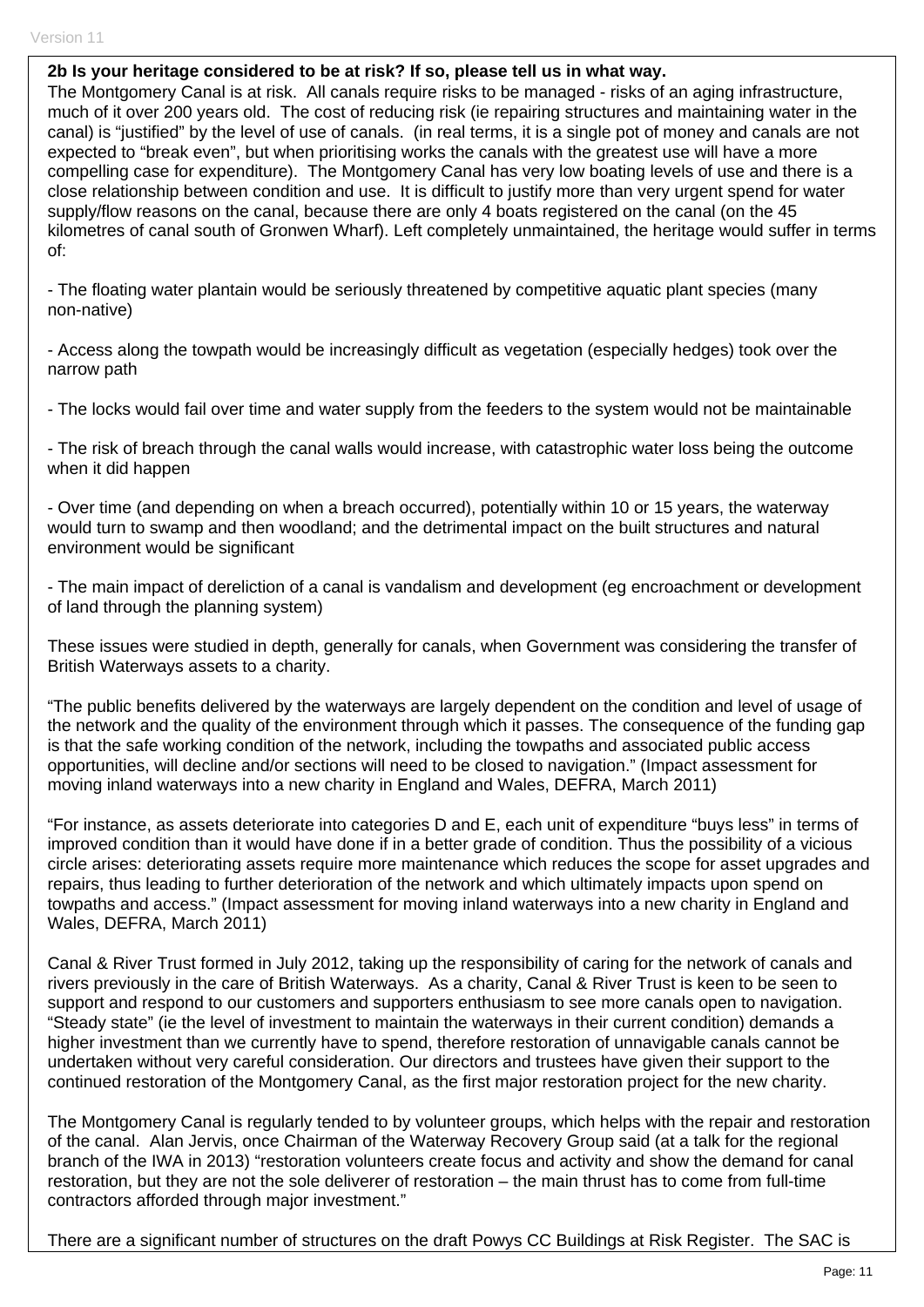currently "unfavourable", although there is acknowledgement that much of this is to do with the variations across the length of the SAC – many of them a direct result of localised changes in conditions (mostly manmade and with positive and negative impacts on floating water plantain). The Montgomery Canal is considered to be at risk in the sense that it is a wholly artificial habitat which requires constant management. Without this management much of the biodiversity will be lost including the habitats that protected species in the canal rely upon. **2c Does your project involve work to physical heritage like buildings, collections, landscapes or habitats?**  Yes **Tell us the name of the building(s), collections, landscape or habitat area**  Montgomery Canal which includes a Special Area of Conservation and some adjacent land **Do you, or a partner organisation, own the building, land or heritage items outright?**  No **Do you, or a partner organisation have a leasehold on the building, land or items?**  Yes **How many years are left to run on the leasehold?**  44 - only relates to the new nature reserve land. The Montgomery Canal is in CRT ownership **Do you or a partner organisation have a mortgage or other loans secured on the property or item, or any plans to take one out?**  No **For landscape projects, please provide an Ordnance Survey grid reference for your landscape**  SJ 2274 0747 **2d Does your project involve the acquisition of a building, land or heritage items?**  Yes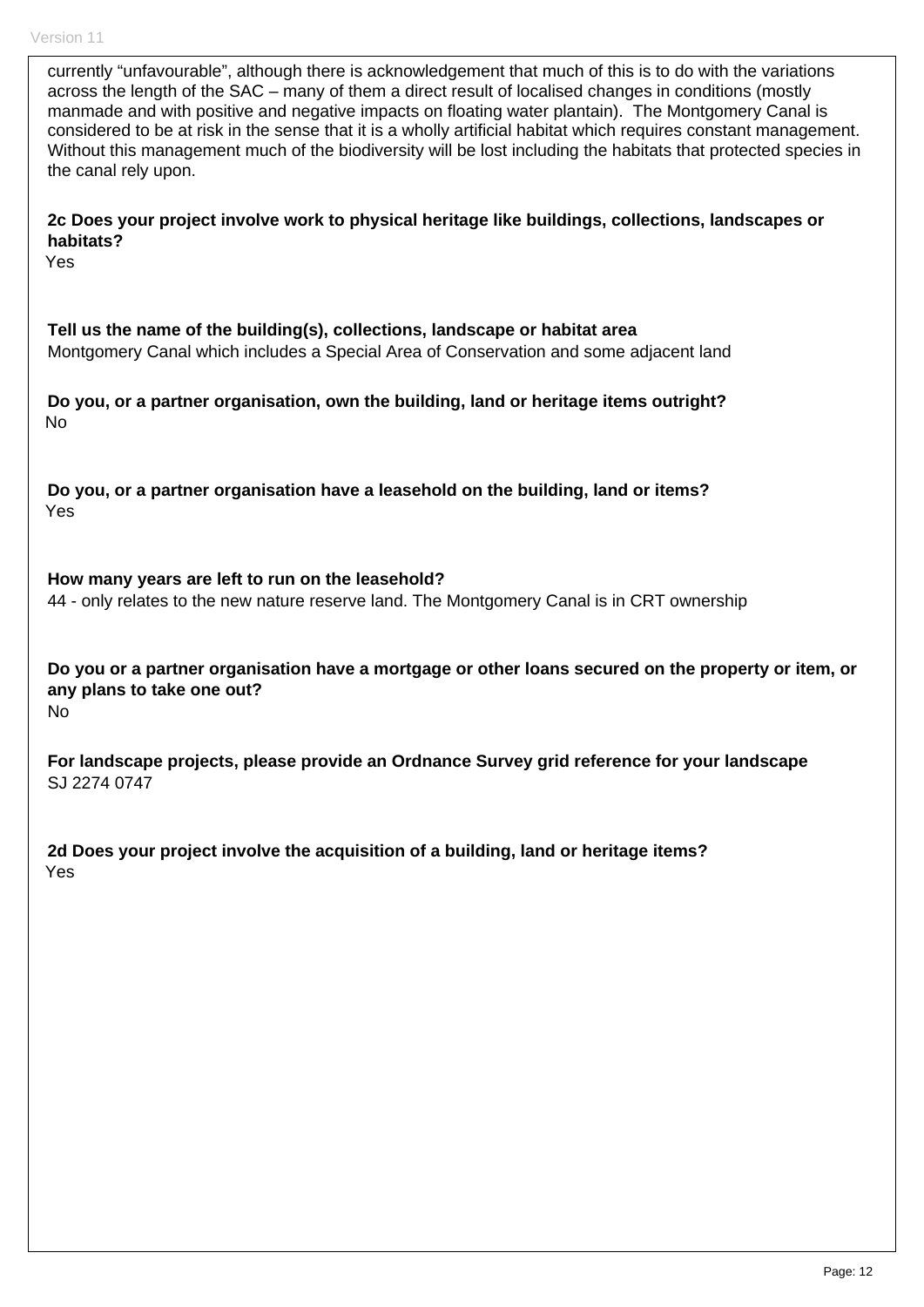## **Please tick any of the following that apply to your heritage:**

**Accredited Museum, Gallery or Archive** 

**Designated or Significant (Scotland) Collection** 

**DCMS funded Museum, Library, Gallery or Archive** 

**World Heritage Site** 

**Grade I or Grade A listed building** 

**Grade II\* or Grade B listed building** 

**Grade II, Grade C or Grade**   $\mathsf{X}$ **C(S) listed building** 

**How many buildings of this type are included in your project?**  8

**Local list** 

**Scheduled Ancient Monument** 

**Registered historic ship**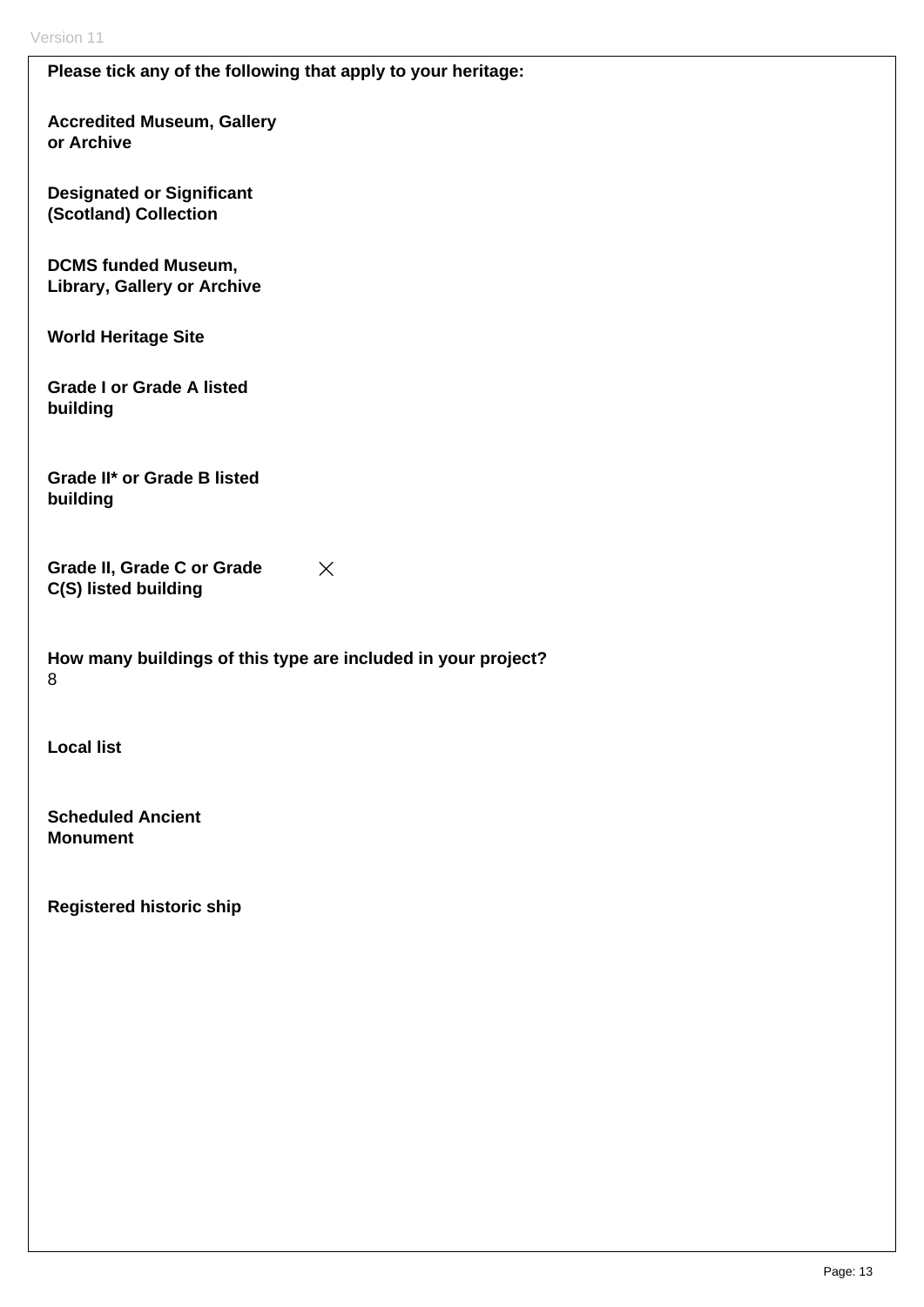| Version 11                                                                                         |          |
|----------------------------------------------------------------------------------------------------|----------|
| <b>Conservation Area</b>                                                                           | $\times$ |
| <b>Registered Battlefield</b>                                                                      |          |
| <b>Area of Outstanding Natural</b><br><b>Beauty (AONB) or National</b><br><b>Scenic Area (NSA)</b> |          |
| <b>National Park</b>                                                                               |          |
| <b>National Nature Reserve</b>                                                                     |          |
| <b>Ramsar site</b>                                                                                 |          |
| <b>Regionally Important</b><br><b>Geological and</b><br><b>Geomorphological Site</b><br>(RIGS)     |          |
| <b>Special Area of Conservation</b><br>(SAC) or e-SAC                                              | $\times$ |
| <b>Special Protection Areas</b><br>(SPA)                                                           |          |
| <b>Registered Park or Garden</b>                                                                   |          |
|                                                                                                    |          |
|                                                                                                    |          |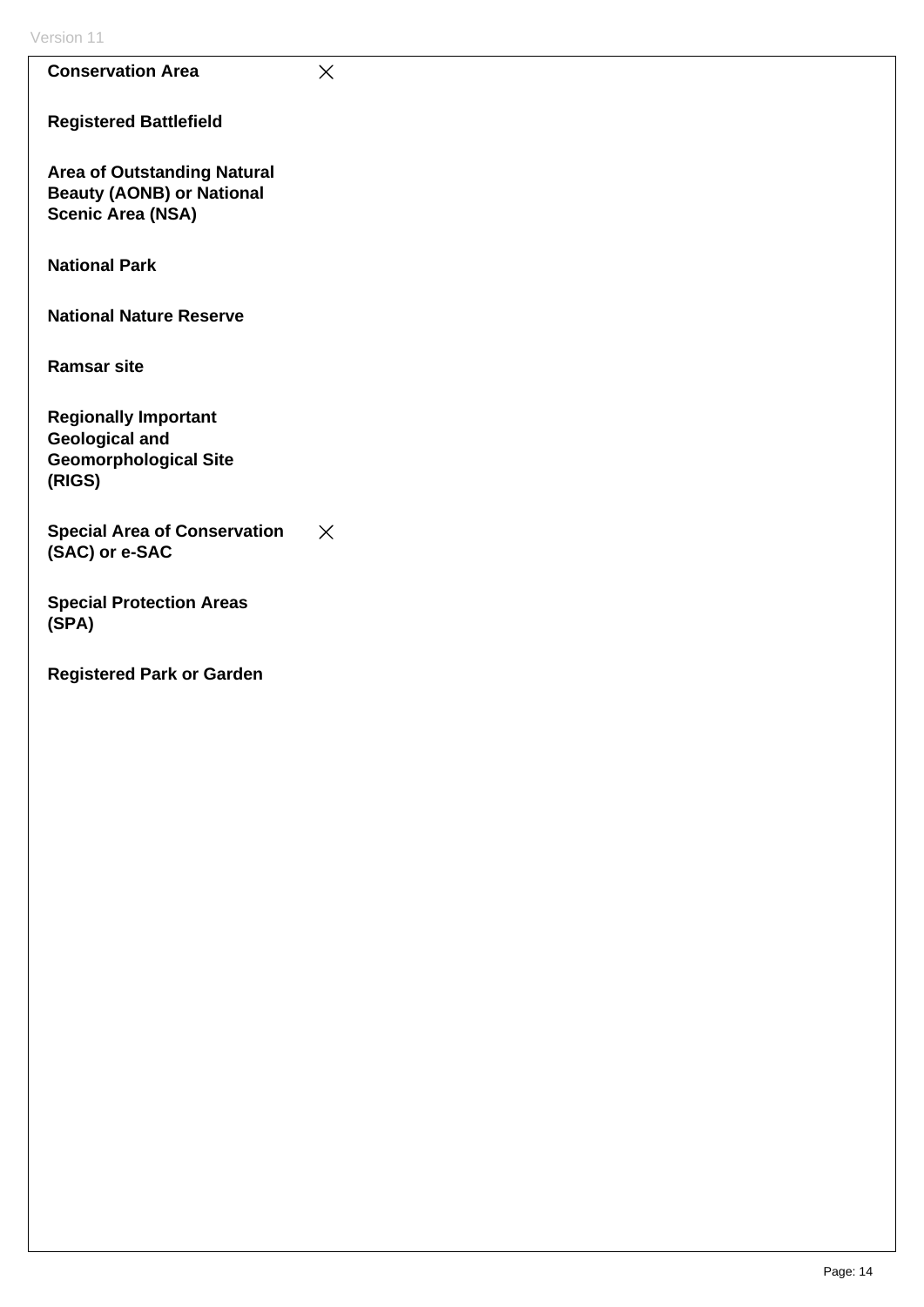# **Section Three - Your Project**

## **In this section, tell us about your project. Make sure you include all your planned activities, and capital works if applicable.**

#### **3a Describe what your project will do.**

"Further the restoration of the Montgomery Canal as a resource for all by continuing the restoration of the dry section of canal channel, restoring canal and boundary structures, through engaging volunteers and employing specialist contractors." -

Working towards the delivery of the CMS, the project will:

- Restore the canal channel (approximately 700metres) between Crickheath Bridge and Lloyds Animal Feed Mill, through volunteer and specialist contractor work. There is a new liner/waterproof membrane which we will be using which requires less overburden (ie it require only a protective layer to avoid being ripped by boats) so will significantly speed up the construction process based on the rate to date. This length includes a winding hole at Crickheath Wharf which will be re-constructed to enable boats to turn around.

- Canal & River Trusts' assets are graded according to condition, from A (best) to E (worst). Within this project it is proposed to repair eight D grade assets (poor) and up to seven C grade assets (fair) on the canal, between Arddleen and Llanymynech, with the aim of improving Powys County Council identified Buildings at Risk. (This is up to 8 Grade II structures restored and 6 assets on Buildings at Risk Register). Repairs will involve vegetation clearance, re-pointing and resetting copings. This work will also involve volunteers and training opportunities and will aim to continue beyond the project via the National Adoption Scheme.

- Repair or replacement of up to 5 km of boundary (mix of sections of hedge-laying, fence building, tree management, dry-stone walling and brick wall repairs) by volunteers. In partnership with the Local Authorities this will strengthen the case for a canal Conservation Area in the future.

"Help secure the future of floating water plantain, an EU protected aquatic plant, by the creation of robust and secure environments for its survival in the form of nature reserves which will be a haven for a wide range of species and a place of interest for visitors. Plus major enhancement works to the canal environment to increase biodiversity and improve the status of a number of rare aquatic plants." -

To add further interest for visitors, we aim to complete the CMS objective of 4.5 hectares of nature reserve in England. At Aston Locks there are currently 1.35 hectares, we will build the remaining area of reserves here. The nature reserves will be carefully constructed to the side of the canal, and will be a hydrological link, so the water is the same in the reserve and canal, plus a gentle flow through weirs and ditches, therefore closely mimicking the conditions of the canal. The reserve will be designed so there are some margins, but also deeper open water, for a range of species. Access will be made for visitors, including benches, information, interpretation and hides/blinds. The development of mixed habitat will also be designed and managed, through tree planting, shrub and thickets and habitat creation for specific species.

To improve the quality of the canal environment, there will be carefully controlled de-silting and vegetation management, focussing mainly in Wales on the SAC with much of the work being done on the two un-navigable sections. De-silting is a common activity on canals, although not regular in any single location. In the case of this barely trafficked canal, it is important for maintaining flows and reducing silt to maximise habitat quality for the rare plants. Through this project we will aim to deliver 5km of de-silted canal. This work will be supported by the construction of new in-channel reserves (up to 0.5km), reduction of invasive species (particularly Water Soldier), coir roll bank protection (up to 1.2km) to reduce erosion and silt, reduction of shade from overhanging trees to create a mosaic of habitats in the water. There will also be a study into the sources of current and potential pollution incidents, working with Severn Rivers Trust, Montgomery Wildlife Trust and local landowners. We plan to improve biodiversity and will deliver a wide range of volunteer tasks and specialist works which will help to improve the canal corridor for birds, mammals, insects and amphibians (see attached table which lists all targeted species and a summary of the associated actions). Tasks are mainly surveys, planting and habitat creation.

"Increase understanding, improve accessibility and celebrate the agricultural and rural origins of the waterway and the developmental influence it had, through landscape improvements, interpretation and projects that will be aimed at specific under-represented audiences of the canal. We will also consider how the Welsh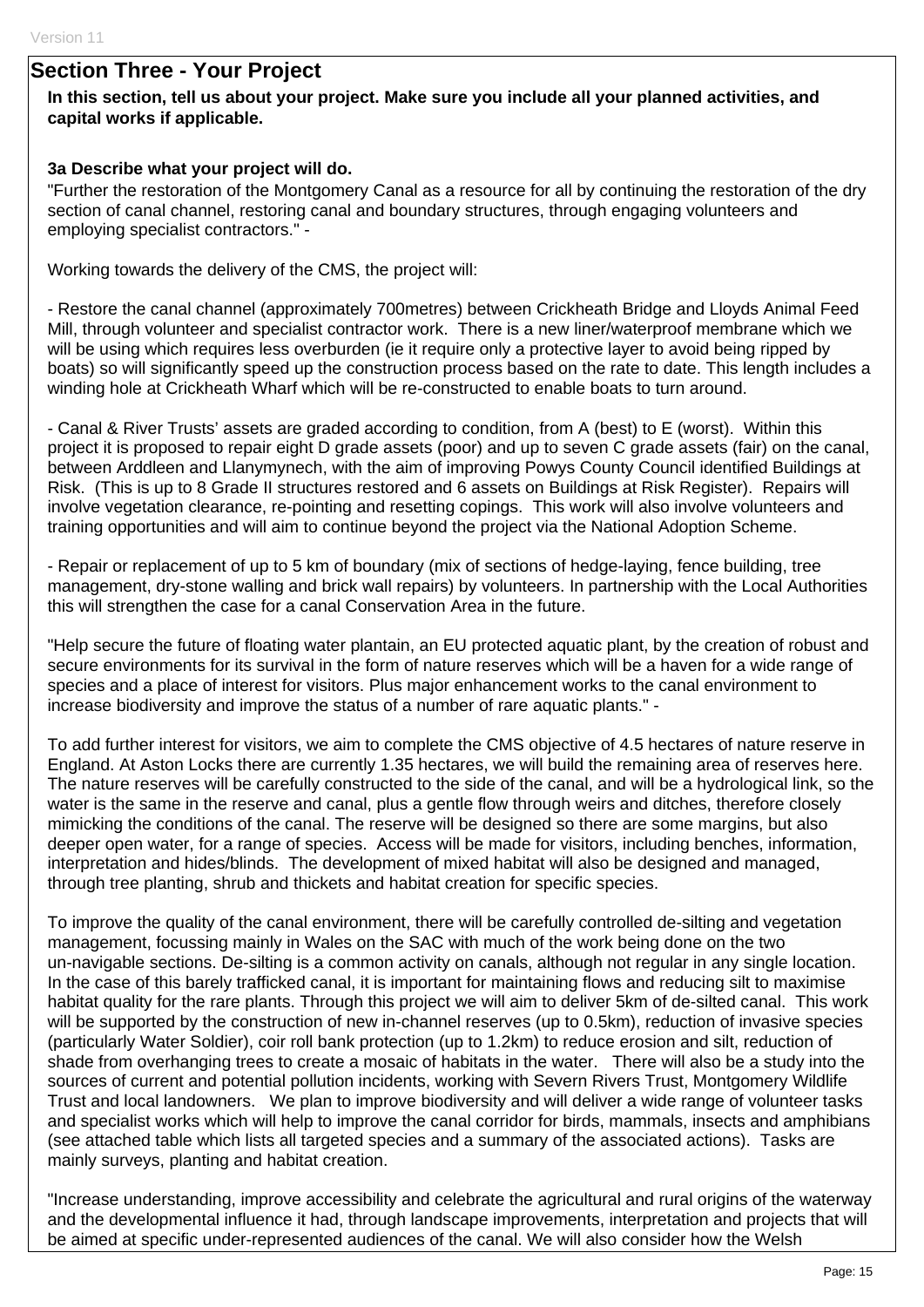language can be most successfully incorporated into our activities." -

Through this project there will be an emphasis on opportunities for people to access and learn about the Montgomery Canal, especially it's natural and landscape history. We intend improving access and linkages, through the improvement of towpaths, (up to 7km in Wales and some shorter targeted improvements in England), and through improved entry points onto the canal. Powys County Council will aim to fund towpath improvements along the navigable section of canal north from Welshpool. We intend improving, through this project, access and towpath surfacing between Llanymynech and Arddleen. This multi-use towpath will link Llanynymech (which has a very popular Scheduled Ancient Monument heritage site), with Four Crosses and also Burgedin which has a new canoe centre, along with an existing nature reserve and picnic area. We hope the canoeing, cycling and walking along with 7km route will increase as a result of this work.

We will consider ways to improve signage and infrastructure that can support these physical improvements. We also intend to consider ways to improve access onto the water for inexperienced canoeists – which will need to be sensitive to the historic fabric of the canal. Trails, for people on foot, for motorists and canoeists will provide maps and information to improve confidence in using canal routes and also will provide local information so visitors make the most of their journeys. Promotion opportunities and links with other organisations and attractions will be explored.

The nature reserves will be destinations in their own right and will complement the canal as another environment for learning about and enjoying wildlife. Canal & River Trust is increasingly inviting visitors to report wildlife sightings on the canals, and the Montgomery Canal is one the richest for wildlife. We could build on the national campaign to increase interest in wildlife on the canals through encouraging regular commitment from local people to observe their local stretch of canal – monitoring is valuable as it will inform actions in the future. We would also consider offering wildlife safaris (by boat, if possible) where experts (volunteers or staff) can lead groups to help with identification of the variety of insects and plants, or specific events to spot some of the more elusive visitors. There is the potential to make greater links with Underhill Farm in Llanymynech who have creative and environmental event days, or the Preston Montford Field Studies Centre who use the canal for occasional training sessions and walks. CRT's Explorers (previously known as Wild over Waterways) has a pack which introduces children and teachers to the wildlife of the canal, we would plan to build on this and provide further information on the canal (eg water control, living and working on the canal, land uses and geographic features). There is also potential to build on a small number of existing self-guide packs for families and schools (eg the Llanymynech Limeworks pack by Discovering Shropshire's History and the Discovering Llanymynech family guide by the Evisons), to offer complementary activities with other sites and to encourage repeat visits on different topics.

We will aim to fully update the 1994 Architectural Heritage Survey, with volunteer assistance, and look at ways to make the information more accessible to those interested in a professional capacity and those with general interest. We will also continue to promote the canal as a means of less formal learning about canal history, the lime industry and agriculture (interpretation panels were installed in 2008/09 along the length of the canal, using these themes). New interpretation may focus on the wider archaeological landscape, particularly as towpaths give easy access to otherwise remote features. We will be informed by the Community Archaeology work during the Development Phase as to areas where interpretation will be particularly relevant and interesting, plus we will make the key findings of the study available to the public through electronic formats.

Consultation activities on the Lune Aqueduct and surrounding landscape (Marion Blockley, 2010) have shown that it is difficult to raise the image of a local canal above that of other (more exciting) local attractions. Specific events, such as "hard hat" restoration days, canal festivals and high quality family activities were supported by those interviewed as something people would be interested in. The Montgomery Canal is well placed to deliver all of these, as there is plenty of restoration to be done and a mix of town and rural locations which could support canal festivals, events and educational activities. An autumn canal festival could be established, which would link with local produce and the agriculture of the area. Events could take a similar theme, for example foraging days, which might interest families or scout groups, farm visits which may appeal to schools. Event days will also focus on crafts, some related to countryside skills and land management, others will have a more hobby-type focus and could include weaving, basket-making, flower-pressing and painting or photography.

The Lune project also greatly benefited from involving a local artist at an early stage, which generated interest, started to create an identity for the project and also linked the canal with a range of regional features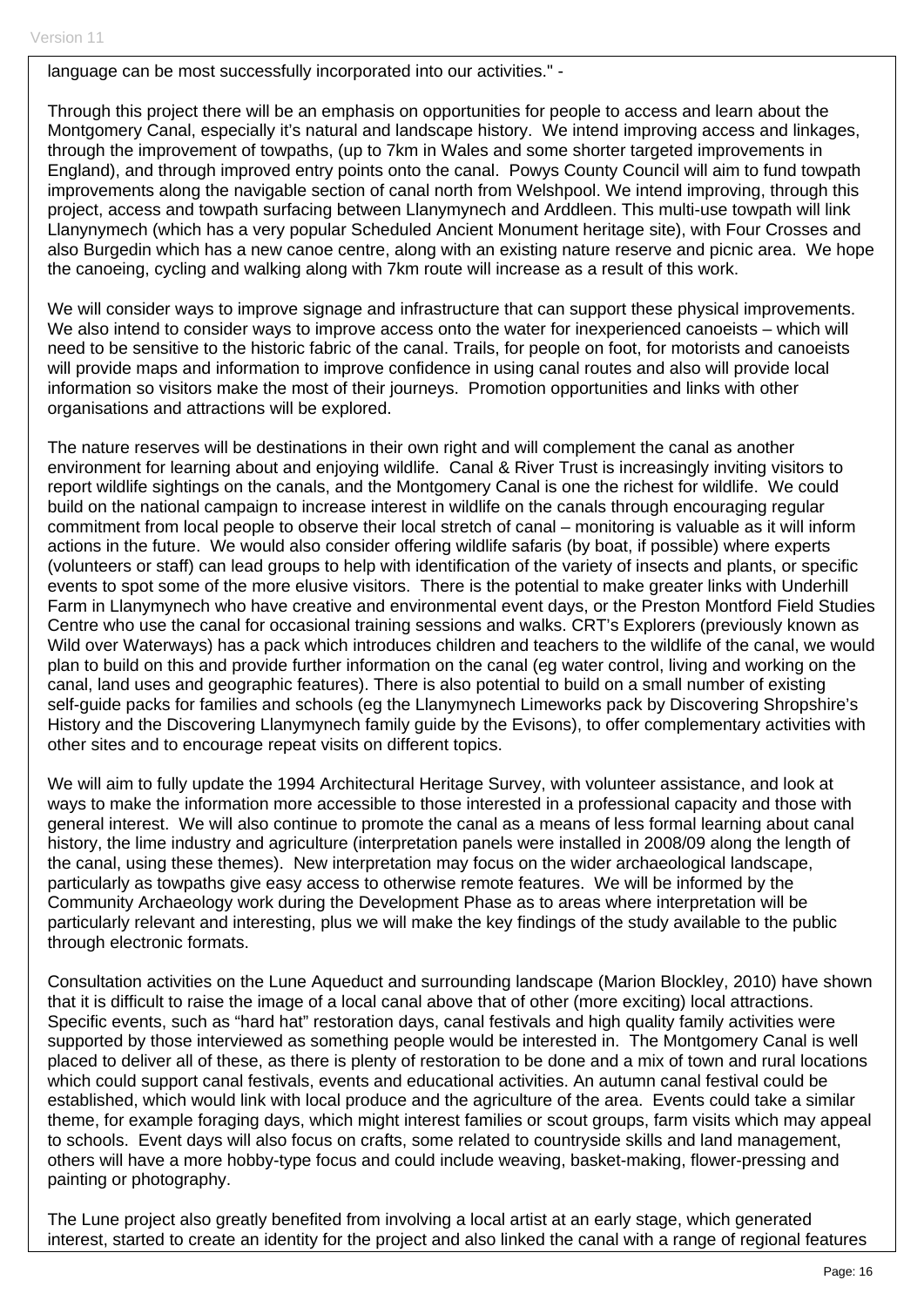and places that had already been painted by the artist – making it part of a family of sights and attractions. We are able to link in with a Wales-wide arts programme and have planned an arts residency during the development phase. We hope there will be ideas, led by the community, which will feed in to our delivery phase proposals.

"Expand an already strong local base of active supporters / participants in the restoration of the built and natural heritage of the canal corridor – by involving more people in the canal channel restoration, nature reserve management and boundary restoration." -

To maintain our focus and commitment to the restoration of the Montgomery Canal we intend to provide support, through this project, to the continuing repair of the channel by established canal organisations. SUCS has estimated it can give £100,000 worth of in-kind time to the channel restoration to get the navigable canal to Crickheath. Waterway Recovery Group will plan 6-8 weeks of summer camps in 2016 as part of this project and that could be worth up to £50,000 in in-kind time.

New and existing nature reserves require management to prevent them from getting overgrown. General maintenance would include mowing of paths, management of aquatic areas, occasional tree and vegetation management and checking/clearing of weirs and ditches.

The project will also aim to restore approximately 5km of traditional boundary to the canal. The restoration of the boundary will offer opportunities for people to participate and receive traditional conservation skills training.

The full range of training and participation opportunities could be:

- Countryside tasks: hedge-laying, stock-fencing, dry-stone wall and brick wall construction/repair, habitat creation, hedge-dating (ie to see if there are hedges which pre-date the canal, or contemporary with its construction), and tree planting and vegetation management. We could work in partnership with our vegetation management contractor to maintain skills within their existing workforce or encourage training of people new into the sector.

- Heritage training in specific techniques such as use of lime mortars; which could include learning about the wider industry and how it relates specifically to the lime industry of the canal. There is potential to train our own staff in this way, particularly as there is interest in bringing this sort of skills development into the real environment rather that in workshops/training centres (consider links with Waterway Heritage Skills project which has just received a Round 1 pass – May 2013)

- Monitoring and recording, e.g. heritage and wildlife surveys often need specialist skills, especially if people are doing this without direct supervision. Groups and individuals will also be invited to help with project monitoring and feedback from visitors.

- There is also potential to look at more recreational crafts, and if popular, parts of the canal environment could be specifically cultivated for harvesting reeds, hazel and other species of wood for local use. For the training and activities to be sustainable, there would be a programme of training leaders, educators and guides, developing a ranger scheme and possibly linking with local colleges.

We will look to widen the membership of "Friends of" and other existing interest groups. We will invite local people, businesses and school children to take part, through restoration work parties, wildlife surveys, "rangers" and canal adoption schemes. We would like to focus on encouraging young people to get involved with the Montgomery Canal – potentially through schools - to nurture an interest in the built and natural environment. 15% of 16-24 year olds are neither employed , in education or in training (NEETS) and volunteering on the waterways is something that can provide focus for young people if they find themselves in this situation. Taster sessions, through schools, or a general familiarity with the canal may make the step into regular volunteering less of a hurdle to young people. The Waterways Action Squad project in the NW of England has engaged 900 young people in "work and play" on canals, this is a scheme which could provide a good precedent for the Montgomery Canal. We could also consider a small number of internships to provide a deeper opportunity for involvement for young people.

Our CMS has recommended a register of potential research projects which could be made available on-line opening up opportunities to an even wider audience.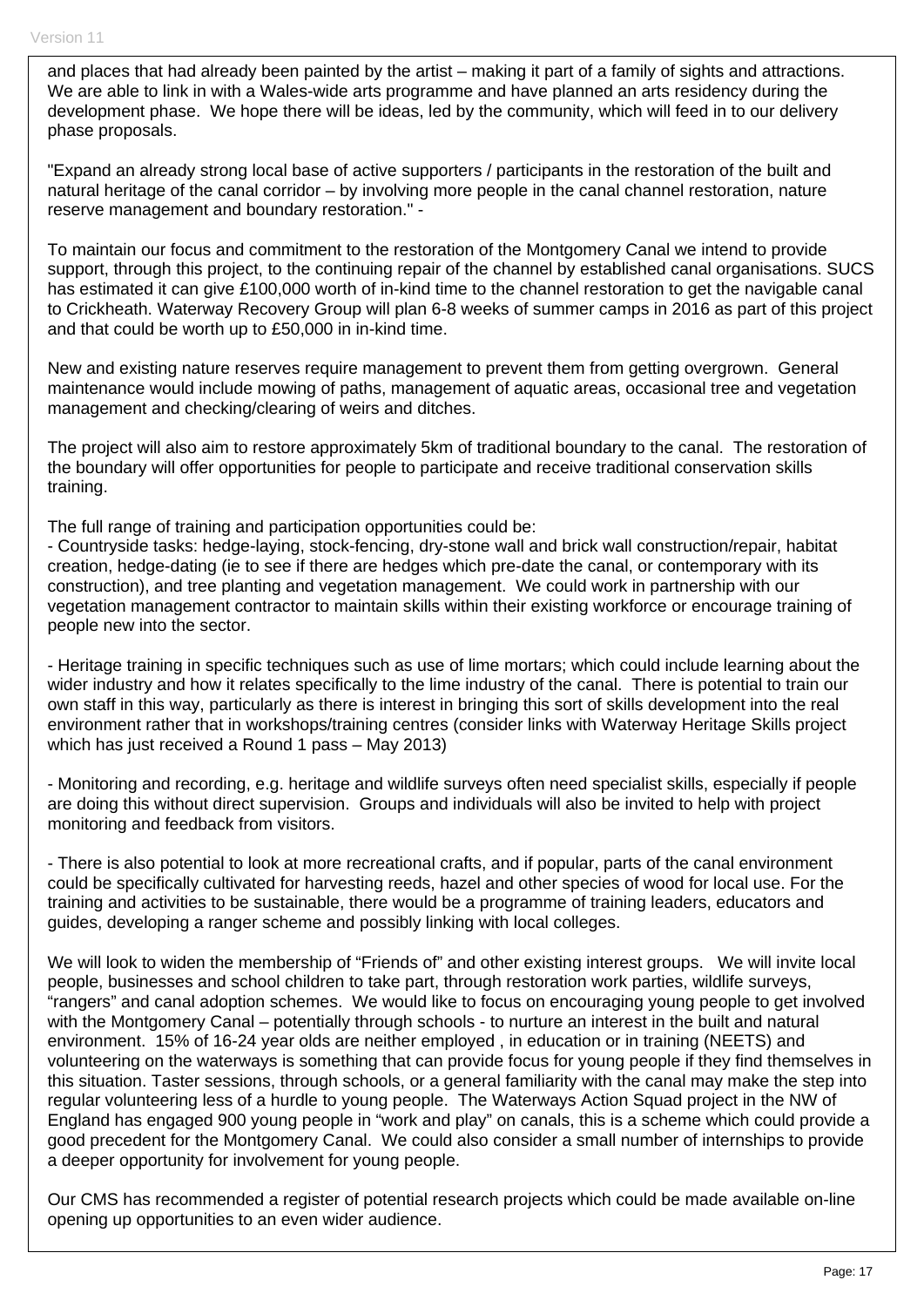#### **3b Explain what need and opportunity your project will address**

The opportunity is for this project to be the first restoration project to be delivered by the new charity, Canal & River Trust, to set the standard (ie balance of social, environmental and heritage needs, not just about "restoration") and prove to the nation that restoration of redundant parts of the canal network is an objective of the new charity and that such projects offer a fantastic opportunity for people to give time and support.

This project is also an opportunity to make good progress against the CMS aspirations – agreed by the partnership in 2005 and part-funded by the Heritage Lottery Fund. The strategy is aimed at bringing sustainable regeneration to the area.

The need is evidenced by the partnership action, the volunteer restoration commitment and the communities' strength of feeling. The overall need can be divided into Social, Economic and Environmental reasons:

Social – health and well-being are the primary need. Although a rural area may not seem like somewhere where space to exercise is an issue, it is often a lack of confidence in where to go and whether the terrain is manageable. The canal is clearing defined and easy in terms of gradients and surface. PCC organises Trail Tempters (one of which Canal & River Trust helped guide in 2012 in Welshpool) to encourage people who don't explore the countryside to make that first step. Walking groups who focus on getting elderly, less able-bodied or recuperating members of society out and exercising favour easy walks on good surfaces (Welshpool Gungrog is within the worst 10% areas in Wales for health (Welsh IMD 2011)). Powys has the lowest population density of all the counties in Wales (0.3 persons per hectare - 2011 census). The canal passes through towns and villages making entry onto the canal easy for a wide range of people who don't necessarily have access to transport. A feature such as this provides community cohesion and a sense of belonging. Employment is another need for local communities. The economic downturn is taking its toll in Powys and Shropshire, along with much of the UK. Although unemployment figures have stabilised across both counties at about 2.5% (claimants 16-64), long-term (over 1 year) youth unemployment has risen sharply since 2011. The canal offers a place to gain skills, regain confidence in doing physical work and meet with new people. All these opportunities can make someone more employable. There is also the opportunity of tapping into an enthusiast volunteer base and widening the scope to draw more volunteers to the Montgomery Canal.

We also have the chance to engage families in activities on the canal – which can be of their own making or organised events. This is a need highlighted by many, about children's lack of connection with nature, as described in "Natural Childhood" by Stephen Moss, published by the National Trust in 2012.

Another social angle is that of changing perceptions of who canal users are. At a time when access to heritage is maybe seen as the preserve of the wealthy, this project opportunity will aspire to reach a variety of audiences (and is highly accessible – no cost, no opening hour restrictions (except for boaters), no intellectual and very little physical access barriers)

"The majority of boat owners using the waterways are male (79%), and above 55 years old (62%) but in terms of overall visitors there is greater diversity, in particular lower socio-economic grades areas prominent as higher grades. For all canal visitors, there is a slight under-representation of very old and younger people, of females, of people from ethnic minorities and of people from theC2DE social grades. This reflects the general pattern of visits to the outdoors." (Impact assessment for moving inland waterways into a new charity in England and Wales, DEFRA, March 2011)

Economic / regenerative – there is an opportunity to bring more of the canal into use, thus creating more economic activity. Environmental enhancements will increase interest on the canal and also generate more use. The local area needs more of a critical mass of tourism attractions because it lacks the "heritage greats" that some areas can promote. The setting, the border counties between England and Wales, is stunning and provides beautiful countryside and features of interest. Canals have been identified (see Q 2a) as a key theme for Shropshire's Visitor Economy and Wales has long been synonymous with dramatic landscapes. Canals offer a corridor of opportunity rather than a single hotspot, due to their linear nature. It is not only the physical connection of the canal, but also how it can provide a rationale to visits through themes eg industrial heritage, wildlife, walking routes etc. Local rural services and businesses can struggle to be sustainable because of sparse populations; tourists can make those businesses more resilient – benefiting employment and maintain the service for local communities too.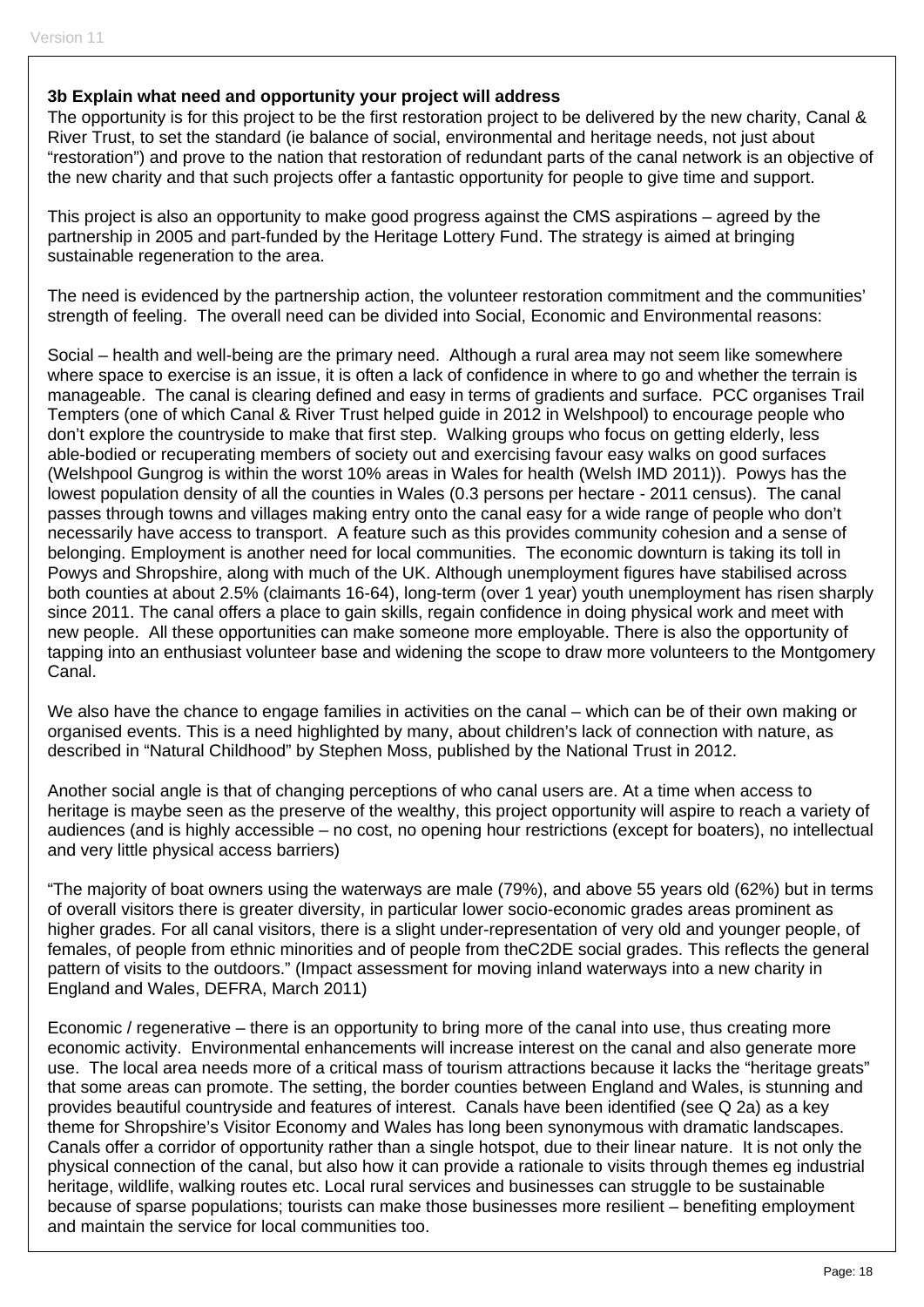The project will look to build the heritage tourism sector. In "Investing in Success – Heritage and the UK Tourism Economy" there is mention of significant benefits to economies of heritage based tourism, above a number of the big industries (eg motor-vehicle manufacturing). Tourism also has a wide secondary benefit to hotels and retail etc. Heritage tourism has the added benefit of providing educational environments and sustaining traditional skills.

Environment – the need for the environment is the need to make progress with bringing the canal into wider use, and making it better managed by a combination of staff and volunteers. There is also a need to enhance the natural environment of the canal because of its prestigious assemblage of aquatic plants and to improve the habitats so they support a greater range of animals and birds, which would naturally use these environments but have lost their stronghold. Many species can become isolated due to development and changes in countryside practices, so green corridors are vital to the movement and mixing of populations (highlighted by the recent Lawton Review, Making Space for Nature). The built heritage need is primarily that of sustainable use. Canal structures should not stand alone in the countryside, as relics of times gone by but should be brought back into use within the waterway system and enjoyed and their use witnessed by as many people as possible. The designations and listing of the built and natural heritage are clear evidence of their significance as rare and high quality features which need protection.

The improvements to a (partly redundant) green infrastructure will enhance linkages between communities, tourism attractions and businesses, reducing demands on car travel.

#### **3c Why is it essential for the project to go ahead now?**

(also see answer to 2b)

There is urgency for this project in relation to the 14-strong Montgomery Canal Partnership. The partnership strength is its collective knowledge and representation; and its stability is dependent on progress being visible. The time the members give to meet and make recommendations is not insignificant and they are under pressures within their organisations (many attendees are at a senior level in their organisations). The partnership would weaken without a major step in progress in the near future, and without full representation at the meetings it would be difficult to achieve the consensus on future proposals, especially due to the complex nature of meeting all interests. Members of the partnership have invested in a Development Manager to take forward a major bid for restoration; this shows their commitment and has raised expectation.

The question of urgency was discussed at a volunteer sub-group meeting in September 2012. The group felt strongly that the whole restoration will stall without an injection of funds. Volunteer groups will lose drive if there is not another source of effort before they get to the next section (Pryces Bridge to Crickheath). Michael Limbrey, chair of the Montgomery Waterway Restoration Trust talked of latent enthusiasm which will go un-tapped and will ultimately fade.

The Shropshire Union Canal Society has quite a number of elderly members, many of those who volunteer at the weekends on the current restoration length are retired and a number of them plan to retire from restoration work at the end of the current section (Redwith Bridge to Pryces Bridge), it is therefore important to the Montgomery Canal and the Society to look to lower the age range of members and find ways to engage younger people in the physical works. A project like this can raise the profile of the restoration much more successfully than the group could alone. It may only need 5 to 10 people to keep the work party numbers up sufficiently high, but we will need to reach a large number of people to gain that level of regular involvement that will be sustained after the project ends.

Community support, anecdotally, is beginning to tire of talk of the restoration and little evidence of progress. Supporters will speak very positively about the aspirations and potential of the restoration in public situations, but will quickly reveal their cynicism on a one to one basis. Sometimes supporters will reveal their frustration in a public forum, if they think the people who might be able to influence the speed of progress are present. Ultimately our hopes, and their hopes, rest on this application.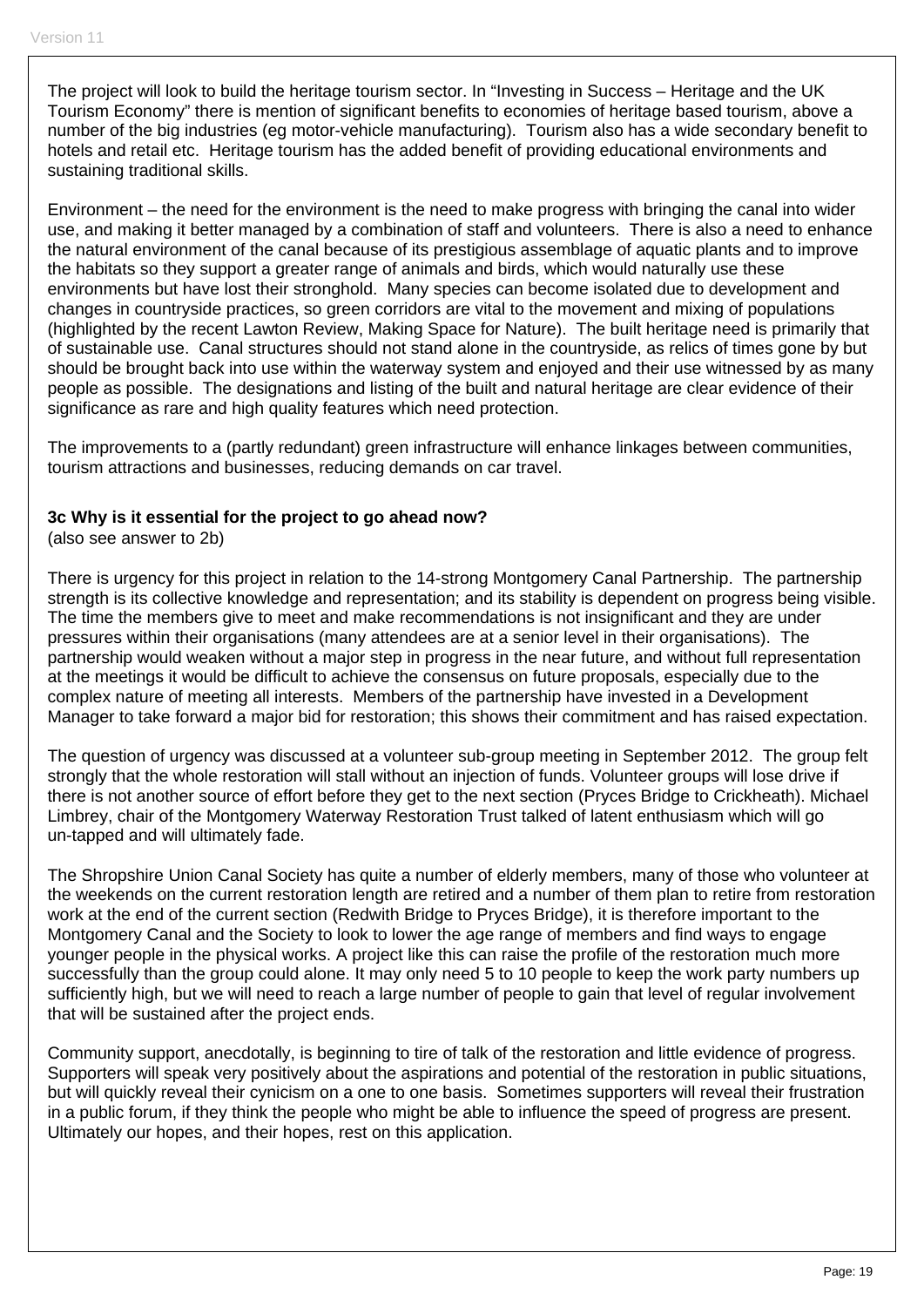#### **3d Why do you need Lottery funding?**

The partnership wishes to deliver this project, but with most of the members being statutory authorities, there is no prospect for this project to go forward self-funded. Partners are however able to give their time and the charities are willing to give financial contributions also.

We believe the new HLF strategic framework is well aligned with the project we wish to deliver and there is greater potential to meet the less "economically driven" people and community outcomes which other funding sources of this magnitude place less importance on. We also believe that the cross-border nature of the project makes HLF a very good fit, compared with some other funders who may only fund works in one country or area. We need to find a major funder because we are confident this will attract other funders who can see themselves as one of the "final pieces in the jigsaw", which is often a preference for smaller scale funders.

#### **3e What work and/or consultation have you undertaken to prepare for this project and why?**

The CMS is our guiding document, for which a large amount of consultation was carried out. Resource for Change asked people questions at two different types of event, in 2003/04, towards the CMS. They attended canal meetings and events and asked 500 people who attended to complete questionnaires. 94% of respondents were in favour of "restoration to navigation favouring conservation". To balance those findings Resources for Change also carried out street surveys and another 130 people took part. 84% were also in favour of this approach.

As there has been only limited development as a result of the strategy we have just consulted within the partnership and refreshed visitor information with some spot-checks at events and on the towpath. The consultation with the Montgomery Canal Partnership looked at an options appraisal, following the rejected bid to HLF in April 2012.

The Montgomery Canal Partnership represents national and local interest groups and statutory bodies. Following feedback from HLF after our Montgomery Canal project bid in 2012, we had a workshop with the partnership to discuss how we wanted to approach a re-submission. After that workshop, summary notes were sent to all attendees and we followed a few weeks later with an options paper. We asked for a decision from all members on the option preferred. The following summarises the options and decision.

Options for revised project scope:

#### Option 1

Submit a very similar bid, with less grant request for same outputs, addressing the presentation-based advice from HLF. No change to capital works.

#### Option 2

A slightly more ambitious project which addresses a number of capital works suggestions by the partnership, which keeps the grant request value below the £5m threshold.

#### Option 3

A considerably more ambitious project which restores to full navigation the entire length of derelict canal in Shropshire. This means that 4.8km of canal would be re-watered and it would physically link with the length of canal in water in Wales, although it would not be fully navigable beyond Shropshire due to dropped bridges on Welsh length.

#### Decision on new project:

The group were largely in favour of submitting a similar (option 1) or slightly more ambitious (option 2) bid from the workshop and maintained this position when responding to the options paper.

One member felt strongly that completing the restoration of the derelict channel (option 3) was the best option. The practicalities of levering in an appropriate amount of match funding was acknowledged as a barrier, also competing at the annual board (over £5m grant request) was also accepted as being a big risk for a rural canal project, where there would still need to be future restoration phases to achieve complete navigation.

The members discussed the merits of a similar/slightly more ambitious project. The conclusion can be summarised as follows:

- The first bid, in 2012, was supported by the partnership, but maybe was a little under-ambitious. The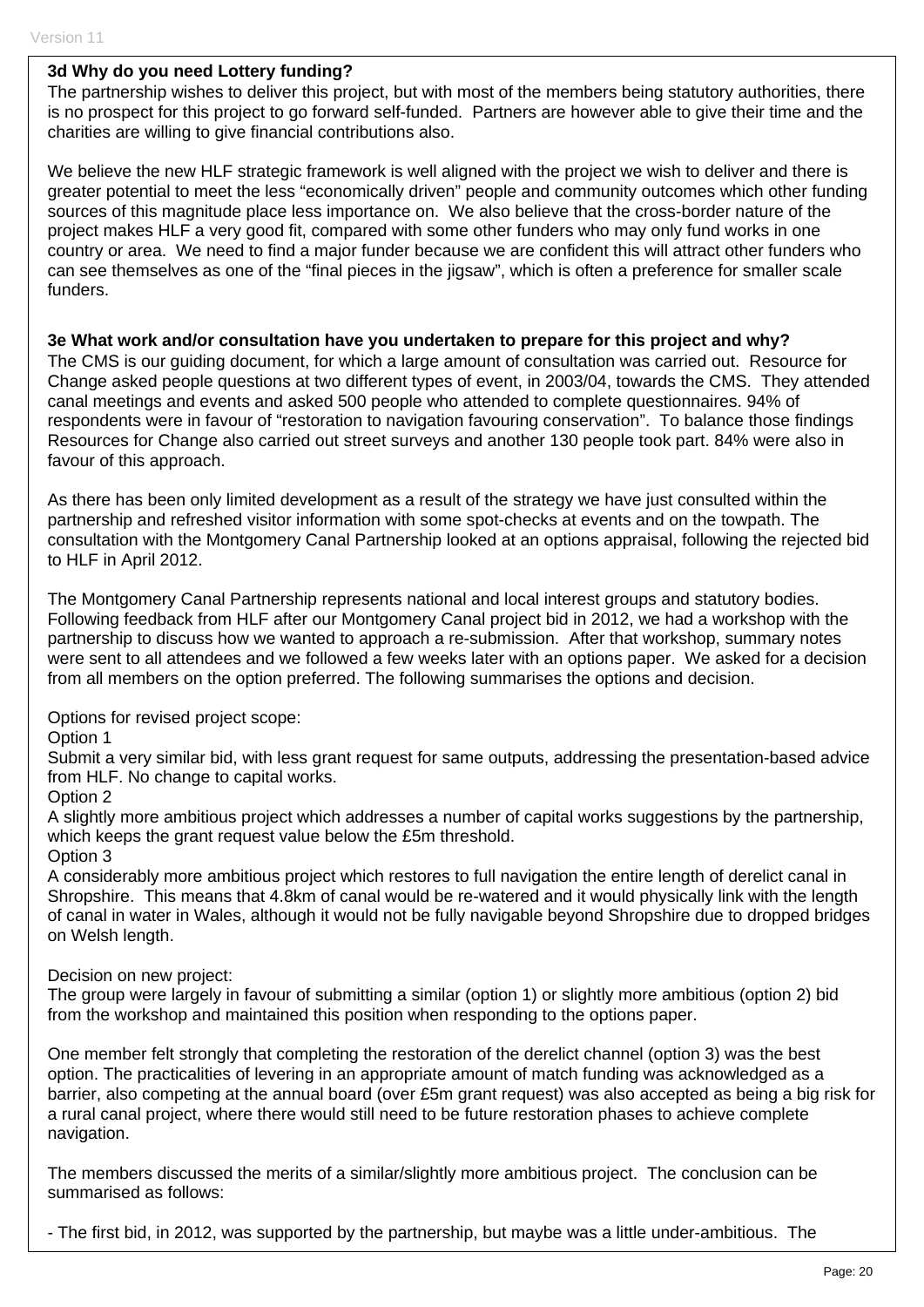partnership felt that the national importance of the canal as a resource, for tourism particularly, was not high-lighted strongly enough

- All project elements should show more clearly how they meet regional and local policies and objectives (particularly in areas of health and environment)

- Additional project aspirations should focus on improving linkages on the canal and to places off the canal (community and tourism, physical and virtual)

- Additional project aspirations should ideally be supported by identified sources of financial backing

- Project partners, being mainly government bodies, are cutting expenditure so cannot entertain the idea of major contributions at this stage, but are committed to supporting the project (with funding, should the bid achieve a round 1 pass)

- 70% of partnership members represent purely Welsh matters or English matters, so to maintain unity within the partnership and to maintain focus on both sides of the border amongst communities, it was agreed that a major project should deliver outputs in Wales and England.

The recommendation therefore was that we should re-submit a cross-border project, delivering more improvements in the way of linkages (which strengthen communities, encourage more walking, give greater resilience to local businesses, voluntary groups and attractions, and enhances a tourism offer which lengthens stays), which has identified other sources of finance where possible, ultimately generating a more ambitious project.

#### Consultation at Maesbury festival, September 2012:

During a weekend festival, based at Canal Central, on the navigable section of canal in Shropshire, Canal & River Trust had a stall and had a flipchart with the question "what activities would you like to do on the Montgomery Canal – with friends, family, school or work colleagues?)". We received a number of answers (23 in total). Five related to walking, and included trails (2) and access improvements for pushchairs. Two referred to dog walking and the need to improve the infrastructure (ie dog bins and dog-friendly stiles). Boating, cycling, fishing and canoeing were each mentioned twice. There were four creative suggestions: music festivals, art, photography and flower pressing. One respondent highlighted the Heulwen Trust disabled boat trips at Welshpool. Heritage and views were also cited as "activities" people enjoyed.

Canal & River Trust has been involved in developing the Visitor Economy Strategy for Oswestry and North Shropshire. Shropshire Council has lead on this process and it has involved a number of workshops across the north of the county and has been attended by businesses, local government and interest groups. Canals were highlighted as jewels in the areas crown at the events, across the board, and it has led to the "canals and meres" primary theme in the final strategy. (see 2a)

In March and April 2013 SUCS conducted towpath surveys, along a section of the canal which is either recently restored or under restoration by that group. Due to the unusually bad weather there was a fairly small sample (47 respondents). We gained some interesting information, including in the final comments section (37 answered), 14 of them wanted further restoration, or complete restoration of the canal – a further 10 commented specifically on towpath improvements, which is fewer than channel restoration, and bearing in mind all of them were walking the towpath when stopped. Pushchair and wheelchair use were both mentioned once. Two thirds of the visitors arrived by car, 87% starting from home and two thirds describing themselves as local. This indicates that there should be benefit in promoting the canal and providing better signage to gain more tourism use. One fifth were visiting for the first time, which was very positive considering the weather. We also asked them if they would visit more frequently if condition and maintenance was improved, and 64% said they would, which was also a good indication as many were regular visitors anyway. Consistent with national Canal & River Trust surveys, peace and quiet, plus the natural history were the most important aspects of the canal environment.

The Development Manager has met with a number of key groups which have heritage, environment and tourism interests in the local area which has helped root the project more firmly in the local area. Those groups include: Llanymynech Heritage Partnership, Powysland Museum, Tourist/Visitor Information Centres, Dyffryn Tanat and Region Development Trust, Oswestry Town Council, Oswestry Heritage Forum, Shropshire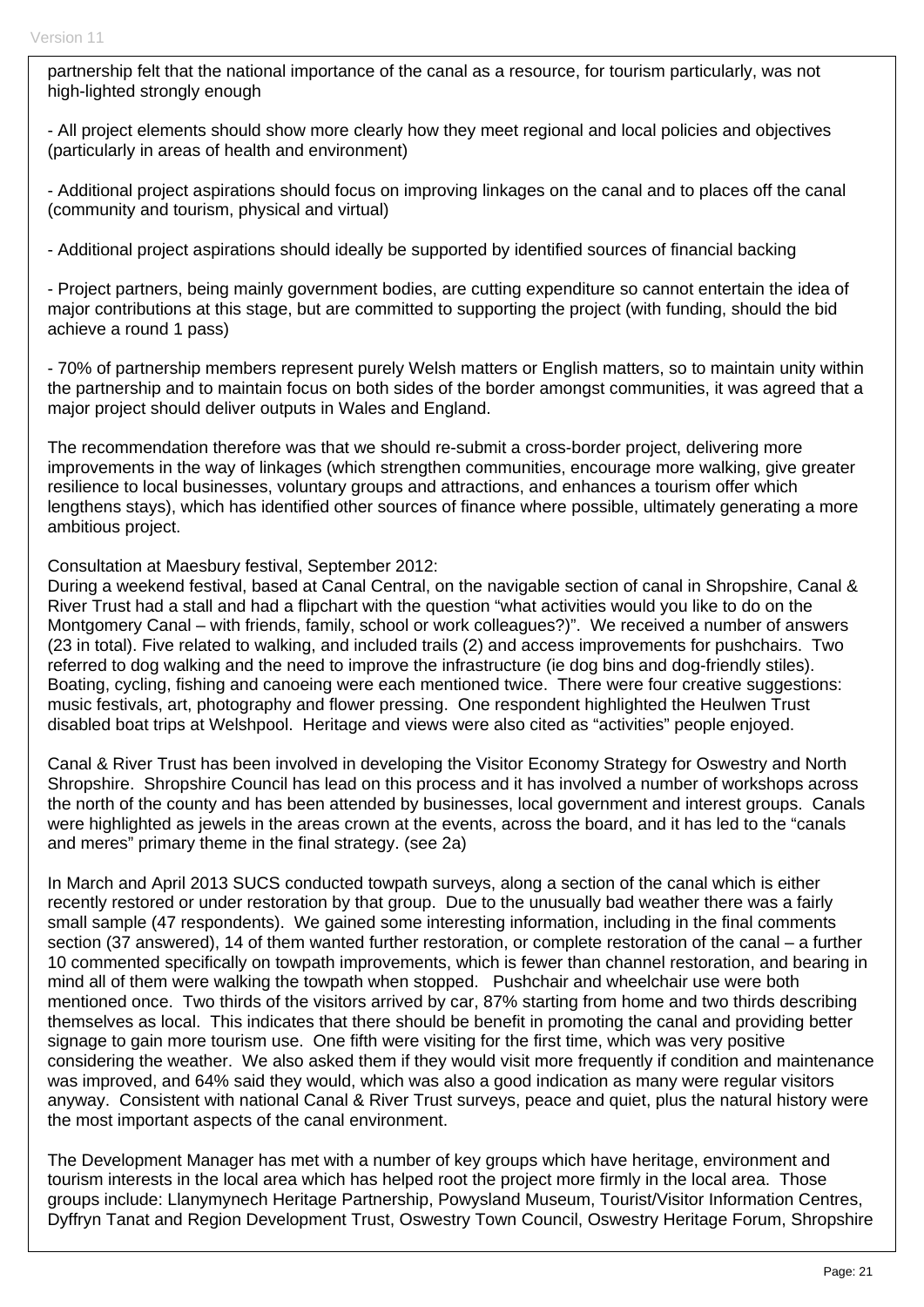Walking groups, Severn Rivers Trust, Heulwen Trust and Cambrian Heritage Railway. All the groups offer valuable links to the project and vice versa, particularly in relation to access and sharing information/promotion. There is a very exciting link with the Dyffryn Tanat and Region Development Trust and their proposed project to open up parts of the Porth-y-waen quarries and limekilns. The quarry had a tramway to the Crickheath Wharf – where we intend reinstating the winding hole and having it as the new temporary limit for the Shropshire section of the navigable canal. The Community Archaeology project and the scope for interpretation of that site will link in to a small scale destination and picnic area (with a potential mooring basin) and a possible walking route (on the old tramline) up to the quarry area.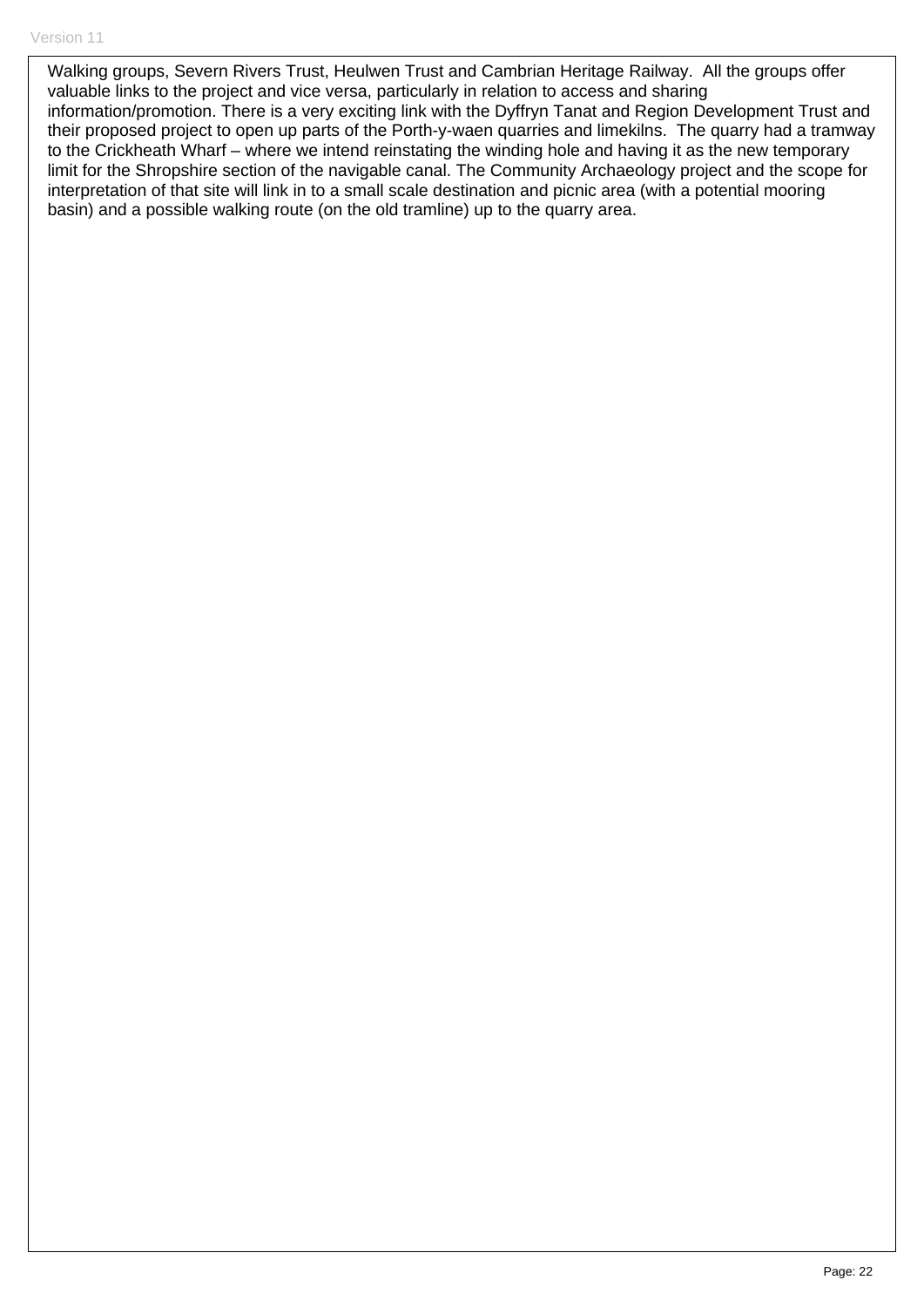## **Section Four - Project Outcomes**

#### **In this section, tell us about the difference that your project will make for heritage, people and communities.**

#### **4a What difference will your project make for heritage?**

Heritage will be better managed (w) -

We have a Conservation Management Strategy, which gives us a strategic framework for restoring and managing the canal. Through the Development Phase we will supplement this strategy with specific actions related to the project proposals, along with budget costs. There will also be a heritage impact assessment of the project actions and their effect on the canal environment. Our outcomes will be:

- 12 km of canal channel, connected to the network, is fully navigable - By restoring another 700m we will be able to make a further 2km fully navigable, an increase of 20% on the 10km currently navigable for narrowboats. This will result in the 800m stretch of canal restored in 2007, the 430m stretch SUCS are currently rebuilding, and the project 700m length, all being maintained to navigable standard.

- We will agree a revised management contribution from Shropshire Council for the newly navigable 2km of canal and for the Gronwen to Crickheath section, making it more sustainable to manage financially

- We will know more about our natural heritage through ecological surveys / Common Standards Monitoring during our development phase, we will include further monitoring throughout our project and following the CMS – monitoring will inform management. Knowing what species and conditions we have and the way habitats evolve over time will help us plan how we manage our natural heritage. One outcome will be minimising incidents of invasive species.

- We will write a management plan for the new Aston Reserves and update existing reserve management plans.

- We will write a best practice manual for managing canals which have L natans

- We will manage water quality risks better as a result of a study which will identify existing problems. We will then be able to identify actions to rectify the water quality issues

- We will work more closely with restoration groups so that environment enhancements are included when appropriate within channel restoration works

- We will have a number of adoption groups (aim for a minimum of 3) who will take care of specific lengths of canal or certain features (eg litter pick, vegetation management, painting etc)

- Boat numbers will increase in England (after approximately 3 years from project completion) there will be a potential increase from 2300 (now) up to 5000 boat movements per annum, generating more income for the waterway and supporting increase in spend on maintenance

Heritage will be in better condition (w) -

This project will bring the two watered sections of canal nearer to each other and will make the aspiration of a restored navigable canal closer to reality. New nature reserves and improved canal in tandem with better management techniques and a stronger volunteer base, will result in our heritage and environment being in better condition.

Working towards the delivery of the Conservation Management Strategy, the project will achieve the following:

- Up to 3 hectares of new aquatic reserve providing a more suitable habitat for a range of aquatic plants and greater biodiversity

- Improved canal habitat in Wales providing a more secure environment for floating water plantain, securing one of the most important habitats for a European protected species, in the UK. The improvement in canal condition will include a reduction in silt in the water as a result of de-silting works, new soft bank protection,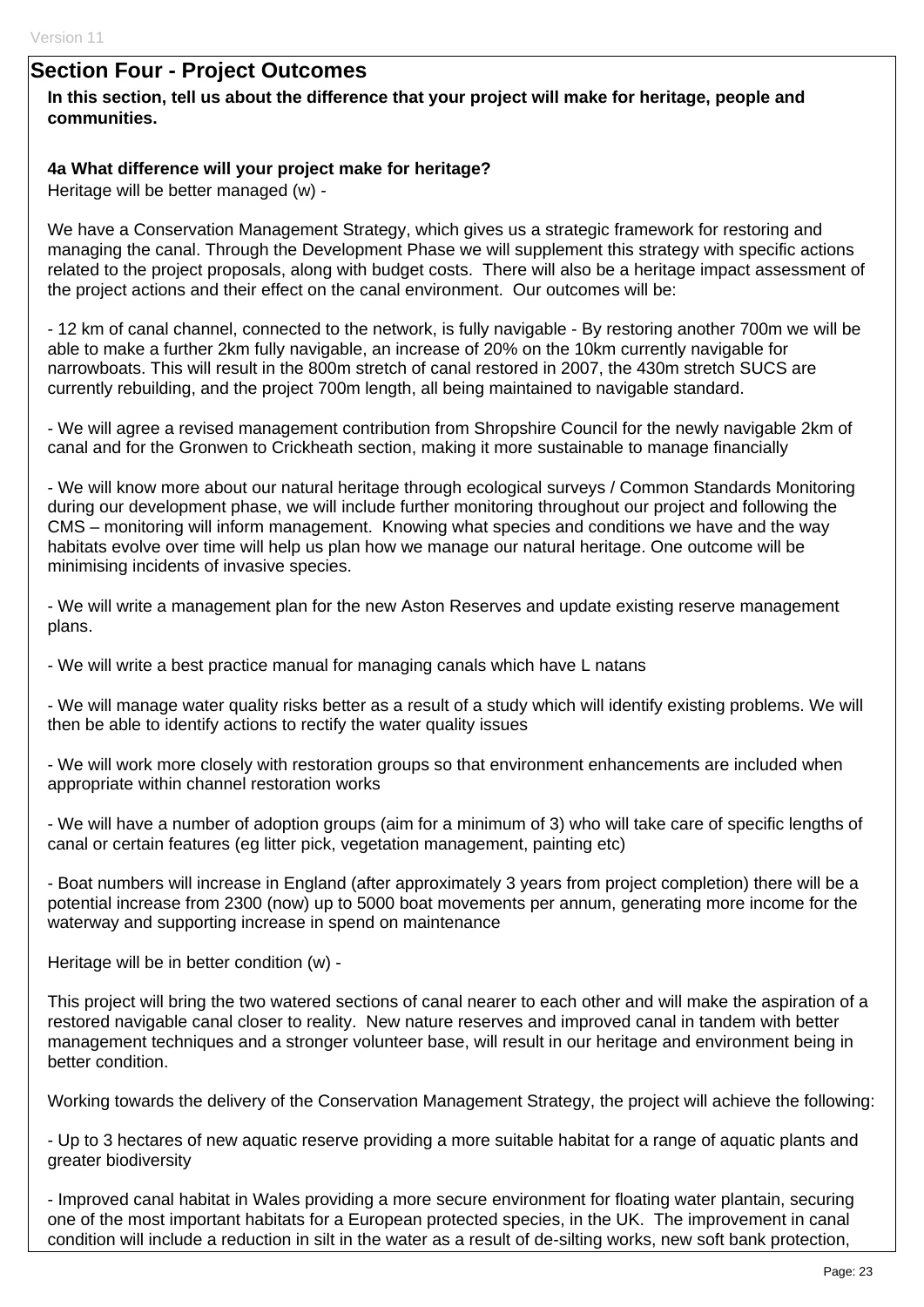and reduction of tree cover which reduces leaf-litter.

- 700m of canal channel rebuilt between Crickheath Bridge and Lloyds Animal Feed Mill, by volunteers, and some works by specialist contractors

- Up to 7km of towpath will be improved on the basis of the character of the location and predicted use levels

- Eight D condition grade assets will be repaired (and up to seven C condition grade assets) on the canal, with the aim of improving identified Buildings at Risk. (Total, if all restored, 8 Grade II structures restored, and up to 6 assets on Buildings at Risk Register (currently only in draft form) either removed or status improved). This work will also involve volunteers and training opportunities and will aim to continue beyond the project via the National Adoption Scheme. The D grade structures are:

- o Br 97, Wern bridge
- o Carregohofa Locks 1 and 2
- o Sluices 10-12 (Newbridge, Four Crosses, Maerdy)
- o Sluice 1 and Br 2 on Tanat Feeder

- The recording of boundary condition and the repairs to, or replacement of, up to 5 km of boundary (mix of sections of hedge-laying, fence building tree management, dry-stone walling and brick wall repairs). In partnership with the Local Authorities, this will strengthen the case for a canal Conservation Area in the future – adding a further layer of protection.

Heritage will be better interpreted and explained -

We know a substantial amount about the history of the Montgomery Canal, much of it described in published books (eg The Archaeology of the Montgomeryshire Canal, Stephen Hughes, RCAHMW). There are areas where we could learn more or provide better explanations to people interested in the canals history. Expertise within the partnership (including Stephen Hughes) and project team will look at the gaps and opportunities and influence the interpretation and methods of communication.

We have identified feature types for our Community Archaeology activities, including lime kilns, wharves and boundaries. We hope this study will provide information about links with industries (and agriculture) and we will interpret and explain the information we gather.

We will:

- make the information we gather available to specialists and potentially "general interest" through "Discovering Shropshire's History" or similar web-based formats.

- link with the Trails Mid Wales app to provide detailed routes and site specific information about the canal, associated structures and adjacent heritage and landscape features

- follow on from our recent trial of a QR trail in Welshpool, and provide appropriate information for hard to reach audiences which will engage more people through Smartphone technology (eg family-focused canoeists QR trail in partnership with Canoe Wales)

- link with associated attractions and projects including Llanymynech Heritage Limeworks and the Dyffryn Tanat and Region Development Trust to look at ways to provide on-site interpretation through artefacts, art and living interpretation.

- deliver a package of interpretation and learning around the Aston Reserves and will provide a second tier of information and events for the smaller reserves in Wales

- provide a range of information about protected species for different audiences. Plus inform people of our wider biodiversity work. This could include information to encourage visitors to be more aware of their impact on habitats and ways they can minimise it.

- reinforce the links with agriculture and the canal and the significance of the countryside, through family-based and young people based walks, "have-a-go" sessions and events.

Heritage will be identified and recorded-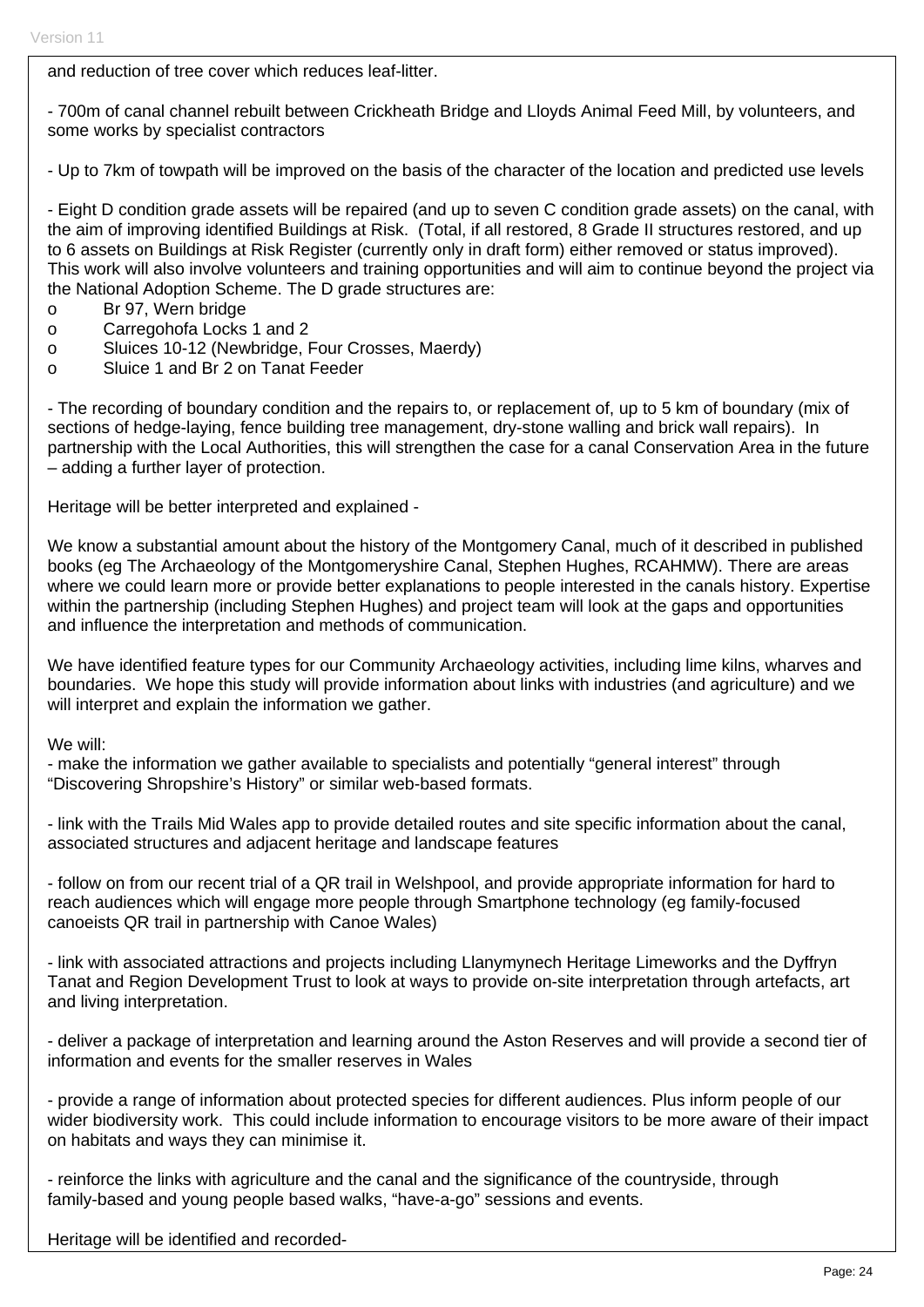Archaeological recordings, research and investigation will form a community archaeology activity during the development phase (with possible extension in the delivery phase). We will focus on limekilns and wharves (ie ways in which the canal interfaced with other industries). We are keen to work with other heritage interest groups (including Dyffryn Tanat and Region Development Trust) to make links with related sites (eg Porthywaen Quarry)

In addition to this we will:

- work with trained/skilled volunteers to update the 1994 Architectural Heritage Survey and to provide another layer of information looking at tramways, wharfs, boundaries, mileposts etc

- undertake ecological recording / Common Standards Monitoring through the development phase and assess what features we should survey again before the end of the project. We have possibly the best location in the world for L natans and also the best UK site for P compressus, and as such the populations and habitats should be carefully monitored.

- work with Friends of the Montgomery Canal and other groups to agree on species of wildlife which we want regular periods of recording for, to assist with planning our project or on-going management. This could include working with young people on a "Day Book" project to record wildlife on the canal.

#### **4b What difference will your project make for people?**

People will have developed skills (w) -

People will deepen their relationship with the canal and will learn skills and receive training. These skills may be the tools to further engagement on this canal, or involving them in different heritage or environmental projects. The training could spark an interest and a career in the heritage or environment sectors; leading one day to those individuals we trained being the trainers of tomorrow.

We hope that people will engage with the project in many ways. Their motivations will be very different, some may want to help with activities because they already have specific skills, others may want to participate because they want to learn new skills. Through delivery of our planned actions and activities (further information will develop through our Activity Plan) we will allow for types of formal and informal training. Our aspiration is to train 45 people during the delivery phase. There will be one apprenticeship placement working alongside a Countryside Manager. We hope there will be other ways where skills are passed on between experienced and in-experienced volunteers and staff. These will be measureable to varying degrees, and we hope to capture evidence of the range of development of skills across the project.

Skills and training will fall into the following categories:

- Countryside skills and environmental enhancements - habitat creation, hedgelaying, coppicing, Willow spilling, hurdle making, fencing (post and rail, post and wire), steps, benches and other access works

- Heritage and construction skills – building and labouring skills, repointing and building with lime mortar, driving plant, site management and health and safety

- Interpretation, education and event management – including living heritage event-based interpretation, leading wildlife safaris, school groups education volunteer roles

- Survey work (heritage and environment) – Architectural heritage recording (and using portable IT), archaeological recording through community archaeology, recording species and identification techniques which will inform visitor information (eg blogs, noticeboards, interpretation) and management plans for canal and reserves.

- Visitor surveys – to show project outcomes, outputs, guiding our project proposals and informing us of changes we can make to our events etc.

We hope some new volunteers and people we have trained will become active members of canal groups and will be motivated to continue restoration and maintenance tasks on the canal after the project ends.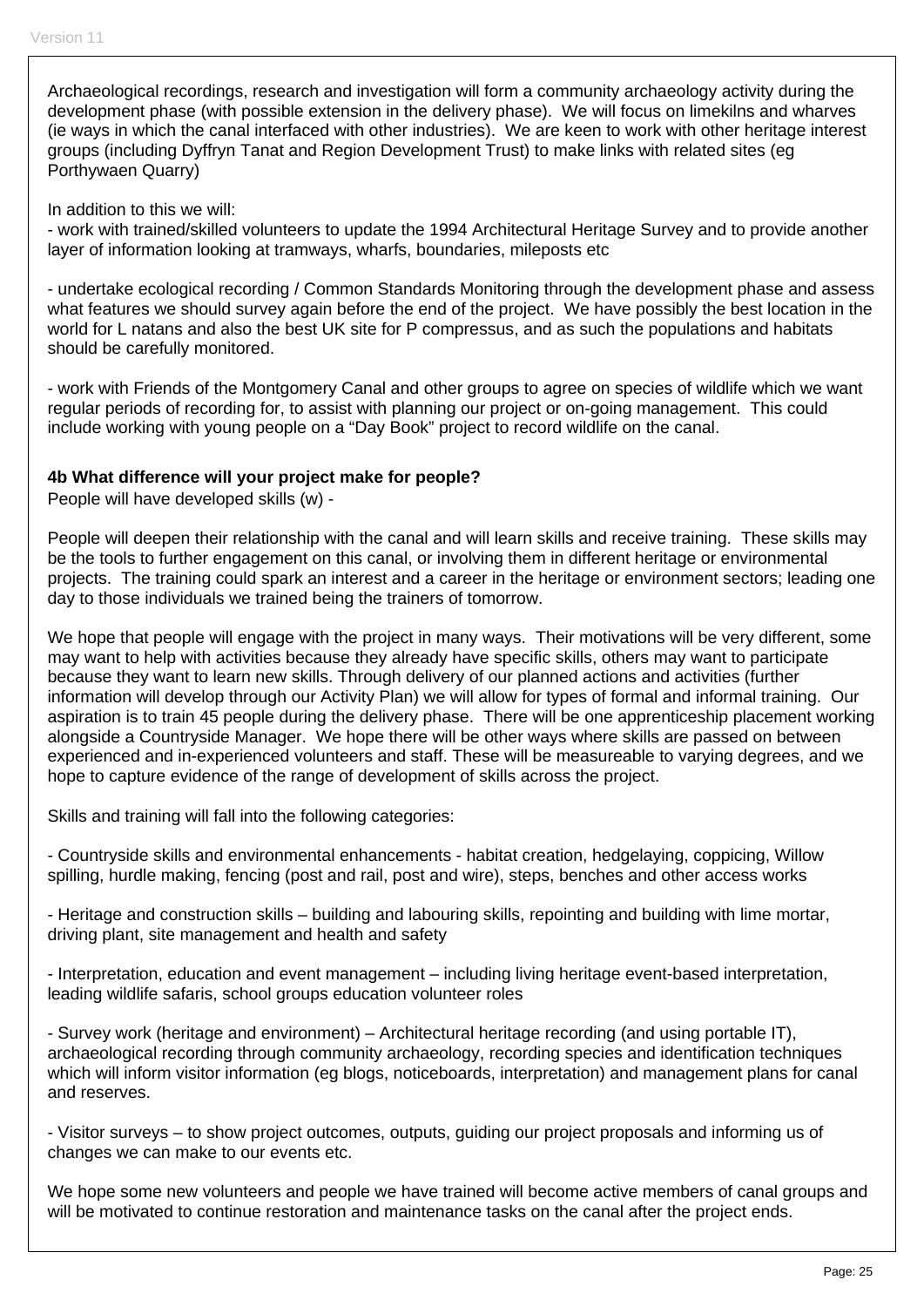People will have learnt about heritage (w) -

We aim to help people learn about the significance of the Montgomery Canal through a diverse and active learning programme. The programme will be made up of three elements:

- On site interpretation provision and additional interpretation through web/smartphone formats
- A formal education programme linked to the national curriculums in England and Wales
- An informal learning programme of events and activities

We have identified some target audiences; walkers and other informal users, day/short stay visitors who may be visiting in conjunction with other attractions, local communities (especially families and young people) and school groups.

We will develop our ideas through a learning plan which will be coordinated with the Activity Plan. However at this stage there are a number of ideas for learning:

Interpretative trail leaflets – for people on foot/cycling, canoeing and aimed at the motorist.

Project website and social media - presence and links with other websites/ smartphone media including Trails Mid Wales and Discovering Shropshire's History.

Interpretative displays – to be developed alongside ideas for uses for derelict small buildings on the canal (eg the hovel on Aston Locks). One possible idea is a projection of the workings of a lock – created in partnership with an artist.

Formal education – delivered between Canal & River Trust staff, education volunteers and the Community Development Manager, we will aim to work with at least four schools within 2km or so the canal corridor on bespoke projects to meet the needs of those schools. Examples including; temporary exhibition where children interpret part of their local heritage; A blog linked to an existing website where they can write about learning experiences and share them with others; poetry or storytelling; film-making to create a short animation based upon the heritage; art projects with a view to a temporary art exhibition on the canal; wildlife day book project where children will explore the natural habitats and record their findings.

Informal learning – including have a go sessions, wildlife safaris, foraging/food/farm activities, canal arts and crafts. There will be a festival, hard hat restoration days, craft skills, shared events with other groups (eg Llimeys – who are friends of Llanymynech Heritage Area) and there will be links with outputs from the formal learning activities.

Use of the Welsh language will be considered across a range of activities through the project, we will provide the majority of written material in Welsh and English and will look at creative ways to make the Welsh language an integral part of some of our activities – potentially through story-telling, poetry or art.

We expect some ideas from the arts residency at development stage will influence and feature in our interpretation and learning.

Some of the particular themes of learning includes:

Environment – biodiversity and habitats, the balance between management, tourism and environment (including sustainable development ideas), identification of species (people will be invited to send us their sightings to build up a picture of the wildlife on the canal).

Heritage – the story of building the canal, food production and lime industry, life on board canal boats, business and trade, the restoration of the canal.

People will have changed their attitudes or behaviour -

The principle change we hope to see, and it is already at a very good level, is an increase in the number of people who wish to take an active part in life on the canal. The canal is a resource for everyone, and even if individuals don't see the canal as a backdrop to their own activities then they should be able to appreciate the value it has for others (people and wildlife) and want to help with maintaining it. A new method of volunteering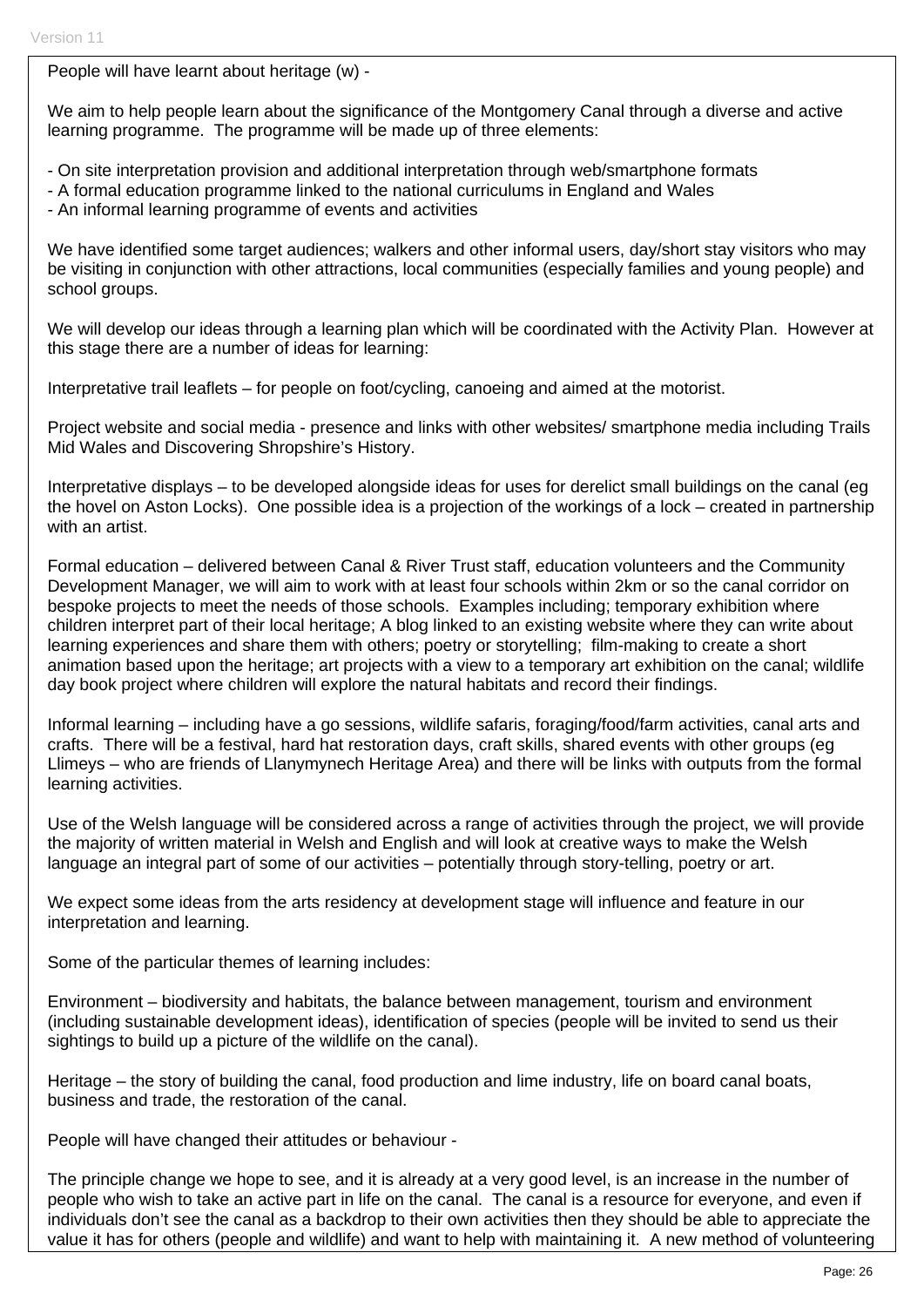will be via Adoption Schemes, where communities or businesses will choose to take on the maintenance of part of the canal. We hope there will be three of these groups by the end of the project.

We want there to be more local visits to canal i.e. people will choose to take part in a leisure visit within their regular local economy.

We also want there to be more national visits to canal (i.e. holiday at home tourism) and as part of a longer stay (ie a weekend instead of a day visit, therefore generating greater income to area through overnight accommodation and eating/drinking). The Welsh (and Shropshire) Marches, particularly in the Severn Valley and below the range of Breidden Hills, is a particularly beautiful area and could become a much more important visitor destination. There is great potential for outdoor pursuits to be taken up more widely in the area; including walking, canoeing, cycling and horse riding. These types of activities may not be for the very adventurous, but they fit well with our aspiration to encourage more families and young people.

We would like many more people to see the canal as part of the journey/holiday instead of simply a destination – the canal can act as the basic thread of the holiday, offering a means of moving between activities, destinations, accommodation and refreshment-stops. Thus giving a much greater appreciation of the links between these places, geographically, socially, historically etc.

More responsible boating is another desired behavioural change (i.e. reducing impact of canal channel habitat). This could take the form of reducing speed from 3mph to 2mph to reduce wash. Also boaters could consider types of washing detergents they use based on them being less harmful for the environment. (we are looking at the possibility of messaging boaters as they enter the Montgomery Canal to alert them to the sensitive habitats and ask them to take extra care).

We also hope that dog owners will change their behaviour and leave less dog fouling; this may come about through extra people being on the towpaths and water. We expect we may need to be more proactive and get the message across to irresponsible dog owners (there isn't a specific project action at this stage, but it is likely to develop out of further consultation).

People will have had an enjoyable experience -

Improved participation, understanding and familiarity will enhance a sense of place and the canal will act as a spine joining places and linking their shared histories.

People will have enjoyed being able to narrowboat along the canal an extra 2km – from the junction with the Llangollen Canal. We calculate that there will be around 0.5 days additional time on the canal per cruise. Visitors may therefore link up with the Cambrian Heritage Railway or walk to Llanymynech or have a meal at Maesbury Marsh as a result. People will also have been able to enjoy improved routes on the towpath between the settlements of Arddleen and Llanymynech.

We want people to view the canal as a backdrop to carrying out events and activities they want to do  $$ making the canal environment their own. (eg Scouts doing crafts, canoeing, geo-caching etc). People will have attended festivals and events.

We intend holding intergenerational events where different skills and interests can come together. Our nature reserves will give us the opportunity to grow and harvest things which people can enjoy, such as reeds and willow for crafts, they will provide different environments for photography and painting.

People have already told us that they enjoy the surroundings of the canal (heritage, views, wildlife) and we hope to encourage more enjoyment of these things, either through guided walks and safaris or through practical work parties where these attributes can be maintained and enhanced. The canal and the wetland nature reserves will offer places for these interests.

People will have volunteered time -

Our volunteering strategy for this project very much reflects our objectives as a trust in "Keeping people, nature and history connected". The canal by its very nature is a living link to the past, a vibrant corridor for wildlife and a great environment for people to relax and learn. Volunteering activity will seek to add breadth and strength to those links through a comprehensive program of activity and events which will provide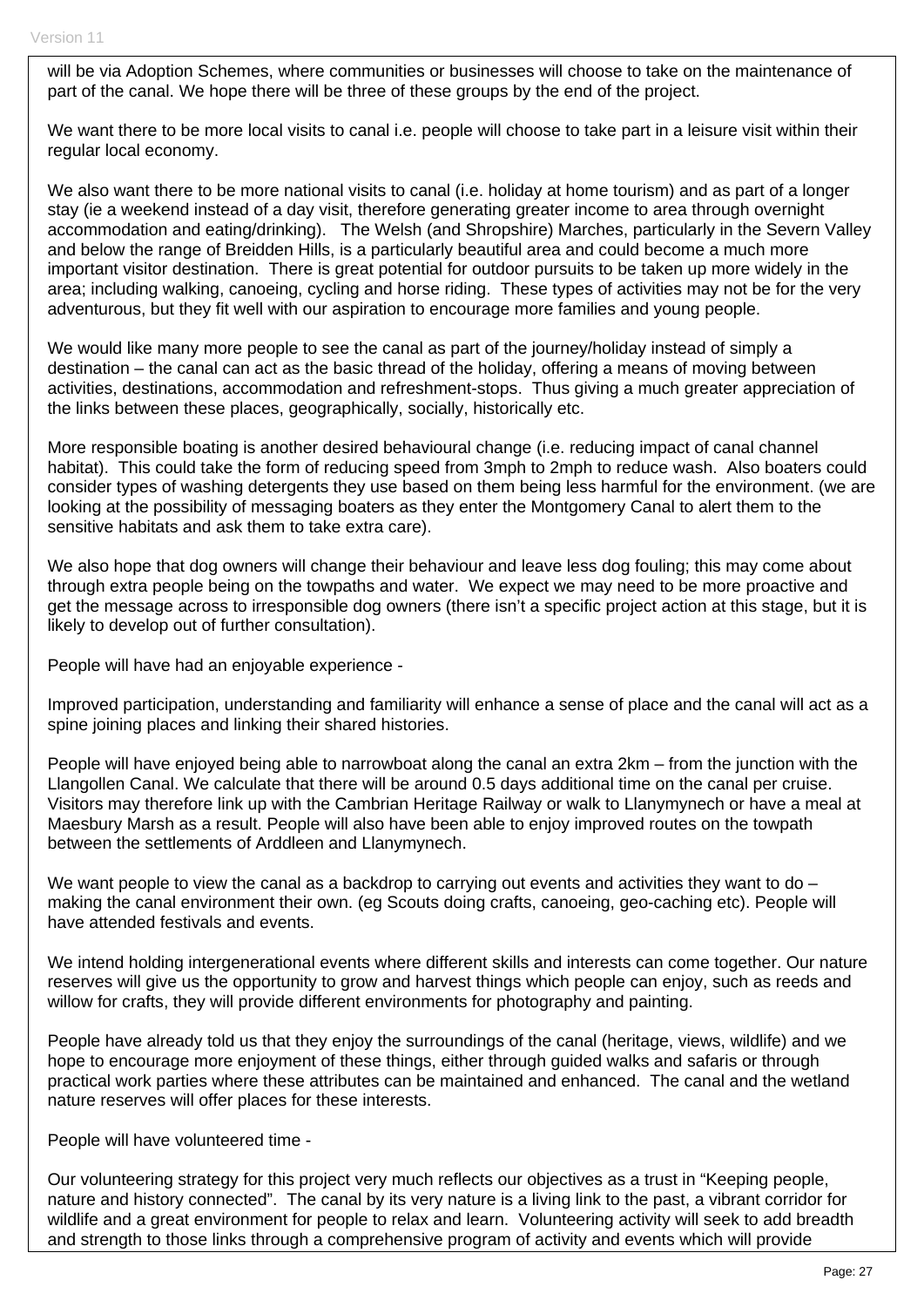engaging opportunities for people to get involved and help us deliver on our objectives.

Central to this is our desire to engage with the local community as fully as possible, and this will be achieved through regular group and specialist individual volunteer activities, recruitment of education volunteers to engage with local schools, volunteer lead walks and work parties to promote regular exercise. We will build links with local health providers and charities, youth organisations, volunteering agencies, local parishes and organisations supporting people into employment to reach as wide a cross section of the population as possible. We have started to look at the barriers to people volunteering and in many cases it is down to the lack of travel options for people to reach rural locations. This we hope to address through acquiring a mini-bus for pick-ups or working closely in partnership with volunteering organisations who may be able to provide assistance with travel. With a carefully developed training program to support volunteers using heritage and practical countryside skills, and a range of educational activities to suit people of all ages we will offer opportunities for people to learn at all levels from casual interest and engagement to helping people improve their chances of employment.

The volunteering program will seek to engage local people in managing and maintaining the wonderful heritage of the waterway, both built and natural through a program of training and activity. We will conserve and protect the many historic lime kilns, bridges, locks and the waterway by carefully managing vegetation and where possible utilising heritage skills training enabling volunteers to repair the structures in our care. We would also carry out a volunteer based survey of the heritage (updating and adding to the Architectural Heritage Survey undertaken by the Trust in 1994) in its current condition with photographic record and develop interpretation through archival research.

Off-line and in-channel nature reserve management and management of the main line of the canal is a fundamental aim of our volunteering activity. We will provide great learning and training opportunities for volunteers, and ensure that these valuable wildlife sites are also accessible to schools and local people as a learning resource through careful development of improved access balanced with the aim of providing a haven for wildlife. We shall also undertake a significant program of wildlife survey work supported by training to ensure that we monitor and record the improvements for wildlife throughout the life of the project and beyond. For example we will carry out surveys of butterflies and moths to identify populations of species in decline and improve habitat through specific hedgerow, rough grassland and tree management work undertaken by volunteers. (see attached table of actions and species they are aimed at).

Throughout the project we will aim to develop volunteers skills and experience to enable greater volunteer involvement and build a resilient network of volunteers which will enable continuation of benefits beyond the timeframe of the project. We will also consider working in partnership with the other organisations including the Wildlife Trusts to adopt a landscape approach including the canals as well as the surrounding countryside.

All of these aspirations need to fit with the established voluntary sector groups who give a great deal of time to the canal. Their support will continue during and after the project, but it is projects like this that help to reinvigorate their support and commitment, because the scale of the restoration is large and it is only achievable through a number of sectors working together, plus major investment at critical stages. The group who will contribute potentially half of the total volunteer in-kind time is the Shropshire Union Canal Society. Other groups who will also devote time to the project are: Waterway Recovery Group, Friends of the Montgomery Canal, Inland Waterways Association, Montgomery Waterway Restoration Trust, Wildlife Trusts (Montgomeryshire and Shropshire), The Trust for Conservation Volunteers, and more.

People will volunteer on the restoration work to restore the canal channel, to improve access on the towpath. They will have carried out conservation works to structures and conservation management and enhancements for the natural environment. Volunteers will have delivered education activities, events, taken part in recording, assessments and monitoring. In total we anticipate that there will be £114,000 worth of skilled volunteer time, £93,000 worth of unskilled in-kind time and £79,000 worth of professional in-kind time.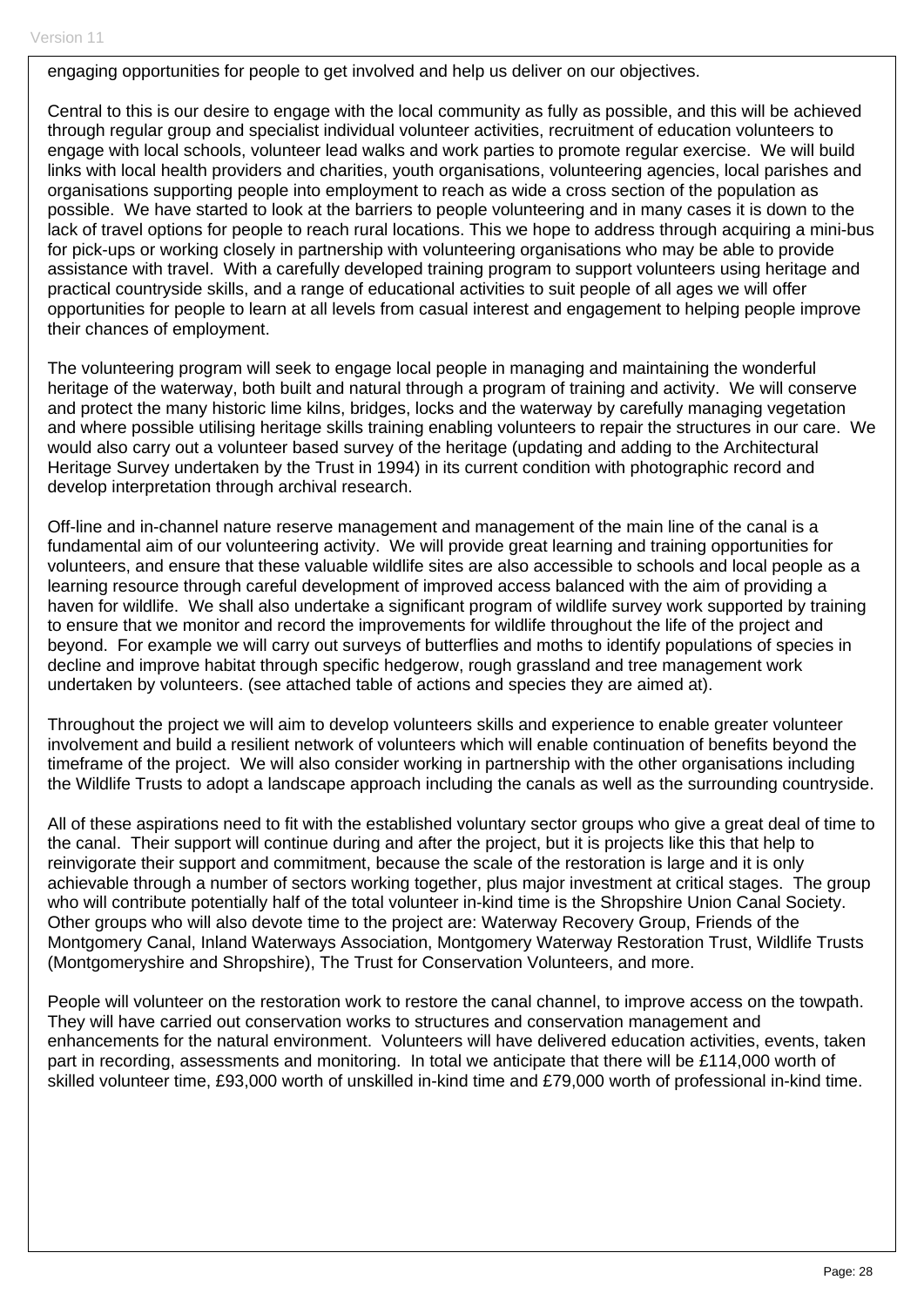#### **4c What difference will your project make for communities?**

Environmental impacts will have been reduced -

The project will have a positive impact on the immediate environment, particularly as habitat quality, canal repair and extensions to nature reserves are the thrust of the proposals.

50% of spend during this project will be directly for the enhancement of biodiversity and for the protection of rare species.

We will aim to achieve overall nature conservation enhancements through:

- Improved structural integrity and less risk of major incident
- Improved connectivity and linking of populations
- Increased populations of aquatic macrophytes, through new reserves and in-channel net gains
- Increased area of marginal vegetation
- Higher quality terrestrial habitats
- Improved accessibility, interpretation and education of this unique habitat

Through careful study of this canal and others with the same rare aquatic plants, there is agreement across the Montgomery Canal Partnership to the creation of in-channel and off-line nature reserves to safeguard the rare plants. In-channel reserves are in existence on the Welsh section of canal and their purpose is to provide a protected margin to the canal where silt and wash can be minimised. In England and Wales there are off-line reserves (ie outside the limits of the channel, but with hydrological connectivity) which will continue to be constructed up to agreed aquatic reserve areas. Reserves off the canal have many benefits, not least the fact they can be designed to be more secure from the effects of breaches and consequent loss of water and can have an ideal mix of margins and open water for maximum benefit of biodiversity. The diverse canal environment is constantly under threat from species succession and requires careful management. Other vulnerabilities including water quality, for example eutrophication from agricultural run-off and build-up of silt. Water quality varies between the English and Welsh sections of canal (which are currently separate bodies of water) partly due to the sources of water. The feeders from the Severn and Vyrnwy in Wales provide a cleaner source of water than the Llangollen Canal and River Dee in England. We intend offering a graduate research study into water quality during the project to look at the potential sources of pollution, to enhance the information the EA and Natural Resources Wales already analyses.

We are not planning development in the form of new buildings, but there will be construction works (channel building and nature reserve creation, plus structure repair), so these will need to be carefully designed and planned. Employment of local contractors is an aspiration, but we will tender contracts in a fair and legal way. (Use of local contractors and suppliers fosters greater ownership within the community). The land at Aston Locks which we are leasing and will construct the reserves on is species poor rush-dominated grassland, so will be improved in quality through the mix of open water, marginal habitat and small areas of grassland. The new canal channel liner is more suitable to the purpose and as such will not need as much concrete block covering as the previous system. The order in which sections of the canal will be reinstated will be determined by a cut and fill analysis, which has been substantially completed by a volunteer engineer. This means that lengths where they may be an excess of spoil can be completed before areas where spoil would need to be imported, therefore managing material on site with the minimum being sent off as waste. In the nature reserves the overburden for the liner will just be earth from the excavation of the ponds. Similarly any other spoil will be reused on site where possible. We will design a range of aquatic habitats in the channel cross-section as well as liaise with landowners to look at options for complementary ponds adjacent to the canal where they will be beneficial. This is particularly in response to reports of great crested newts in the section of derelict canal we wish to rebuild. We are undertaking newt surveys this summer to establish the size of the population.

Habitat and water quality will be enhanced – the CMS has particularly high-lighted the need for positive management of the SSSI through a de-silting programme. Habitat improvements could have detrimental effects on other parts of the landscape, if dredging material or vegetation are left on land or sent to landfill. This is not always a requirement, sometimes dredgings can be used as fill behind bank protection, or mixed with other material to make them easier to reuse. In 2012 we trialled techniques of channel reserve management, funded by Welsh Government.

We aim for an increase in visitor numbers, as a result of the project, but this will be a combination of local people and those visitors coming to or through the area anyway, so we just hope to increase their dwell time.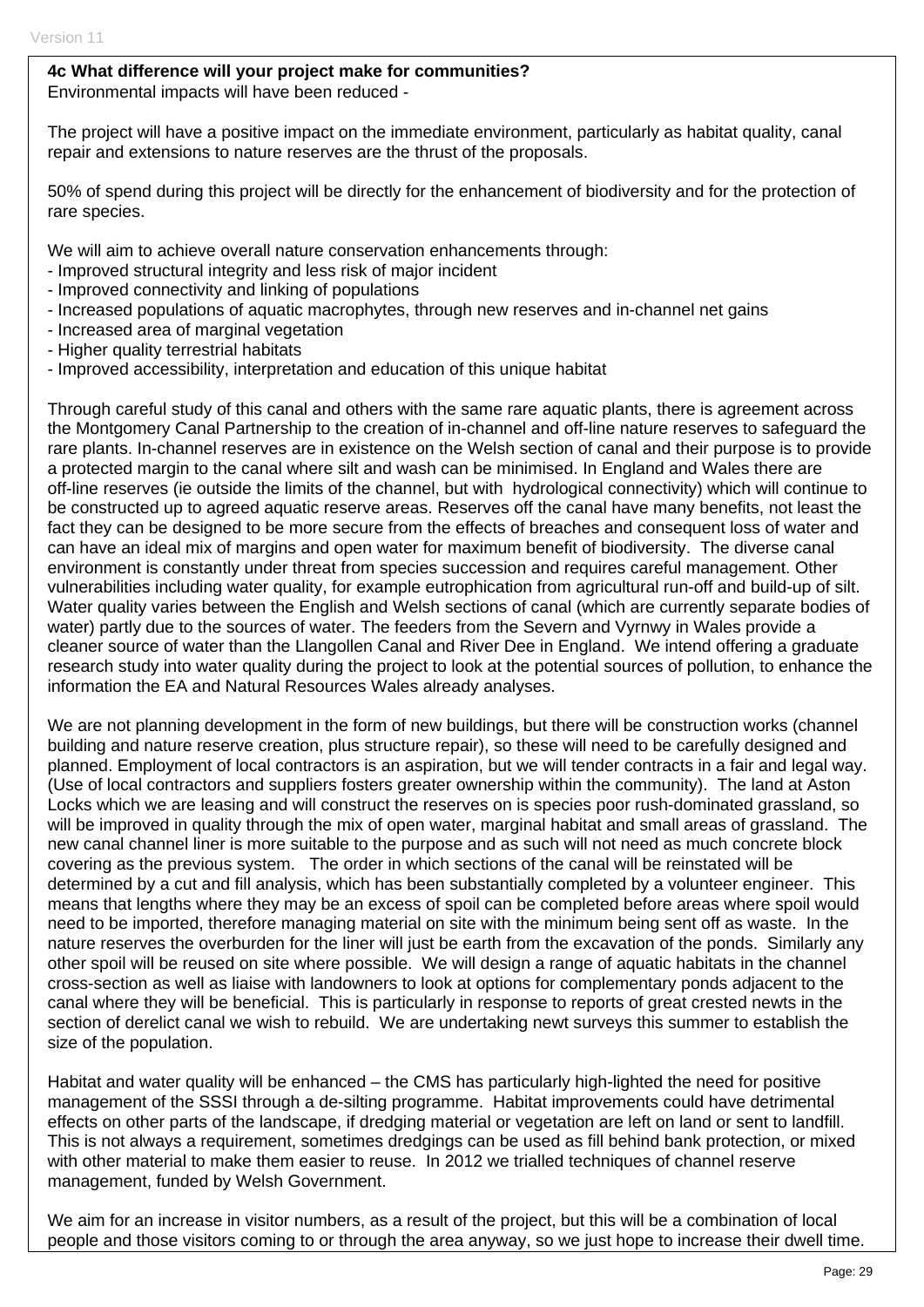In the medium term, there will be an effort on behalf of the Cambrian Heritage Railway, Canal & River Trust and Shropshire Way partners, to encourage sustainable tourism in the form of walking, boating and railway journeys as the way to explore Shropshire and the borders. The canal can therefore be part of the journey as opposed to the destination, and it's length and proximity to towns and villages, should encourage people to explore their local stretch by bicycle, boat or on foot.

Water use will be increased because we will build a wetland and open up more canal to navigation generating boat movements – although there will be no locks on the new stretch, so in effect none will be lost (evaporation from the surface will be a form of loss from channel and wetland, but should be replenished by rainwater).

The CMS guides our proposals and establishes the fact that sustainable restoration has to be through a balance of socially, environmentally and economically driven actions for the canal to truly thrive.

More people and a wider range of people will have engaged with heritage -

The project will increase a sense of place in the local area and it will help describe the narrative to the way the landscape has changed and trade and industry has developed since the late 1700s. Increased use of the canal as a place to walk reasonable distances (and it is generally a very good surface for less-abled walkers) will encourage people to make links between towns and villages they may already know, with new settlements, new communities and the wider landscape. A family trip to a canal is not necessarily a big commitment in terms of time, money and travel (in the way that many tourist attractions may be) because they are near to communities and are free to access, so they can offer rich experiences in an informal way. Learning and participation may happen when the visitors are open to it, in a way that most suits them, rather than a prescribed experience at a formal visitor attraction.

Through the restoration work we hope to do, there will be improved community wellbeing as the reserves and further restoration will provide ways for people to be involved and will offer, when complete, a backdrop to events and activities. We aim to make stronger links with established groups and organisations, provide better information and support growth of the Friends of Montgomery Canal. We aim to engage some of the harder to reach audiences, with the hope of engaging more young people and families (in the 2010 Inland Waterways Visits Surveys, only 11% of visitors were 16-24 - as a group they make up 16% of UK population).

We hope to see greater engagement from:

Tourists – those outside the local economy will visit in higher numbers and there will be a tendency to stay longer and engage with related attractions, which will link with the canal in some form

Local communities (local business and services as well as inhabitants) – we aim to involve more local people, encouraging them take ownership of their part of canal and maybe be part of an adoption scheme, which means they will take an active role in maintaining an area or structure. One specific examples is there will be more residents from Llanymynech, Four Crosses and Arddleen accessing the canal, as a result of improvements to the towpath.

Local families – there is a perception that canals are for people who can afford canal boats and are generally retired. We aim to challenge this perception and encourage people, through events, festivals, safaris, family-focused fun days, to try the canal out as a resource for the things they want to do.

Canoeists – Shropshire Paddlesports and Canoe Wales (both charities/third sector) are very keen to get more canoeists on the canal. Canals across Wales offer the opportunity for high quality flat water paddling experiences. The Montgomery Canal, for the medium term, has the added benefit of very few powered boats. This offers a safe environment for families to explore, by canoe, in beautiful settings. Through access improvements (in and out of the water) Canoe Wales have indicated that we could expect to build from 100 new paddlers (2012) to 5000 newcomers per annum after five years.

Volunteers – the Montgomery Canal has a wealth of volunteers already, but the volunteers are traditionally driven by the desire to boat the canal – so restoration is the chief activity. The Montgomery Canal triathlon (now in its second year) is an example of a wide community and a range of interests coming together to put on an exciting and complex event, which brings the whole canal into use. In 2013 there were 60 marshals at the event, helping participants at road crossings.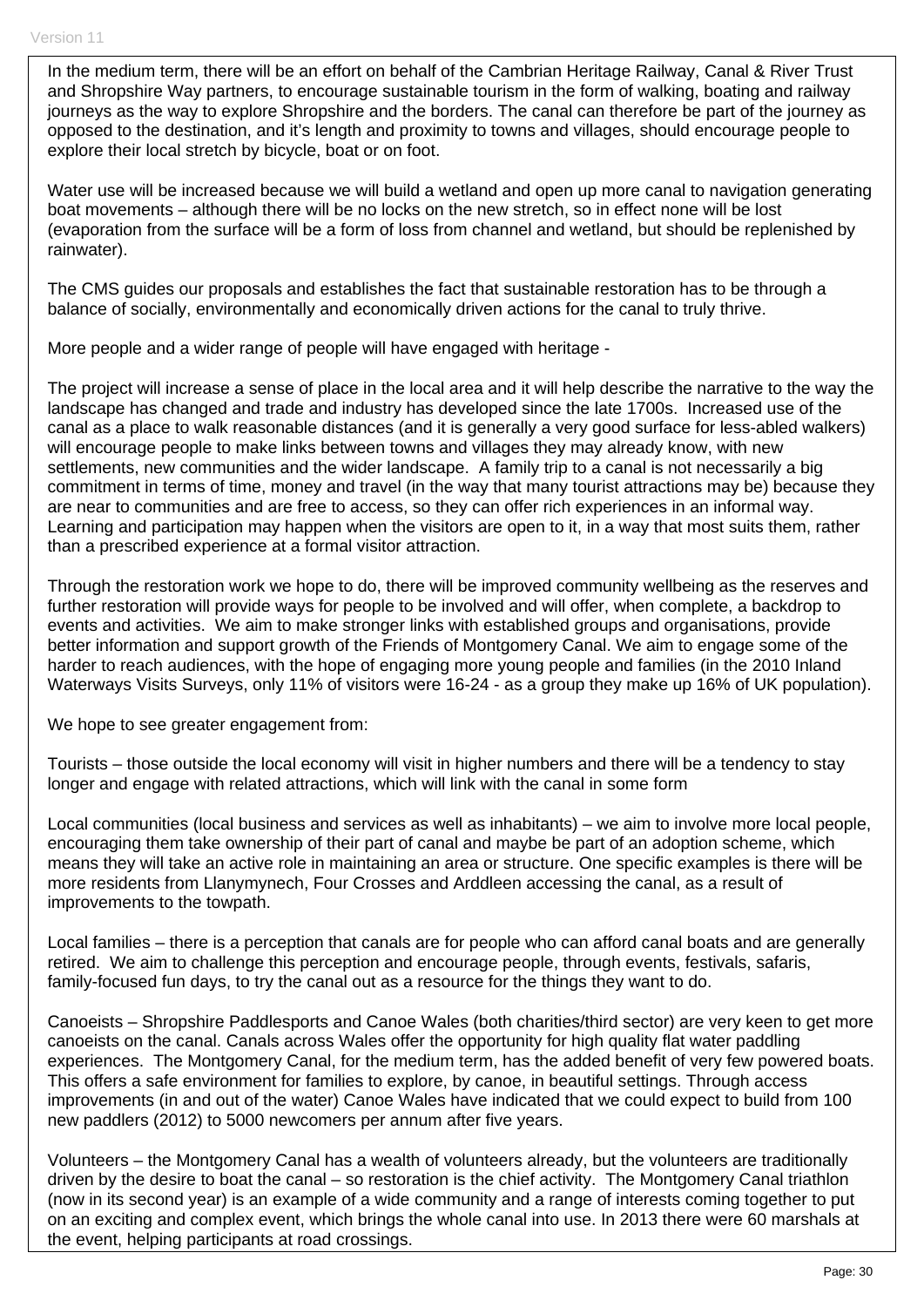Your local area/community will be a better place to live, work and visit -

By making progress towards a fully restored canal, the project will bring more people onto the canal, generating economic activity, providing rural resilience, increasing skills and bringing about greater community cohesion.

Local communities (local business and services as well as inhabitants) – we aim to involve more local people, encouraging them to exercise on, and where possible travel along, the towpaths. Local services and businesses can be bolstered by a mix of tourism and local patronage, making them more resilient.

As we address some of the barriers to participation through the Activity Plan process we will consider ways in which we can make volunteering with us on the canal more accessible. We will look at either buying a mini-bus for pick-ups (eg in town centre) and taking people to the remote sites which many of our activities will be based at. We will also consider how we can work in partnership with The Conservation Volunteers, or Groundwork and Wildlife Trusts, to recruit and put in place a flexible approach to making getting to our volunteer tasks as easy as possible. Unemployment presents all kinds of barriers and we hope people will be able to volunteer for us and then feel their chances of employment are better.

We have reason to believe many people who already use the Montgomery Canal feel it is a safe place to be. National surveys have indicated that people who don't use any canals have an image of the canal being contained so that it becomes difficult to get off it once you are on it. (ie not many entry and exit points). Another misconception is that the canal is only for boaters, and that boaters are a certain type, and that it is quite a cliquey activity. We want to break these misconceptions, and make a wide range of people feel the canal is theirs to enjoy. More people will inevitably help with the perception of a place being unsafe, as their will be public policing, this will also hopefully reduce dog-fouling of the towpaths which is often cited as an unpleasant aspect of the canal environment. Restored waterway, repaired boundaries, well maintained structures and towpaths will all go together to make the canal seem more attractive and will help reinforce a local identity and foster a greater sense of local ownership.

Your local economy will be boosted -

We believe that the local economy will be more resilient. The area around the canal is generally thinly populated, there are three market towns either on the canal or nearby, but otherwise the surrounding area is very rural. There are quite high numbers of self-employed people and small businesses. A canal, which brings tourists, will help support the tourism industry but will also increase demand on many services which makes them more sustainable for local residents. The cost versus return of a major restoration project does not make a strong argument for the restoration, but when viewed in the context of resilience and cohesion of local communities and economies, it is a powerful player in the regeneration of the area.

The Montgomery Canal Economic Development Study (Resources for Change, April 2011), which looked at the benefits of extending the navigable canal to Llanymynech (ie 5kms, of which we are hoping to restore up to 0.7 km as part of this project), found that the economic impacts will at best make it only marginally viable (depending on the assumptions made), but what it did suggest is that the resilience for rural businesses would be improved. Tourism would enable local facilities and services to prosper which in turn sustains them for communities, encouraging greater community cohesion and well-being. With increased restoration activity and further investment in the canal there will be an increase in confidence in investment in businesses such as trip boats, waterside pubs and cafes and increased support of existing volunteer and charity run attractions. Small increases in income can make the difference between survival and closure of businesses and charities. The area likely to receive the benefit is an emerging tourism triangle from Llanymynech to Ellesmere to Llangollen. Llanymynech has great potential to build on the Heritage Limeworks area (which has Scheduled Ancient Monument designation and is a SSSI), with the canal adjacent and cross-border partnership working via the existing partnership.

Local assets such as wildlife and heritage sites need to be conserved to gain maximum value; if developed in a sustainable way they make a more resilient economy at an appropriate level for a rural area.

The nature reserve creation provides a number of opportunities to engage the local community and provide a tourist offer which may encourage other tourist activities in the immediate area. The new reserves at Aston Locks could add to a proposed visitor offer at Queens Head (less than 0.5km away) which may come to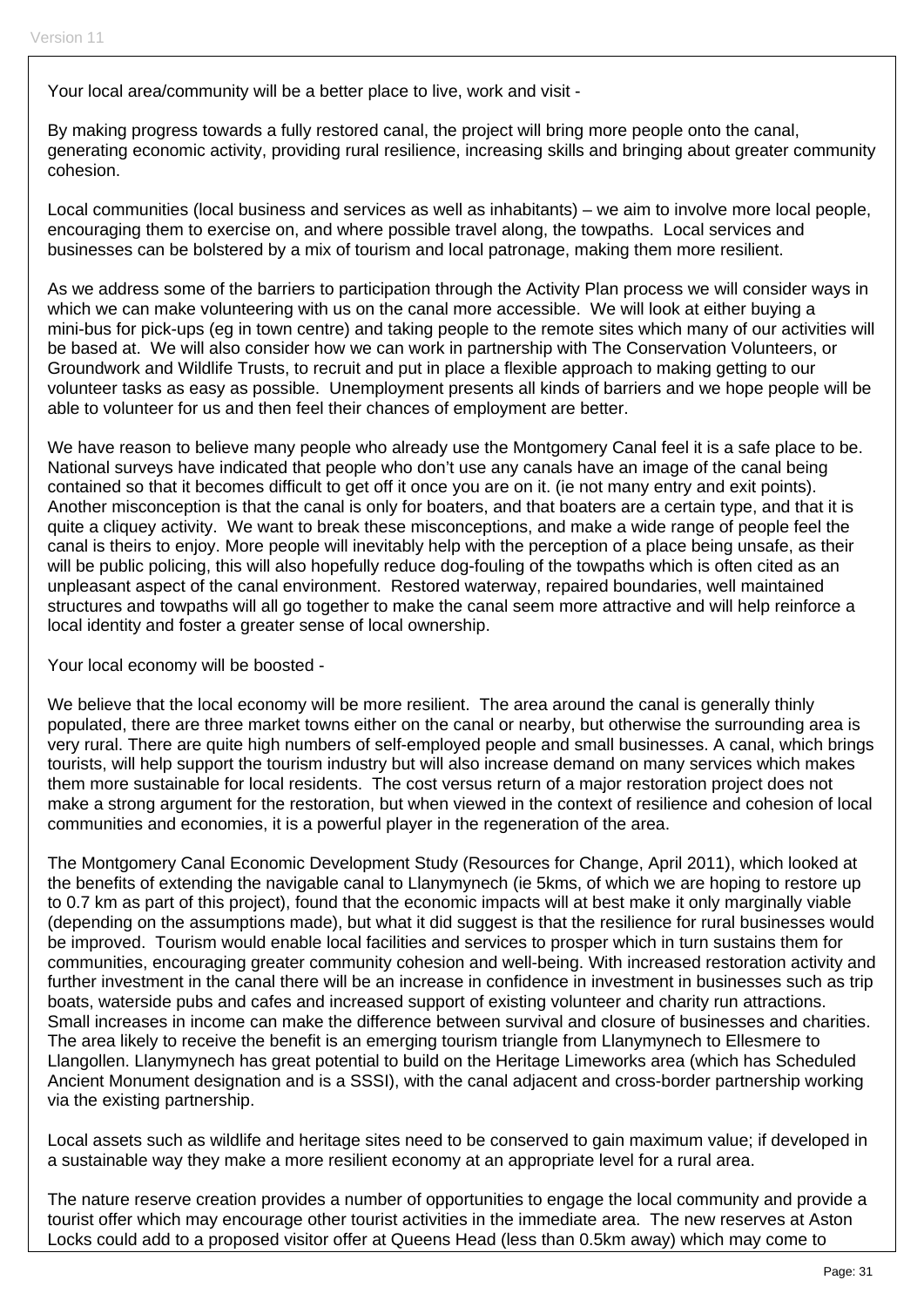fruition in the next few years. The development by Morris Leisure is proposed to include an 80-berth marina and farm shop, amongst other facilities. The build of this kind of critical mass makes services (eg public transport) and shared promotion viable.

At Crickheath Wharf we intend reinstating the winding hole and having it as the new temporary limit for the Shropshire section of the navigable canal. There will be a small scale destination and picnic area (with a potential mooring basin) and a possible circular walking route. In the medium term Canal & River Trust and the Cambrian Heritage Railway aspire to a similar small scale destination at Waen Wen, approximately 1.3km away from Crickheath Wharf. Here there will be the possibility of visitors alighting, or joining, the Cambrian Heritage Railway at the canalside (on Penygarreg Lane).

In Powys there will be more economic activity at Arddleen, Four Crosses and Llanymynech – where there are shops, pubs or services which will benefit from greater use.

#### **4d What are the main groups of people that will benefit from your project?**

Supporters of the restoration of the canal and those yet to learn about the canal will benefit equally from the project. Local people will have an improved resource and local community services and tourism businesses will see improved resilience.

Local people and businesses will benefit from the increased use of the canal and usability of the canal. Visitors in the form of local people, day visitors and holiday makers will benefit also; a small but important group are boaters, or boat-based tourists (hope for a 4500 increase in "crew-days" per annum), but in terms of numbers those on land will be the most significant (increase of 10,000 visits to the towpath and 20,000 to Aston Nature reserves). New paddlers will be a group we want to grow, and our aspiration is to see an increase from 100 newcomers in 2012 to 5000 within 5 years of the project ending. There will be an increase in occasional canoeists of around 2500 after five years.

We will particularly aim to encourage participation from youth and families, as these are under-represented. Some of these opportunities will relate to better access routes along the canal between home and school or other community facilities. Cyclists will be catered for, but we need to balance their use and enjoyment of the towpath with the needs of walkers.

More traditional users of the canal, for example couples and older age-groups, will also benefit and greater ways for them to get involved will also be explored. There is potential for intergenerational activities and passing on skills. With youth unemployment being so prevalent there is the potential for teenagers /school leavers to make a gradual step into training or the workplace by joining restoration and management activities on the canal.

Volunteers, both existing and new, will be able to take part in restoration parties, surveys, events and other activities. Volunteers will have the opportunity to learn new skills or enhance existing ones. This could lead to employment opportunities or a continuing commitment to the canal.

(figures for existing visitors is based on Sustrans survey in 2012, indicating 265,000 visitors in Newtown, then assuming an average of 9,500 people per kilometre for the remaining 55 km - based on surveys in 1996).

**4e Does your project involve heritage that attracts visitors?**  Yes

**What are your existing visitor numbers?**  795000

**How many visitors a year do you expect on completion of your project?**  825000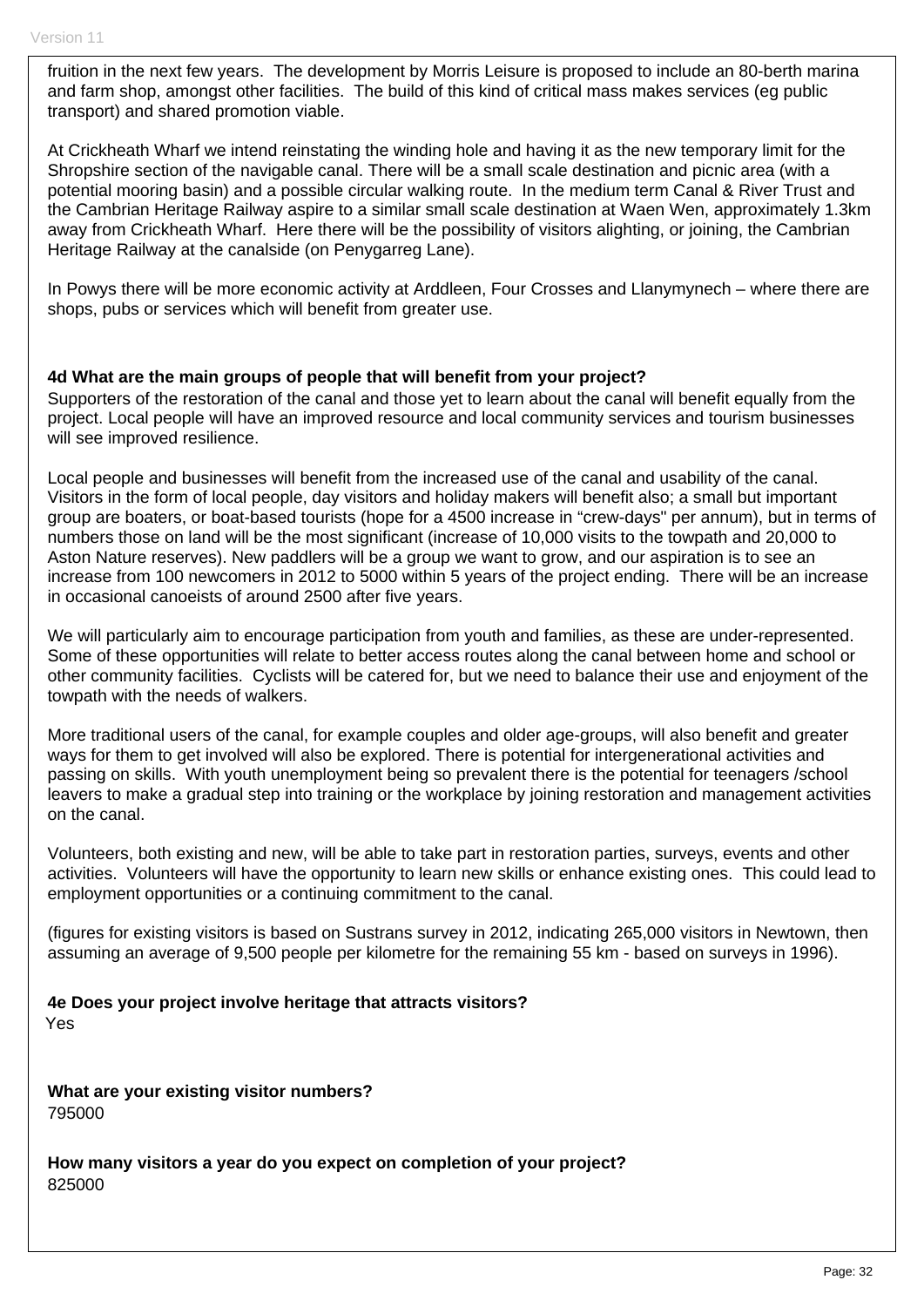**4f How many people will be trained as part of your project, if applicable?**  45

**4g How many full-time equivalent volunteers do you expect to contribute personally to your project?**  4

**4h How many full-time equivalent posts will you create to deliver your project?**  2

# **Section Five - Project Management**

**In this section, tell us how you will develop and deliver your project.**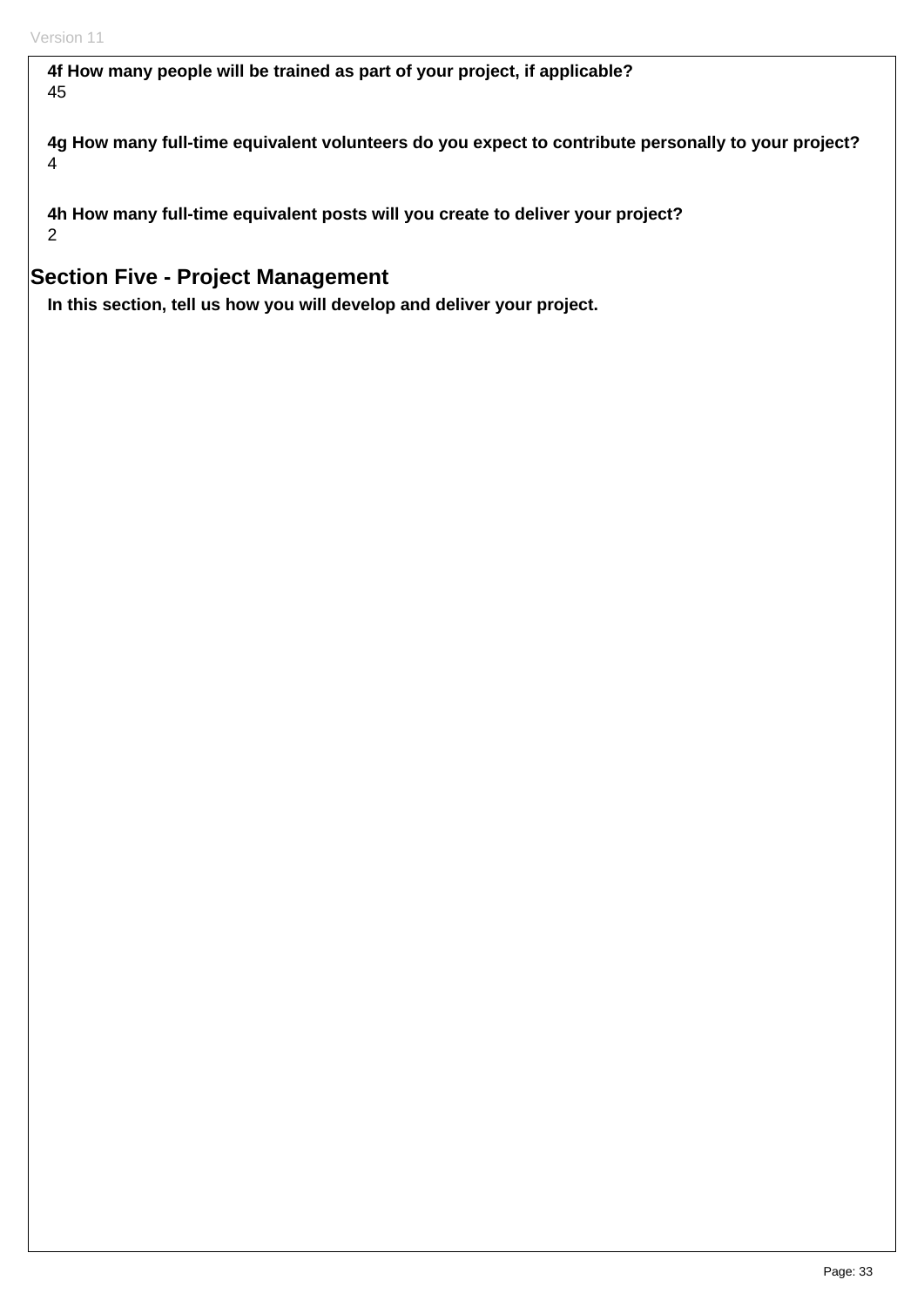#### **Development phase**

#### **5a What work will you do during the development phase of your project?**

(See attached development phase plan).

A Project Manager will be recruited to take forward the work required during the development phase if a Round 1 pass is granted. This person will be supported by a Community Development Officer (part time) who will take a lead role in the Activity Plan. There will be Trust staff who will support these two project roles, plus there will be volunteer opportunities. The main tasks are:

#### Ecological surveys

The environmental quality of the Montgomery Canal has been understood to varying degrees since the late 19th century. There have been surveys, completed by Canal & River Trust and Statutory Authorities to monitor the condition of the waterway. As part of this project we aim to get an up-to-date snapshot of all aspects of the canal environment, through appointing an external consultant who will also recruit volunteer assistance. The surveys will inform the habitat enhancement works we will deliver in the main phase of the project and help us plan management and further monitoring.

#### Designs for nature reserves

The nature reserves site has been identified; the site will need some surveying work focussing on the ground conditions because of the high water table. We will need a consultant (Engineer) to provide more detailed plans than we have currently (RIBA Stage C to RIBA Stage D) to provide final levels and profiles for the water-space of the reserves and detailed solutions for the pipes, ditches and weirs which will allow the canal water to flow through the reserves and back into the canal. These designs will be informed by the WWT Wetlands Advisory Service design guidelines for creating aquatic habitats. Cross-sectional information and construction details will enable us to gauge costs for the construction work. We will also liaise with experts within the volunteer group(s) to discuss aspects of the project (probably footpaths, benches, tree planting and habitat creation) they will be willing and able to carry out.

#### Topographical survey

A survey of the levels of the site is needed before the designs can progress.

#### Channel Restoration engineering designs

The channel restoration works have cross-section construction options already designed by our Technical Solutions Engineer. Our in-house engineer will continue with these designs, determining which solution is applicable to which length of canal (700m between Crickheath Bridge and Lloyds Animal Feeds Mill), this will include the winding hole at Crickheath, which will need new sections providing. We have made an allowance for Land Agent Fees to cover negotiations with adjacent landowners regarding temporary access and possible compensatory habitats for newts.

#### Community Archaeology

We will invite a consultant archaeologist to prepare desk-based research and identify areas where we could learn more from on-site digs. We are particularly keen on Crickheath Wharf for further investigation because we will be reconstructing the winding hole in the delivery phase. Other wharf sites or possibly lime kilns may tie in to this piece of work. We hope to use this activity as a means of promoting the project and interesting new people in the canal.

#### Package of Repairs for Heritage Structures

We intend working up construction packages/specifications for both volunteer works (principally vegetation removal and repointing) and contractor works (principally temporary works erection, parapet reconstruction and grouting) for a number of D grade assets between Llanymynech and Ardleen (ie they have been identified as in poor condition). The surveys have been updated by a volunteer engineer during 2012, and most repair works can be specified and identified on simple plans and elevations of the structures. There will be a small number of engineering solutions required for more significant repairs. There are some C grade (fair condition) assets on the same length which will be included, in an appropriate way, as budgets allow, maximising the work parties time in the area. This details will be progressed by our Waterway Engineer.

#### Access and boundary audit (volunteer activity)

There will also be an intention to set up volunteer work groups to survey the access and boundary treatments along the whole canal. There are stretches of towpath which have been upgraded very recently and access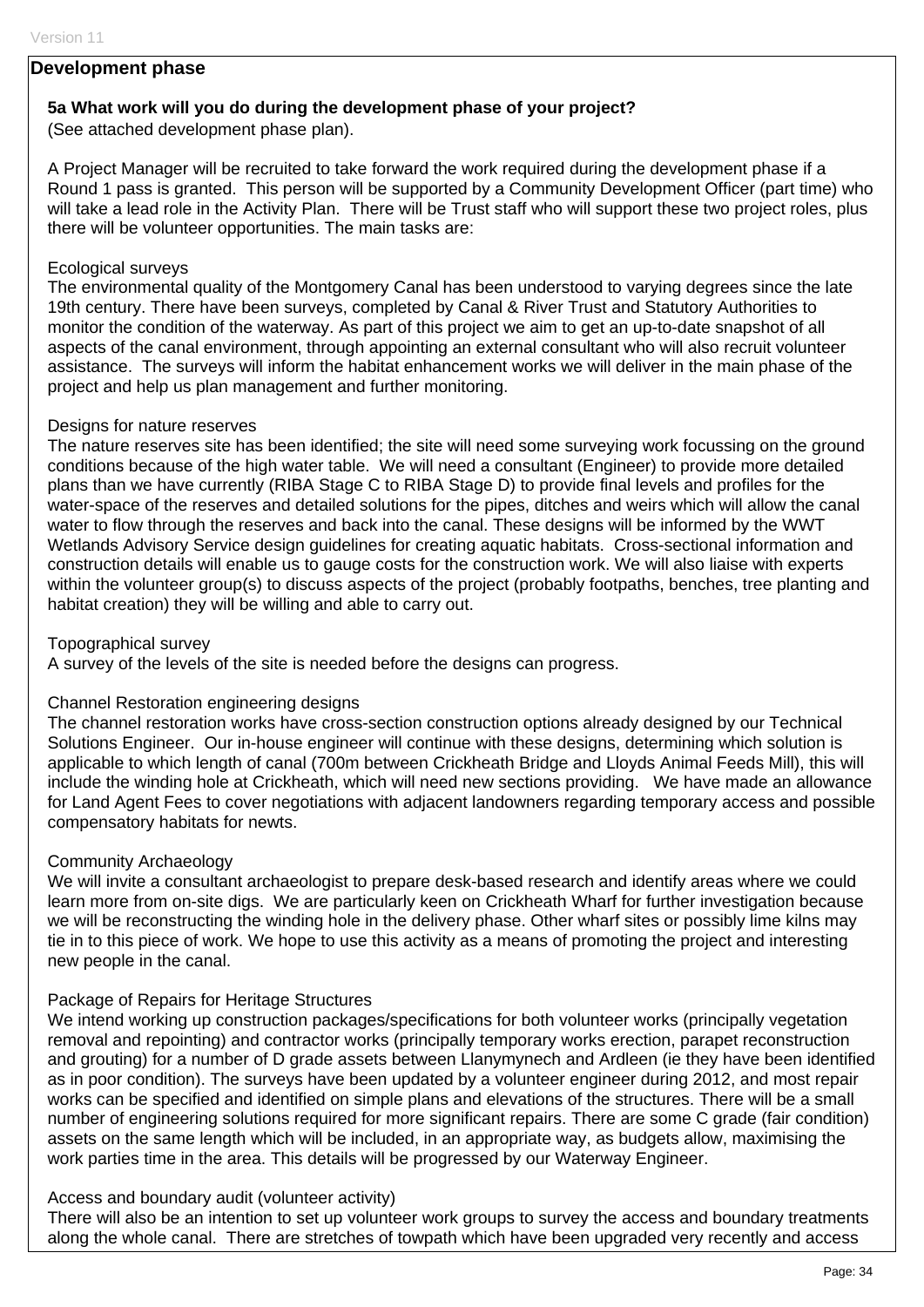has been addressed over the years, but we intend involving volunteers in auditing the boundary types, their condition, ownership (where possible) and specific things like major trees, access points and relationship to canal features. It is important we assess the repairs needed, particularly where damage will continue (including where cattle poach the waters edge due to fences being absent). We will devise a method and recruit volunteers, most of this work we will do in-house.

#### Additional information for CMP

The research and costings mentioned above will help us with an addendum to our Conservation Management Strategy as written in 2005 and signed up to by all partners. We will address any further gaps between the CMS and the requirements for a CMP. This will be tendered to a consultant / consultants and will be delivered in consultation with the Montgomery Canal Partnership.

#### Arts Residency

We will work with Arts Council of Wales on an arts residency on the Welsh length of the canal. The aim being to devise innovative and interesting ways of communicating the conservation of the canal to visitors. This residency will then feed in to aspects of the Activity Plan or our conservation work, providing an element of contemporary art in parts of our work, to interest and engage new audiences.

#### Activity Plan

We will commission a consultant (who may break it down into smaller packages) to write an Activity Plan. Initial discussions have been had with the local interest groups, youth club representatives etc to look at types of projects and activities which will attract new audiences, the consultant will be asked to build on this. There will be a special requirement to look at ways to use the Welsh language as this project will have activities in Powys. We will expect the consultant to review the current interpretative information on the canal and propose appropriate additions to help more people learn about the heritage and increase the breadth of knowledge for those who already understand. Downloadable trails, leaflets, guided walks or "safaris", on-site information panels will be combined in a complementary package to the existing provision of information and learning resources. We will endeavour to make these work alongside other trails and media from organisations outside our own. We will require a detailed volunteer plan and training plan, which the consultant will write in cooperation with staff and one or two knowledgeable volunteers. The Activity Plan will include budgets for the activities we wish to include in the project.

#### Business Plan

The Project Manager and Waterway staff will produce a business plan which will describe the project costs and risks, and consider the economic impact of the project actions on future management and how this will be budgeted for.

Job descriptions will be written for the two new posts (18 months Countryside Management Project Officer plus possibly an apprentice) for the delivery phase and how they fit within a project management structure, briefs will be finalised, programmes elaborated, costs firmed up and the final application documents completed. Much of this will be completed by the Project Manager.

**5b Who are the main people responsible for the work during the development phase of your project?** 

This project is intended to be the first major restoration project of the Canal & River Trust. This project would be ideal in setting the tone of the Trust's approach to restoration by progressing social and environmental objectives together with the desire to see the network expanded.

British Waterways formally transferred its assets and responsibilities to Canal & River Trust in July 2012. All BW staff transferred to the Trust and employees of The Waterways Trust also joined the Trust. The Enterprise team was no exception, taking with it all the expertise and experience of the staff. Julie Sharman, Head of Enterprise, is supported by National Programmes colleagues and Enterprise Managers (including Nicola Lewis-Smith, who was involved in the previous Montgomery Canal project – HG-05-00469). The Trust, works across teams for complex project delivery , eg Environment and Heritage Teams working closely with project managers and Enterprise. The team has wide ranging experience of other projects, including the recent award winning Droitwich Canal Restoration and the on-going Lune Aqueduct scheme. For major project applications and delivery the Trust has dedicated project staff, who will liaise with all the partnership members, working on both sides of the English/Welsh border. The Conservation Management Strategy, written in 2005 and signed up to by all partners, guides the partnership and the Development Manager, reducing the need to seek buy-in at strategic level, therefore reducing some of the complexities of this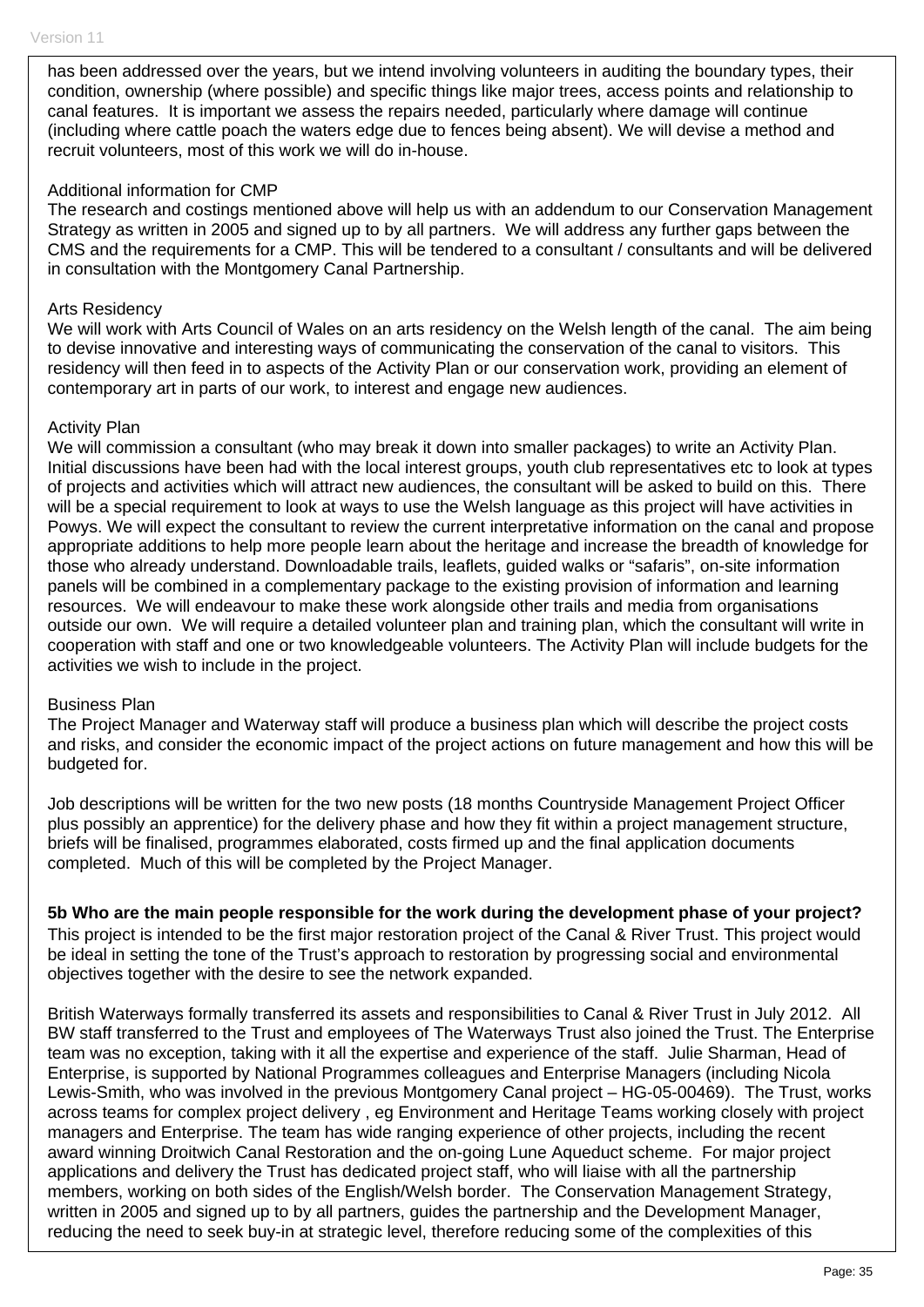cross-border project.

At a local level, the Trust is guided by Waterway Partnerships, made up of business and third sector individuals who help to steer the way each Waterway evolves and meets new challenges. In terms of resources (financial and staff) the Trust continues with no fundamental change from British Waterways; Government has committed to a 15 year contract for England and Wales, at a funding level which is secure and can be carefully managed through programmes and prioritisation. There has been slight shifts in focus, to be more open to our communities and visitors, including building our team of volunteer coordinators and education volunteers. Our outward appearance will continue to change and we are confident that local communities will want to be involved more than ever before, which supports our aspirations for projects and their legacies into the future.

Project Manager (project post) see job description on the Development Phase Plan

Community Development Officer (project post) see job description on the Development Phase Plan

#### Enterprise Manager

Julie Sharman, Head of Enterprise (Enterprise team will be responsible for reporting and liaison with funders) Julie has worked for British Waterways for 14 years as a senior manager responsible for all aspects of waterway regeneration, general management and development.

Over the last 13 years Julie has led an area based team in the general and operational management of waterways in Cheshire and Wales, this included dealing with all aspects of the business including the key political relationships with the Welsh Assembly Government. Her new role as Head of Enterprise brings with it new challenges which build on her leadership skills. Enterprise is the key area for securing the engagement of a wider partnership working for the development of our waterways. Waterways are valued by their local communities and Julie will develop strong links with local authorities, government organisations and sub-regional partnerships over the whole of the Wales and England to secure the enhancement and improvement of the waterway network.

Julie studied Civil Engineering at Manchester University and spent her early career in construction, project management and delivery. She previously worked on the Channel Tunnel Project and the Jubilee Line Extension. Julie is a Chartered Civil Engineer.

#### Volunteer Coordinator

Paul Corner joined Canal & River Trust in June 2012, through the national recruitment of Volunteer Coordinators to local Waterways. The purpose of the appointments is to work better with established volunteer groups on our waterways, make new links with related voluntary organisations and to look at directly recruiting our own volunteers. Paul works alongside a Volunteer Team leader who was appointed in September 2012. Paul is an Ecologist by training and has had other volunteer manager roles outside Canal & River Trust.

#### Education and Interpretation Manager

Annette Simpson has over fifteen years' experience of planning and implementing education, community and interpretation projects within historic environments.

She has worked for Canal & River Trust (and British Waterways) for nearly 22 years. She trained as an industrial archaeologist and then in heritage management, but has always worked as a heritage or countryside interpreter.

Annette currently works within the community engagement team as education & interpretation manager, overseeing all of the Trust's learning activities (including the new Canal & River Explorers programme), managing the Trust's education coordinators and a growing team of very enthusiastic education volunteers.

#### Principal Engineer, Head of Technical Solutions.

Les Clarke is Principal Engineering within Technical Solutions, a group who deal with finding and understanding the causes of problems, investigations, feasibility studies, risk studies, concept designs, full designs, specifications, assistance during construction. Professional disciplines covered include most aspects of civil & structural engineering, geotechnical engineering, ground investigations. The team operates nationally across Canal & River Trust.

Les has worked for BW/CRT since 1984. He has experience of all types of CRT infrastructure across design, construction & site works, heritage work, contract documentation, contract management, project management. Les has also managed national framework contracts with our contractor partners.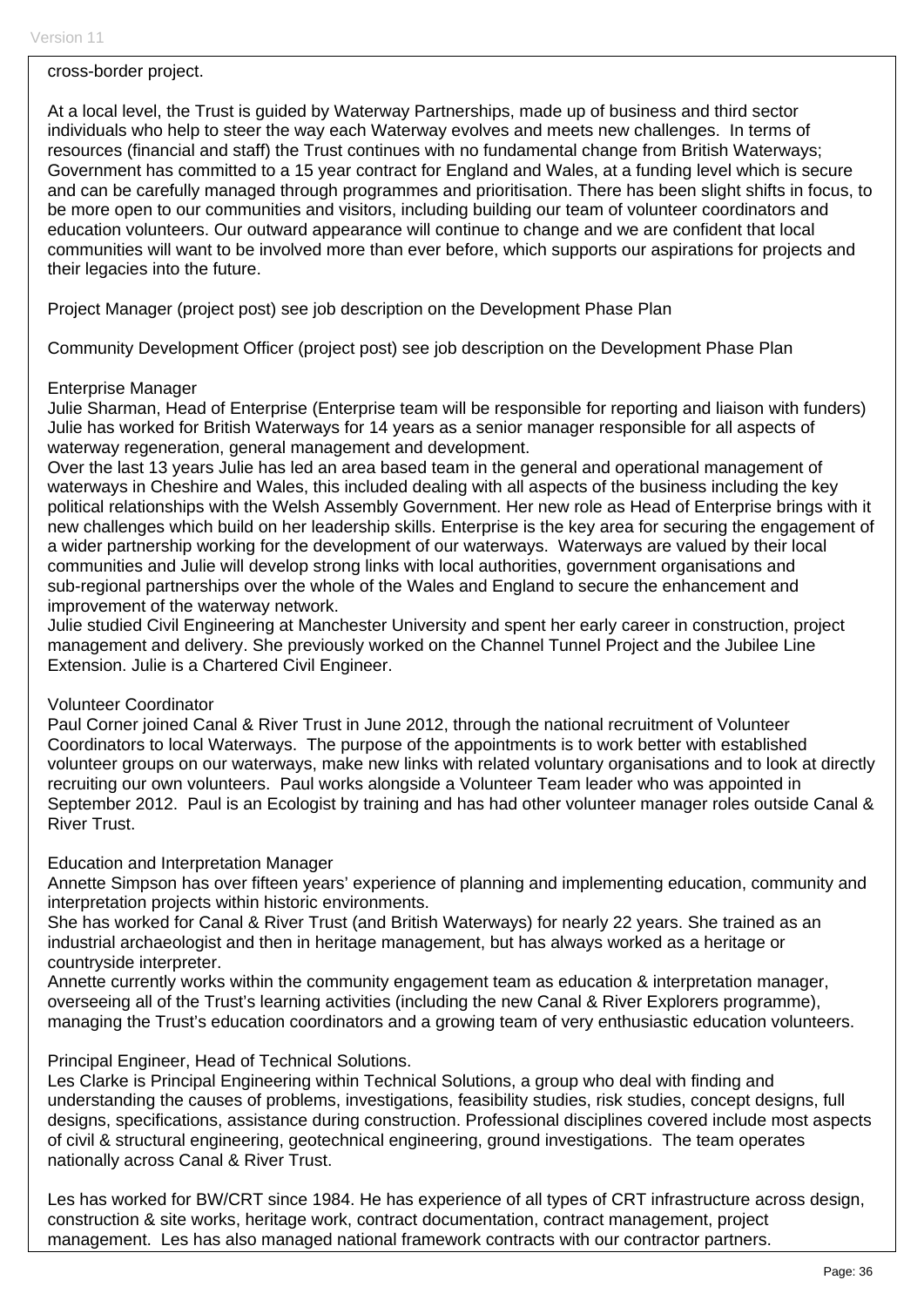#### Les is a fellow of the Institution of Civil Engineers, Chartered Civil Engineer. FICE, C.Eng.

#### Waterway Engineer

Joe Murphy is the Principal Waterway Engineer for North Wales and Borders. Heading up the local waterway Engineering team which involves the day to day line management three Waterway Engineers and four Length Inspectors. Responsible for all aspects of asset management in the local waterway. The role is varied and deals with a broad spectrum of responsibilities including all aspects of asset management and the supply of engineering support to the operations teams on a daily basis. There is also a strong emphasis on the balance between engineering, heritage and environmental matters.

Joe has been with BW/CRT since 1998 and has filled various roles including Project Engineer, Waterway Engineer, Asset and Programming Manager and Contracts Manager. Prior to joining the waterways his background was working for several large civil engineering consultancies such as Mott McDonald and Brown and Root on schemes such as the channel tunnel, M25 reconstruction and M65 dealing predominantly with large highways bridges.

#### Heritage Advisor

Kate Lynch qualified as a chartered landscape architect in 1996 after graduating from Manchester Metropolitan University with a degree and postgraduate diploma in Landscape Architecture. She joined BW/CRT in 2001 to co-ordinate a regeneration strategy, part funded by English Heritage, for the Leeds & Liverpool Canal. Kate worked for 3 years as a Landscape Architect for the Canal & River Trust in the Wales & Borders area. In 2007, following a company restructure, she was appointed as a Heritage Advisor. Kate has completed a postgraduate diploma course in Historic Environment Conservation at Birmingham University via the Ironbridge Institute in 2012.

Prior to commencing work with the Canal & River Trust, Kate worked for 8 years initially as a landscape architect and then a Project Manager with Central Scotland Forest Trust. Work involved project management of Falkirk Council's millennium access project to promote public access to the Antonine Wall, a Scheduled Ancient Monument, community woodland design and developing a grant funded environmental improvement initiative.

#### **Ecologist**

Stuart Moodie has worked for BW/CRT since 1998. Before that he had worked for the NRA and Environment Agency in Somerset and for the NCC in Cornwall and Somerset. Initially he worked for the British Waterways central environment team providing advice to canal managers throughout the country on all aspects of wildlife conservation management within British Waterways' estate. In 2000 he moved to the North Wales and Border Counties waterway, as the dedicated ecologist for that area. He had responsibility for all aspects of environmental management and advice for that area which included the Montgomery Canal SSSI/SAC. Currently he works within an environment team and covers the Montgomery, Llangollen, Shropshire Union Canals and the Weaver Navigation. The team provides advice on biodiversity issues and ensures compliance with environmental regulations. The Montgomery Canal is the most significant canal wildlife site within this area. Stuart provides expert ecological input to the Montgomery Canal Partnership and Chairs the Environment Sub-group. He ensures that all works within the protected site are appropriately licensed and that works are sympathetic to the wildlife of the site and where possible enhances it. He is responsible for the management of the canal nature reserves and co-ordinates contractor and volunteer input to this works. He co-ordinates ecological monitoring of the site and undertakes and commissions ecological surveys. He also provides ecological input to restoration and enhancement projects. He also represents Canal & River Trust on a variety of local and regional groups concerned with biodiversity.

There is a wealth of knowledge within the Montgomery Waterway Restoration Trust, SUCS and Waterway Recovery Group, which will continue to be valuable to the project, canal restoration and maintenance.

**5c Complete a detailed timetable for the development phase of your project. Use the 'add item' button to enter additional rows.**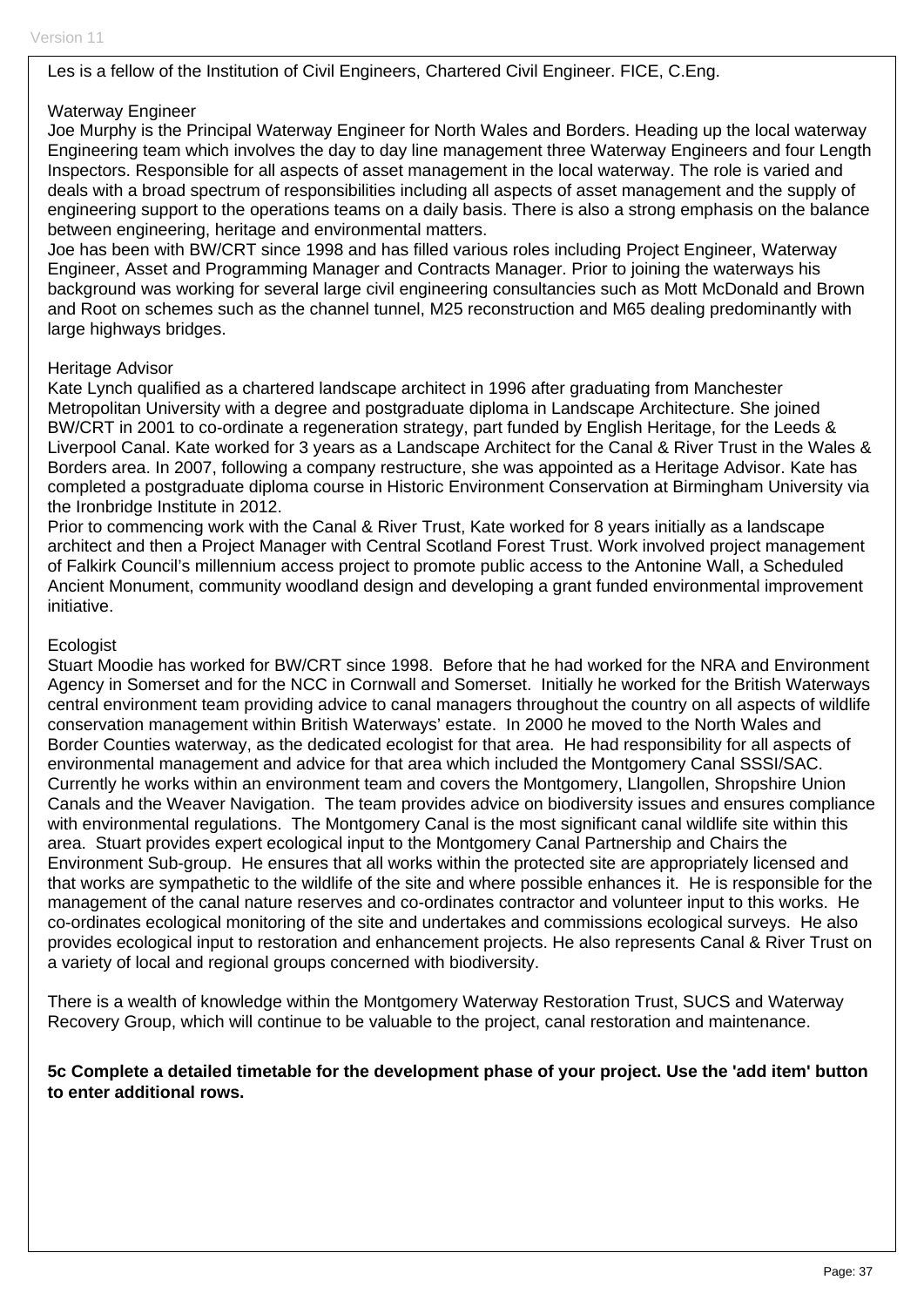## **Development activities**

| <b>Task</b>                                                    | <b>Start</b> | <b>Start</b> | End       | <b>End</b> | Who will lead this task                 |
|----------------------------------------------------------------|--------------|--------------|-----------|------------|-----------------------------------------|
|                                                                | month        | year         | month     | year       |                                         |
| <b>Activity Plan</b>                                           | April        | 2014         | September | 2014       | <b>Community Development</b>            |
|                                                                |              |              |           |            | Officer                                 |
| <b>Conservation Plan</b>                                       | April        | 2014         | August    | 2014       | <b>Project Manager</b>                  |
| Management and Maintenance Plan                                | April        | 2014         | August    | 2014       | Project Manager                         |
| Project Business Plan                                          | April        | 2014         | September | 2014       | Project Manager                         |
| Ecological study                                               | October      | 2013         | June      | 2014       | Ecologist                               |
| Topographic survey of proposed reserve<br>site                 | April        | 2014         | April     | 2014       | <b>Project Manager</b>                  |
| Arts Residency on nature conservation<br>and education         | April        | 2014         | September | 2014       | Head of Education and<br>Interpretation |
| Community Archaeology                                          | May          | 2014         | July      | 2014       | <b>Community Development</b><br>Manager |
| <b>Access and Boundary Audit</b>                               | May          | 2014         | May       | 2014       | Project Manager                         |
| Appointment of Project Manager                                 | January      | 2014         | December  | 2014       | <b>Enterprise Manager</b>               |
| Appointment of Community Development January<br><b>Officer</b> |              | 2014         | December  | 2014       | <b>Enterprise Manager</b>               |
| Brief for Ecological study finalised and<br>tender activity    | October      | 2013         | October   | 2013       | Ecologist                               |
| All other consultant briefs finalised and<br>tender activity   | February     | 2014         | March     | 2014       | <b>Project Manager</b>                  |
| Final project approved internally incl risks October           |              | 2014         | November  | 2014       | Project Manager                         |
| Submission of Round 2 bid                                      | November     | 2014         | December  | 2014       | <b>Project Manager</b>                  |

**5d Tell us about the risks to the development phase of your project and how they will be managed. Use the 'add item' button to enter additional rows.** 

# **Development risks**

| <b>Risk</b>                                                                         | Likelihood Impact |             | <b>Mitigation</b>                                                                                                                                                                                       | <b>Who will</b><br>lead this |
|-------------------------------------------------------------------------------------|-------------------|-------------|---------------------------------------------------------------------------------------------------------------------------------------------------------------------------------------------------------|------------------------------|
| Failure to secure Round 1<br>pass                                                   | <b>Medium</b>     | High        | Ask HLF questions as necessary and be<br>meticulous about answering application questions                                                                                                               | Project<br>Manager           |
| Not all match funding is<br>secured                                                 | Low               |             | Medium Have a funding strategy in place and be clear about Project<br>how final funding can be secured at the begining of Manager<br>the delivery phase                                                 |                              |
| Planning consent for nature<br>reserves is not granted                              | Low               |             | Medium Pre application advice to be sought from Planners<br>and consider design and maintenance of previous<br>phase when designing new reserve                                                         | Project<br>Manager           |
| Licences for environmental<br>works not granted                                     | Low               |             | Medium Ecologist to talk through with regulatory body<br>before submitting for licences                                                                                                                 | Ecologist                    |
| Partnership divides over<br>way forward                                             | Low               | <b>High</b> | Regular partnership meetings and communications<br>between if issues occur                                                                                                                              | Enterprise<br>Manager        |
| Surveys reveal<br>environmental or heritage<br>issues which add costs to<br>project | <b>Medium</b>     |             | Medium Surveys to be organised at the early stage of<br>development phase and reasonable contingency<br>sum to be allowed for until surveys and their<br>implications better known                      | Project<br>Manager           |
| Consultants fail to fully meet Low<br>the brief or provide<br>information late      |                   |             | Medium Allow time for reviewing draft briefs and make them Project<br>as prescriptive as needed. Advertise opportunity in Manager<br>best way to attract good consultants and monitor<br>work regularly |                              |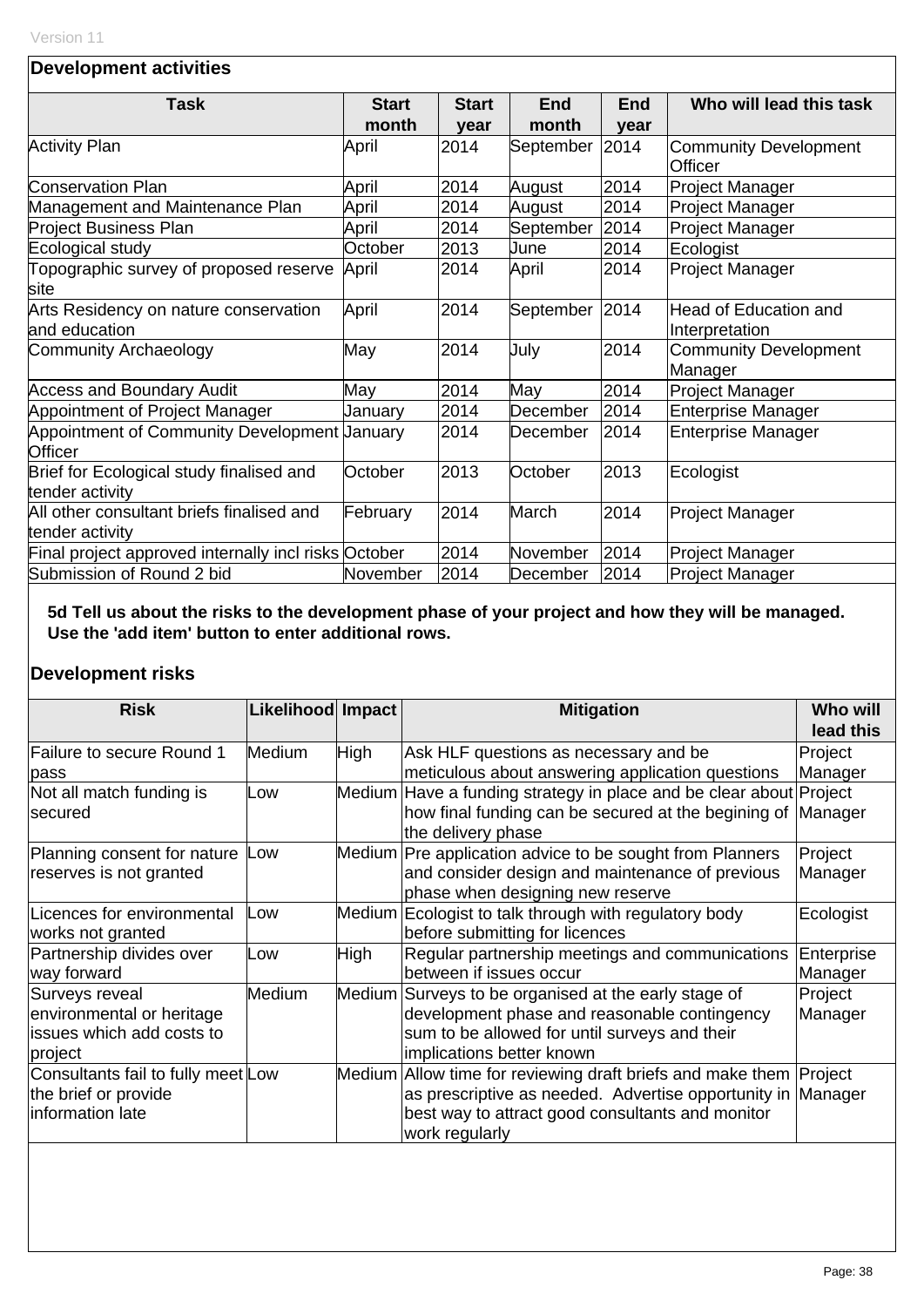#### **Delivery phase**

**5e Who are the main people responsible for the work during the delivery phase of your project?**  The Project Manager and Community Development Officer will be offered an extension to their contracts for the delivery phase. We intend having one or two dedicated staff to deliver some of the environmental enhancements. This idea will be worked up in more detail during the development phase, the likely staffing will be a Countryside Management Project Officer and an apprentice (minimum 18 month appointment). The dedicated project staff will continue to receive support from the Canal & River Trust permanent staff and particularly from Enterprise. The Montgomery Canal Partnership will be a steering group and will help manage risk and offer advice as the project develops. The North Wales and Borders Waterway Partnership may also guide the project and will help promote it at regional level. The volunteer canal restoration groups will give their practical advice to our designs and vice versa regarding construction techniques. There will be a major addition to the project team in the form of the Construction Manager who will lead on framework contractor involvement and procurement.

#### **5f Complete a summary timetable for the delivery phase of your project. Use the 'add item' button to enter additional rows.**

#### **Delivery activities**

| <b>Task</b>                                                                | <b>Start</b> | <b>Start</b> | <b>End</b>     | <b>End</b> | Who will lead this task                 |
|----------------------------------------------------------------------------|--------------|--------------|----------------|------------|-----------------------------------------|
|                                                                            | month        | year         | month          | year       |                                         |
| Briefs for delivery phase finalised                                        | May          | 2015         | June           | 2015       | <b>Project Manager</b>                  |
| Appointment of consultants                                                 | July         | 2015         | July           | 2015       | <b>Project Manager</b>                  |
| Detailed design proposals and specifications                               | August       | 2015         | October        | 2015       | Project Manager                         |
| Construction tender packages complete                                      | October      | 2015         | November       | 2015       | <b>Project Manager</b>                  |
| Tender action and contractors appointed                                    | November     | 2015         | January        | 2016       | <b>Project Manager</b>                  |
| Appointment of Countryside Officer /<br>apprentice                         | September    | 2016         | March          | 2018       | <b>Project Manager</b>                  |
| Towpath works on site phase 1                                              | January      | 2016         | March          | 2016       | Project Manager                         |
| Towpath works on site phase 2                                              | January      | 2017         | March          | 2017       | Project Manager                         |
| Habitat works on site main de-silting phase                                | January      | 2016         | March          | 2016       | Project Manager                         |
| Channel restoration on site                                                | February     | 2016         | March          | 2018       | Project Manager                         |
| New nature reserve ground work only                                        | March        | 2016         | July           | 2016       | Project Manager                         |
| New nature reserve phase 2 lining, landscape<br>and visitor infrastructure | July         | 2017         | December       | 2017       | <b>Project Manager</b>                  |
| Programme of activities and events                                         | July         | 2015         | September 2018 |            | Community<br>Development Officer        |
| Festival 1                                                                 | October      | 2017         | October        | 2017       | Community<br><b>Development Officer</b> |
| Festival 2                                                                 | October      | 2018         | October        | 2018       | Community<br><b>Development Officer</b> |
| Habitat enhancements on site (not main<br>de-silting)                      | September    | 2016         | March          | 2018       | <b>Countryside Officer</b>              |
| Final report and plans for groups and events to<br>continue after project  | October      | 2018         | November       | 2018       | <b>Project Manager</b>                  |

**5g Tell us about the risks to the delivery phase of your project and how they will be managed. Use the 'add item' button to enter additional rows.**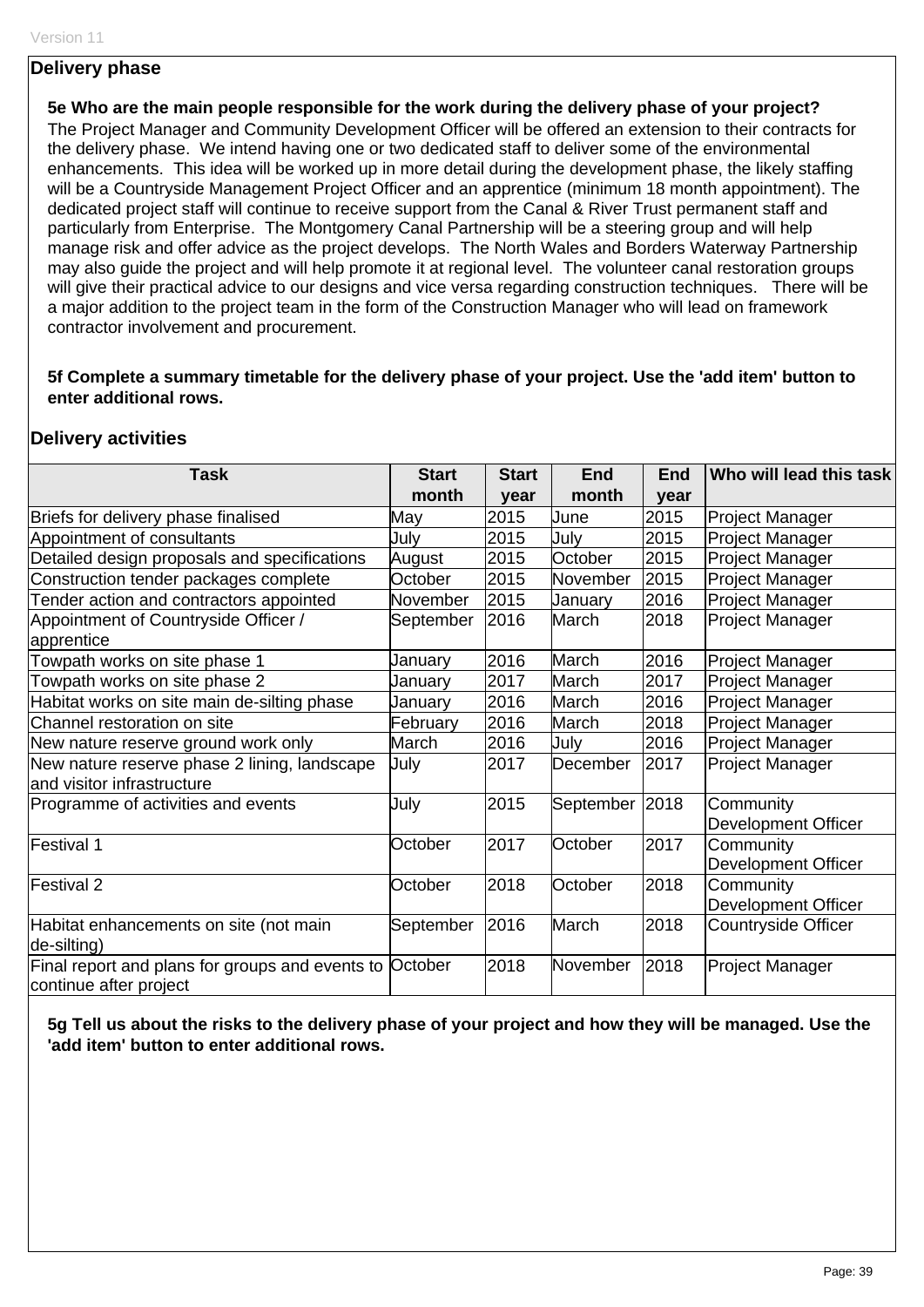| <b>Delivery risks</b>                                                                                               |                   |      |                                                                                                                                                                                      |                                        |  |
|---------------------------------------------------------------------------------------------------------------------|-------------------|------|--------------------------------------------------------------------------------------------------------------------------------------------------------------------------------------|----------------------------------------|--|
| <b>Risk</b>                                                                                                         | Likelihood Impact |      | <b>Mitigation</b>                                                                                                                                                                    | Who will lead<br>this                  |  |
| Volunteer groups put their effortsLow<br>into other projects                                                        |                   |      | Medium maintain quarterly frequency of volunteer<br>sub-group meetings and address<br>concerns                                                                                       | Project Manager                        |  |
| Rise in construction costs when<br>we receive tenders                                                               | Medium            |      | Medium Allow time to review costs or scope or<br>access contingency                                                                                                                  | Project Manager                        |  |
| Failure to recruit enough new<br>volunteers                                                                         | Medium            |      | Medium Have a range of options available to work<br>with volunteer bureaus and volunteer<br>charities and allowance for expenses or<br>options for collecting people                 | Community<br>Development<br>Manager    |  |
| Protected species (eg great<br>crested newts) cause delay and<br>additional costs                                   | Medium            |      | Medium Surveys to be carried out before going to<br>site and mitigation measures to be<br>considered for species that are likely to be<br><b>present</b>                             | Project Manager                        |  |
| weather or water levels cause<br>delays to construction                                                             | Medium            | LOW. | Risk to be built into programme and an<br>allowance in contingency funds                                                                                                             | <b>Project Manager</b>                 |  |
| Access problems for plant,<br>personel or storage or materials                                                      | Medium            |      | Medium Early discussions with adjacent<br>landowners and allowance within<br>contingency fund for clearance or<br>reinstatement                                                      | Project Manager                        |  |
| Vandalism which can include<br>damage to temporary works and<br>water controls                                      | L <sub>OW</sub>   |      | Medium Location of storage to be carefully<br>considered and thought given to security<br>and surveillance                                                                           | Construction<br><b>Project Manager</b> |  |
| L natans (protected species)<br>fails to establish when<br>propogated or issues arise<br>during removal and storage | Low               | High | Previous methods of translocation to be<br>Ecologist<br>reviewed and best practice to be<br>employed. Do each phase in stages to<br>reduce likelihood of many plantlets<br>perishing |                                        |  |
| Organisational changes or staff<br>leaving during project                                                           | Medium            | .ow  | Project will align with Trusts objectives<br>Enterprise<br>and project staff will be supported by<br>Manager<br>permanent staff                                                      |                                        |  |
|                                                                                                                     |                   |      | 5h When do you expect the delivery phase of your project to start and finish?                                                                                                        |                                        |  |
| <b>Project start date</b>                                                                                           |                   |      |                                                                                                                                                                                      |                                        |  |
| <b>Month</b><br>May                                                                                                 |                   |      | Year<br>2015                                                                                                                                                                         |                                        |  |
| <b>Project finish date</b>                                                                                          |                   |      |                                                                                                                                                                                      |                                        |  |
| <b>Month</b><br>December                                                                                            |                   |      | Year<br>2018                                                                                                                                                                         |                                        |  |
|                                                                                                                     |                   |      |                                                                                                                                                                                      |                                        |  |
| <b>Section Six - After the Project Ends</b><br>tell us shout what will bennen enes veur n                           |                   |      |                                                                                                                                                                                      |                                        |  |

**In this section, tell us about what will happen once your project has been completed.**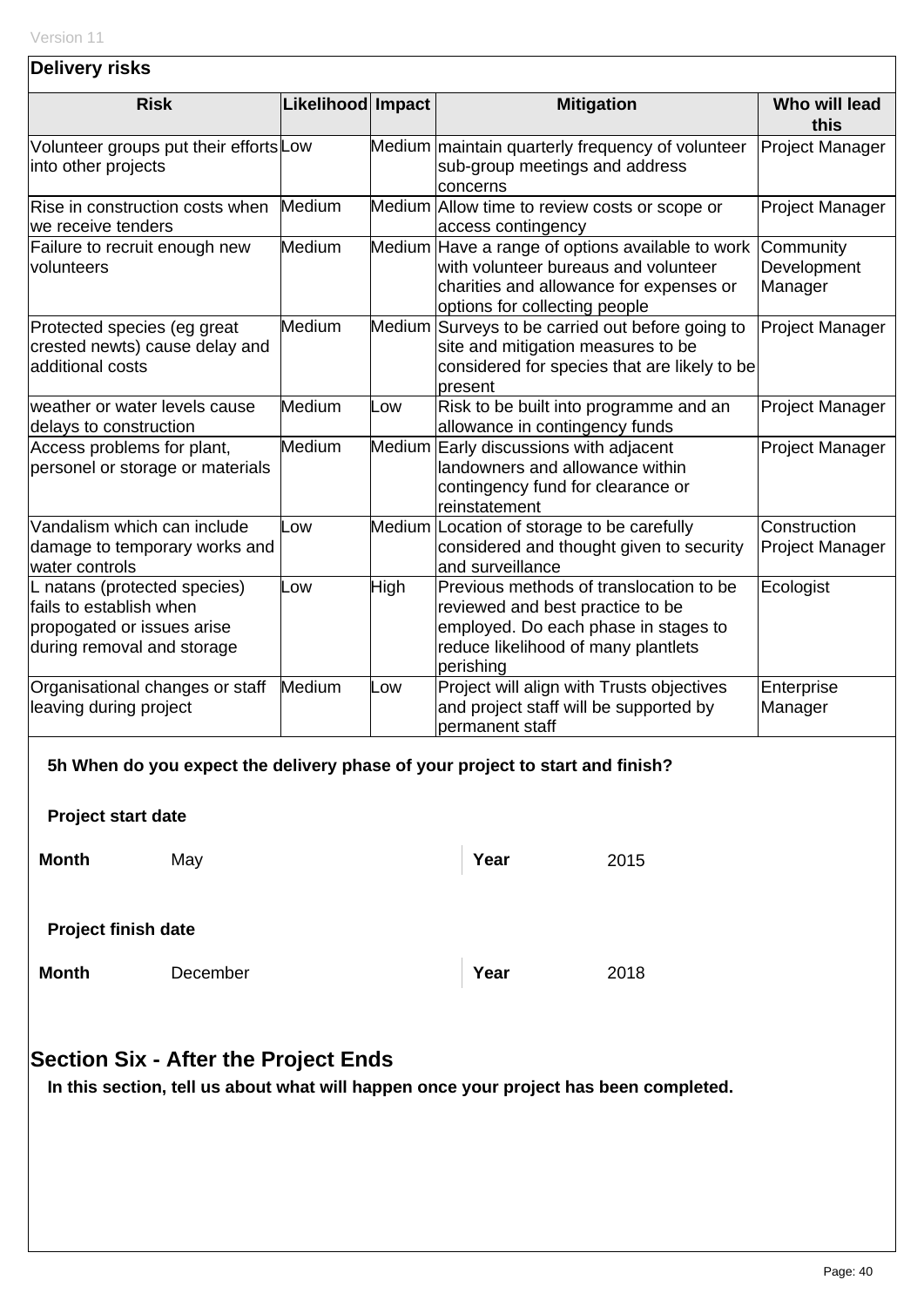#### **6a How will you maintain the outcomes of your project after the grant ends and meet any additional running costs?**

Volunteers will be key to maintaining the canal, building on existing interest and support. Canal adoption schemes have been launched recently across Canal & River Trust, to encourage businesses and local people to take part in maintaining their canals. The Montgomery Canal will be a good waterway for this type of involvement due to the wide range of localities and variety of assets which can be cared for. Events and education volunteers will be recruited during the project with a view to their activities continuing with the support of Canal & River Trust's Education Volunteer Coordinator for the North. Existing groups, such as the Friends of the Montgomery Canal and the Shropshire Union Canal Society are passionate about the Montgomery Canal and will continue to be active supporters, through restoration projects, events and promotion. Through this project we aim to increase membership or active members within the existing membership and work more closely with the Canal & River Trust to focus energies in the right ways. It may be possible to continue to fund a Community Development Officer after the project, but even if this is not the case there are two waterway staff who can continue to support volunteer activities in the canal. The Canal & River Trust will continue in the same vein as British Waterways, in as much as the safety and state of repair of the canal will be monitored and works will continue to be planned on a priority basis. As stated in the CMS, monitoring informs the way we do things in the future. The condition of the SSSI and SAC will also be monitored and maintained and the new nature reserves will be an important part of that monitoring, at some point the reserves will be included within the appropriate designations. We will determine some key performance indicators against which to gauge the success of the new habitats, and will maintain and adjust Management Plans to ensure we improve the biodiversity of the reserves.

Once the new reserves are fully established we will be able to lift the threshold on the maximum boat numbers, which will therefore generate more income. We hope this will attract more business to the local area, on and off the canal, and with it there will be further potential for us to generate income through moorings and marinas (one marina over 80 berths is planned at Queen's Head by a leisure company).

The restoration of the Montgomery Canal is a long-term project, with huge support from all the organisations within the Montgomery Canal Partnership. The partnership members will provide funding, expertise and time to the restoration into the future. We will also look to Social Enterprise groups to assist, and there is the potential for training to continue in some aspects of management. Despite major cuts in funding to public bodies and local authorities and the added pressures on charities to find regular support and funding for campaigns, there will remain a commitment to the continued restoration. We will continue to think imaginatively about the way we can bring projects forward and with support from organisations like the Heritage Lottery Fund we should be able to find match-funding at the sort of levels currently required. Local Authorities will also be able to support the canal restoration through maintaining the importance of benefits to the local communities through policies and strategies.

We believe additional running costs will be relatively low, as the infrastructure has to be maintained now, in its current state, for public access and safety and for water control purposes. We have an estimate of £800/yr/hectare for maintaining nature reserves (mainly volunteer management costs) and this rate is unlikely to increase because we have learnt lessons about the design of reserves and hope to minimise maintenance costs as a result.

Early indications are that the Canal & River Trust is better placed to tap into public support for the canals and to make use of financial benefits associated with being a charity. Canals are a great asset to the nation and this is widely understood.

Communication is often the thing that suffers when project staff leave an organisation. Canal & River Trust has recently started using ThankQ software which makes it much easier to record supporters information and communication with those individuals and groups. It is also straightforward to send newsletters or event information to groups of supporters, according to location or specific interest. This tool will move us from strength to strength and will helpfully be fully adopted during the life of the project.

**6b Tell us about the main risks facing the project after it has been completed and how they will be managed.**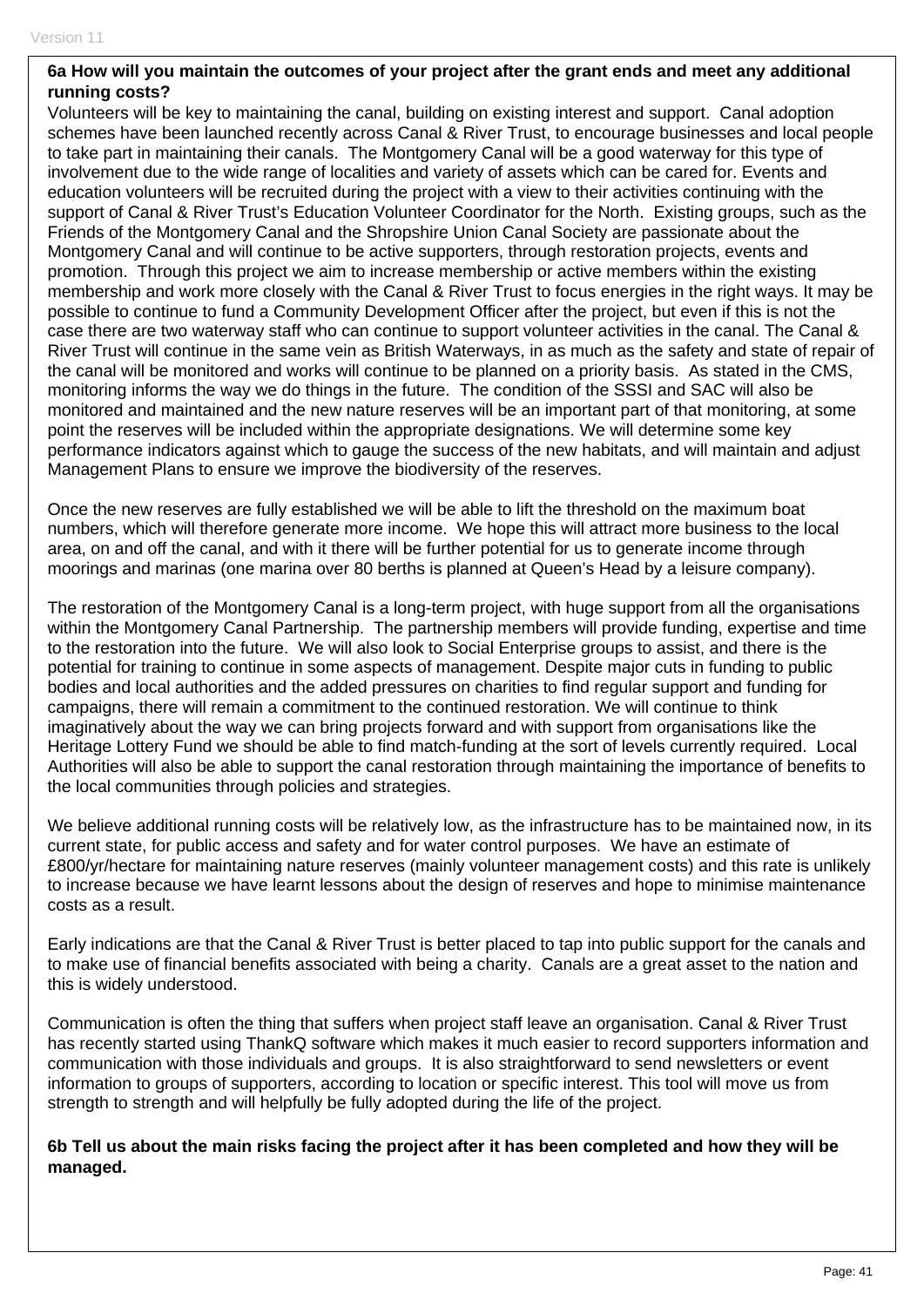| After project risks                                                                                                          |                   |      |                                                                                                                                                                                                                                                                |                       |
|------------------------------------------------------------------------------------------------------------------------------|-------------------|------|----------------------------------------------------------------------------------------------------------------------------------------------------------------------------------------------------------------------------------------------------------------|-----------------------|
| <b>Risk</b>                                                                                                                  | Likelihood Impact |      | <b>Mitigation</b>                                                                                                                                                                                                                                              | <b>Risk Owner</b>     |
| Maintenance budget is<br>reduced based on what we<br>deem necessary after<br>completion                                      | Low               |      | Medium Project will devise a management regime which<br>achieves a balance between volunteers and staff.<br>Construction details will aim to achieve low<br>maintenance solutions                                                                              | Waterway<br>Engineer  |
| Volunteer interest wanes<br>after project                                                                                    | <b>Medium</b>     |      | Medium Volunteer coordinator will be tasked with<br>supporting volunteers and communications will be Coordinator<br>maintained with the volunteers as well as regular<br>recognition of volunteer commitment                                                   | Volunteer             |
| Aston Nature Reserves fail<br>to establish to regulartory<br>bodies satisfaction so boat<br>Inumbers cannot be<br>lincreased | Low               |      | Medium Ecologist to monitor reserves and liaise with<br>partnership. It may take more than 3 years for the<br>reserves to establish. Volunteers to assist with<br>reserve management and if necessary specialist<br>contractors be employed to achieve results | Ecologist             |
| <b>Water resource issues</b>                                                                                                 | Low               |      | Medium Boat numbers may need to be capped and water<br>management may need to be adjusted. Nature<br>reserves will be designed to have various depths<br>so wetlands can cope with dry seasons                                                                 | Waterway<br>Engineer  |
| Montgomery Canal<br>Partnership divides over way<br>forward                                                                  | Low               | High | Good communications to be maintained via<br>partnership meetings and between meetings if<br>required                                                                                                                                                           | Enterprise<br>Manager |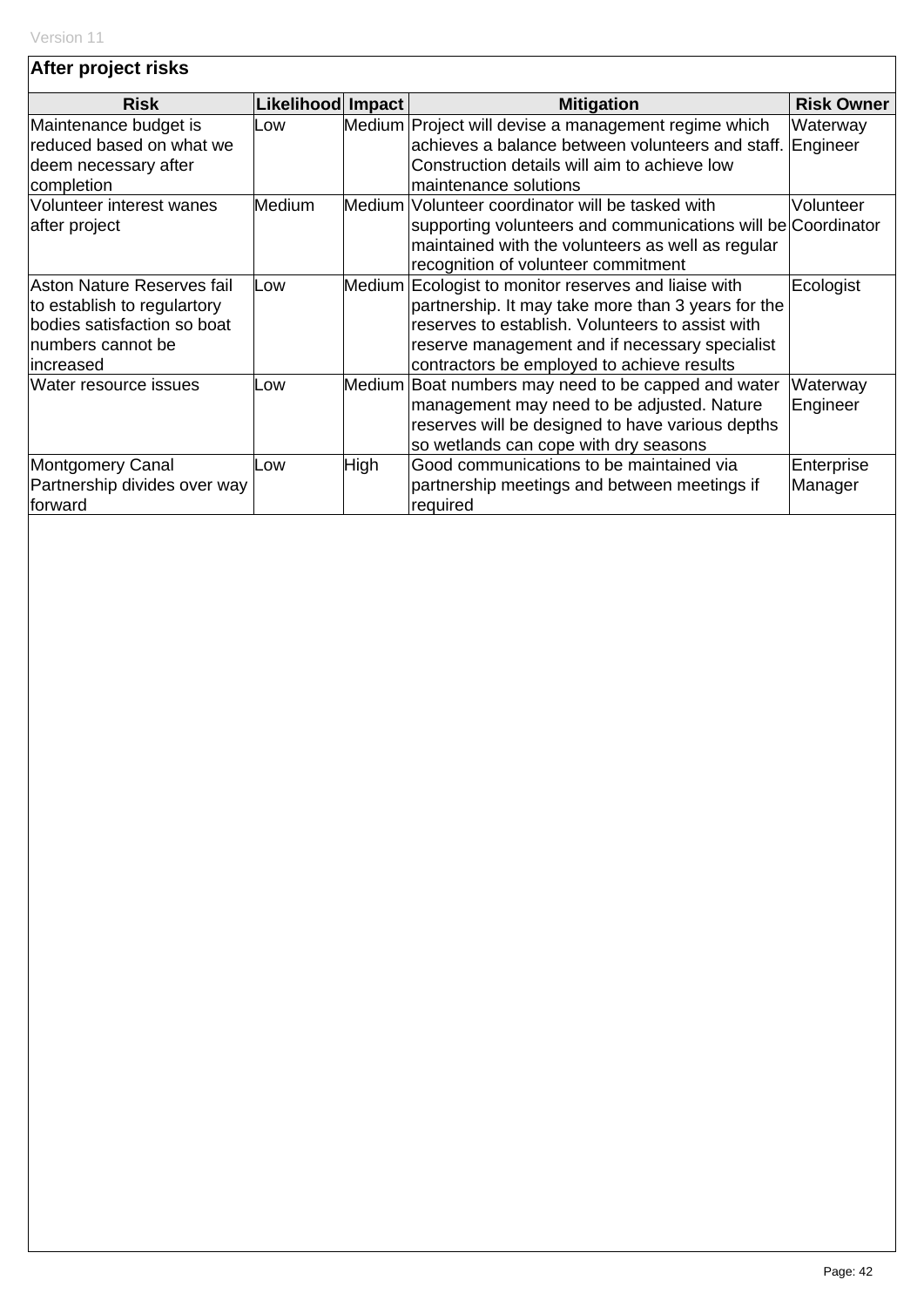**6c How will you evaluate the success of your project from the beginning and share the learning?** 

We will closely follow the guidance provided by HLF in evaluating projects and appreciate that it is qualitative information which will be most valuable to us and managers of other sites and projects. The project outcomes set out in this application will be reported on and a combination of narrating our project journey and providing quantitative information will give a whole picture of our success.

The CMS guides us for monitoring project outputs, especially the natural environment, including populations of floating water plantain and grasswrack pondweed, water quality and range of other aquatic plant species (desirable and undesirable). There is reference to national and local government sustainability indicators, and Powys are in the process of reviewing their sustainability appraisal through the LDP consultation. We would look to identify a number of indicators to use to assess the difference our project is making. The list we will draw our indicators from (the CMS) is:

#### **WILDLIFE**

Length of SSSI in favourable condition Mapped area of Luronium natans Transect occurrence of seven nationally rare aquatic water plants % banksides with marginal vegetation Water quality: criteria to be defined

BUILT HERITAGE

Listed buildings or structures restored / removed from Buildings at Risk Register Listed buildings or structures brought back into use Non-listed heritage structures on BW heritage register restored Non-listed heritage structures on BW heritage register brought back into use Heritage training days for i. Trust staff ii. External contract staff iii. Volunteers

#### VISITOR USE

Towpath users (also health): existing pedestrian counters Boat numbers: existing boat counters Canoeists (also health): method to be defined, (club questionnaire?) Cyclists (also health): method to be defined Length of towpath where cycling is permitted

EDUCATION CRT-organised visits – numbers of beneficiaries Visitor numbers to Burgedin Canoe Centre Visitor numbers to reserves: additional pedestrian counters? Number of other known visiting/user groups Number of talks or visits to groups Numbers of information and interpretation boards or web-based equivalents

SOCIAL INCLUSION/COMMUNITY INVOLVEMENT Numbers of community or voluntary groups active on canal MC News circulation Number of volunteer days input to the canal restoration and management Length of towpath with all ability access Number of stiles either replaced by kissing gates or removed By local survey: % believing canal belongs to the local community % believing they know what is going on along the waterway Method of travel to canal (foot, bicycle, car, bus etc)

ECONOMIC DEVELOPMENT Jobs/employment: method to be defined Proportion of project expenditure going to local firms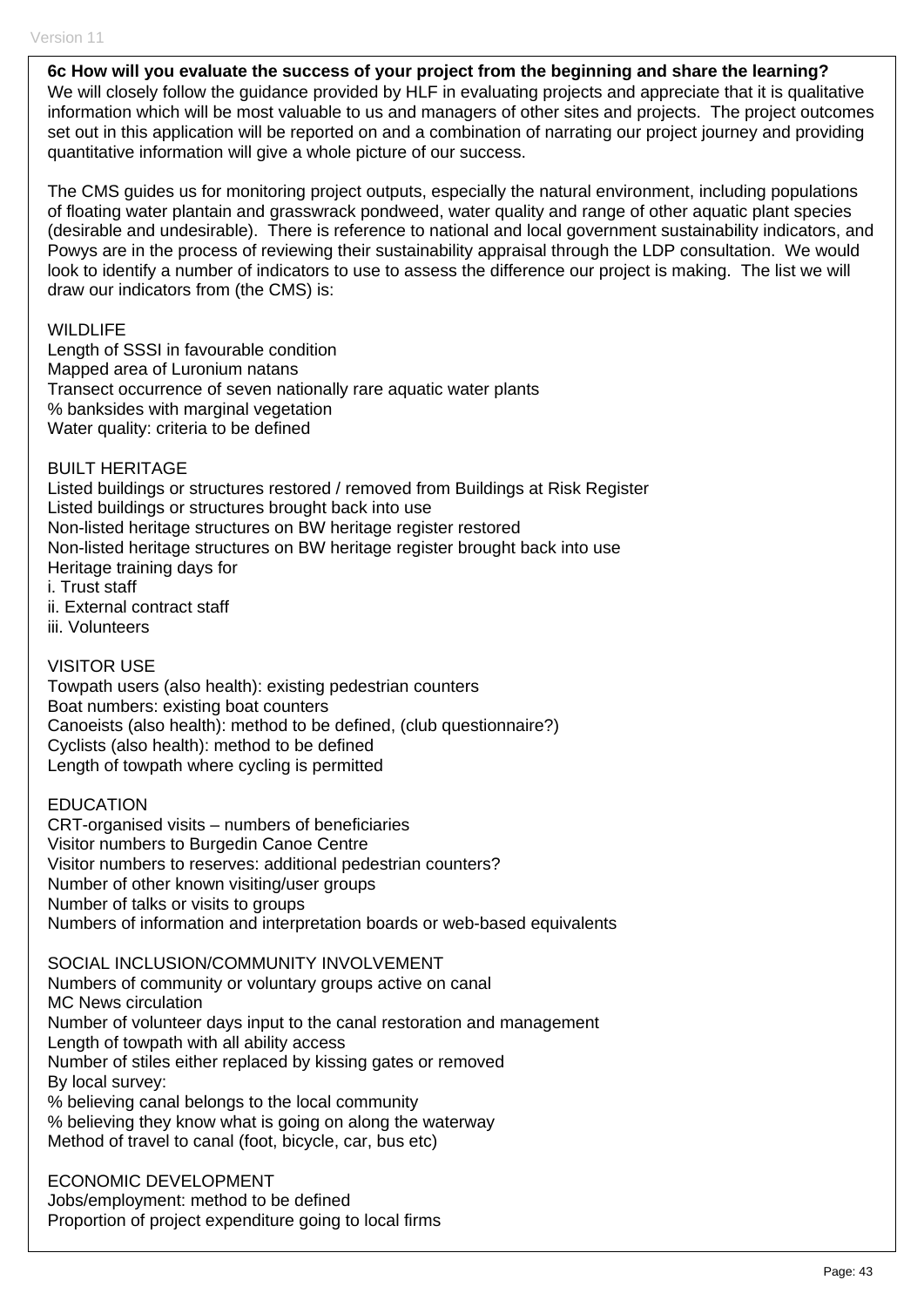Proportion of suppliers with environmental management system CRT suppliers Subcontractors to Canal & River Trust suppliers Other partners' suppliers (We are also keen to use the LM3 local multiplier to see how the local economy benefits from the spend as a result of the project. The CMS aspires to offer local firms the chance to bid to supply contracts, with the hope that money stays in the local economy through payment of salaries and purchase of materials). COMMUNITY IDENTIFIED TARGETS These targets will need to be measured by regular survey of the community by a standard methodology. Method and frequency to be defined.

Dog fouling Perception of birds Length open to navigation Landscape values – trees &hedges Attractiveness/cleanliness Peace and tranquillity

The Friends of the Montgomery Canal are already active in raising awareness and sharing best practice and in the CMS they commit to widening their remit to include monitoring and surveying, and being a channel and forum for local views. Shropshire Union Canal Society has recently carried out towpath questionnaires based on the Sustrans questionnaire, which will also be regularly repeated on Route 81 (currently on the southern third of the Montgomery Canal)

We intend holding a best practice conference to share our experience and launch our best practice manual for managing canals (for L natans). It will be aimed at landowners and statutory bodies who have L natans populations or are owners of land that maybe once could have been a natural habitat for the species.

We will share best practice across a range of topics within our own organisation and through partner organisations, including members of the Montgomery Canal Partnership. We intend having a regularly updated project website for internal use and with accessible areas for partners and interested individuals.

# **Section Seven - Project Costs**

**In this section, tell us how much it will cost to develop and deliver your project.** 

## **7a Development-Phase costs**

## **Development costs**

| <b>Cost heading</b>      | <b>Description</b>                                                                              | Cost   | <b>Total</b> |
|--------------------------|-------------------------------------------------------------------------------------------------|--------|--------------|
| <b>Professional Fees</b> | All fees associated with development phase                                                      | 107000 | 107000       |
| New staff costs          | <b>Project Manager and Community Development Officer</b>                                        | 55500  | 55500        |
| Recruitment              |                                                                                                 |        |              |
| Other                    | Surveys, planning fees and volunteer expenses                                                   | 8670   | 8670         |
| Full Cost Recovery       |                                                                                                 |        |              |
| Contingency              | 10% on all costs but not including salaries                                                     | 11567  | 11567        |
|                          | Non-cash contributions Trust support and attendance of organisations at partnership<br>meetings | 4100   | 4100         |
| Volunteer time           | Surveys, community archaeology, design and project planning                                     | 7950   | 7950         |
| Total                    |                                                                                                 | 194787 | 194787       |

## **7b Development-Phase income**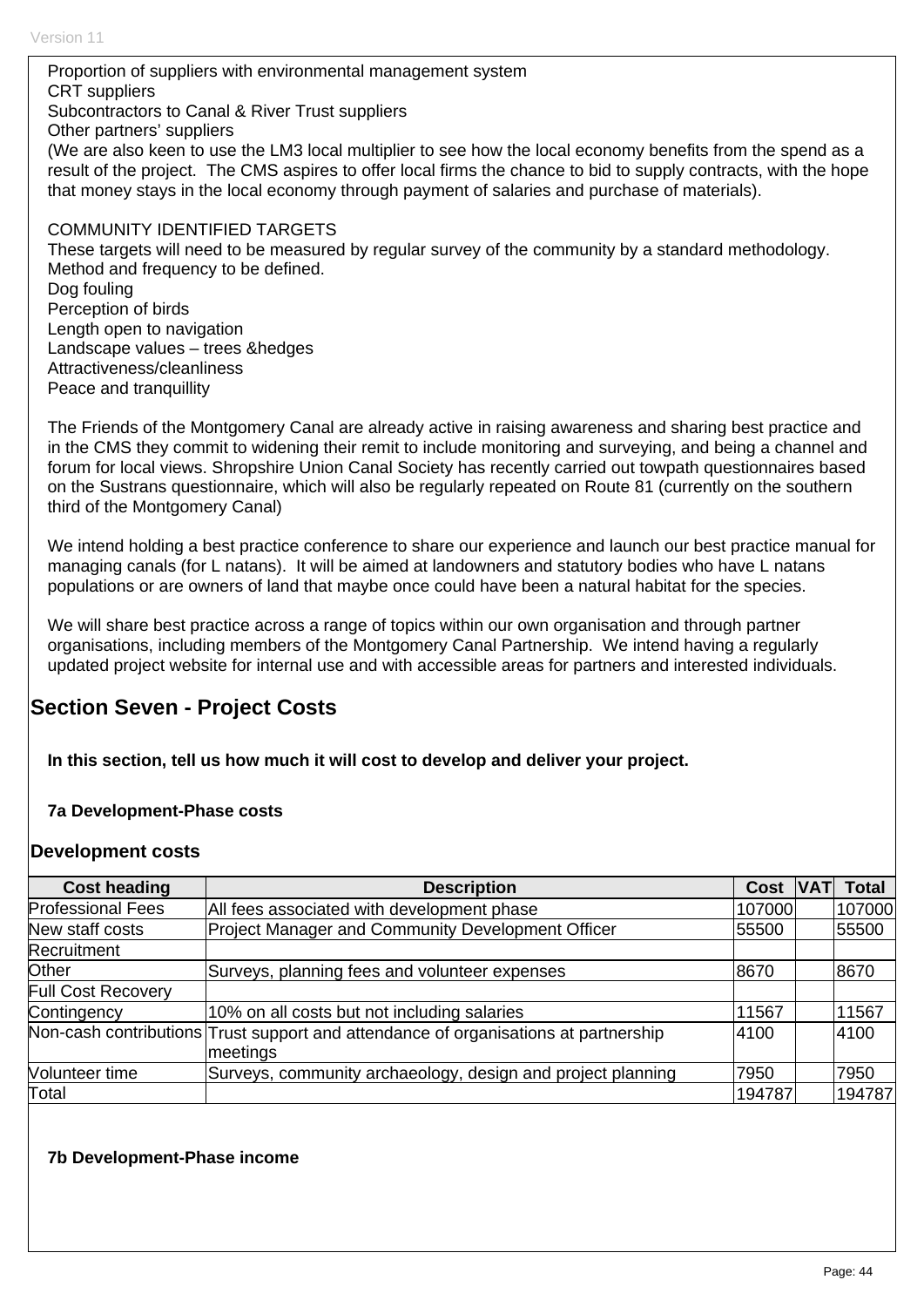| <b>Development income</b>     |                                                                     |          |        |
|-------------------------------|---------------------------------------------------------------------|----------|--------|
| <b>Source of funding</b>      | <b>Description</b>                                                  | Secured? | Value  |
| Local authority               |                                                                     |          |        |
| Other public sector           | Arts Council of Wales contribution for arts residency Yes           |          | 12000  |
| Central government            |                                                                     |          |        |
| European Union                |                                                                     |          |        |
| Private donation - Individual |                                                                     |          |        |
| Private donation -            | Canal groups within partnership giving cash                         | Yes      | 500    |
| Trusts/Charities/Foundations  | contribution                                                        |          |        |
| Private donation - corporate  |                                                                     |          |        |
| Commercial/business           |                                                                     |          |        |
| Own reserves                  | Canal & River Trust Project Budget                                  | Yes      | 10037  |
| Other fundraising             |                                                                     |          |        |
| Non cash contributions        | Trust staff and organisations attendance at<br>partnership meetings | Yes      | 4100   |
| Volunteer time                | Surveys, community archaeology, design and<br>project planning      | No       | 7950   |
| <b>HLF</b> grant request      |                                                                     |          | 160200 |
| Total                         |                                                                     |          | 194787 |

# **7c Development phase financial summary**

| Total development costs              | 194787 |
|--------------------------------------|--------|
| Total development income             | 34587  |
| <b>HLF</b> development grant request | 160200 |
| HLF development grant %              | 82     |

# **Section Seven - Project Costs**

# **7d Delivery-phase capital costs**

| <b>Cost Heading</b>        | <b>Description</b>                                                                 | Cost    | IVA' | <b>Total</b> |
|----------------------------|------------------------------------------------------------------------------------|---------|------|--------------|
|                            |                                                                                    |         |      |              |
| Purchase price of items or | Garden wall purchase because it forms edge of canal                                | 5000    |      | 5000         |
| property                   |                                                                                    |         |      |              |
| Repair and conservation    | Habitat enhancements, canal heritage structure repairs,                            | 1402000 |      | 1402000      |
| work                       | towpath repairs, channel restoration and boundary repairs                          |         |      |              |
| New building work          |                                                                                    |         |      |              |
| Other capital work         | New nature reserves and associated access and                                      | 1596000 |      | 1596000      |
|                            | linfrastructure                                                                    |         |      |              |
| Equipment and materials    | Materials and equipment relating to reserves, channel,                             | 930000  |      | 930000       |
|                            | towpath, boundary, heritage structures and habitat works                           |         |      |              |
| Other                      |                                                                                    |         |      |              |
|                            | Professional fees relating to Professional fees associated with habitat works, new | 343000  |      | 343000       |
| any of the above           | reserves, access improvements, channel repairs                                     |         |      |              |
| Total                      |                                                                                    | 4276000 |      | 4276000      |

# **Section Seven - Project Costs**

**7e Delivery-phase activity costs**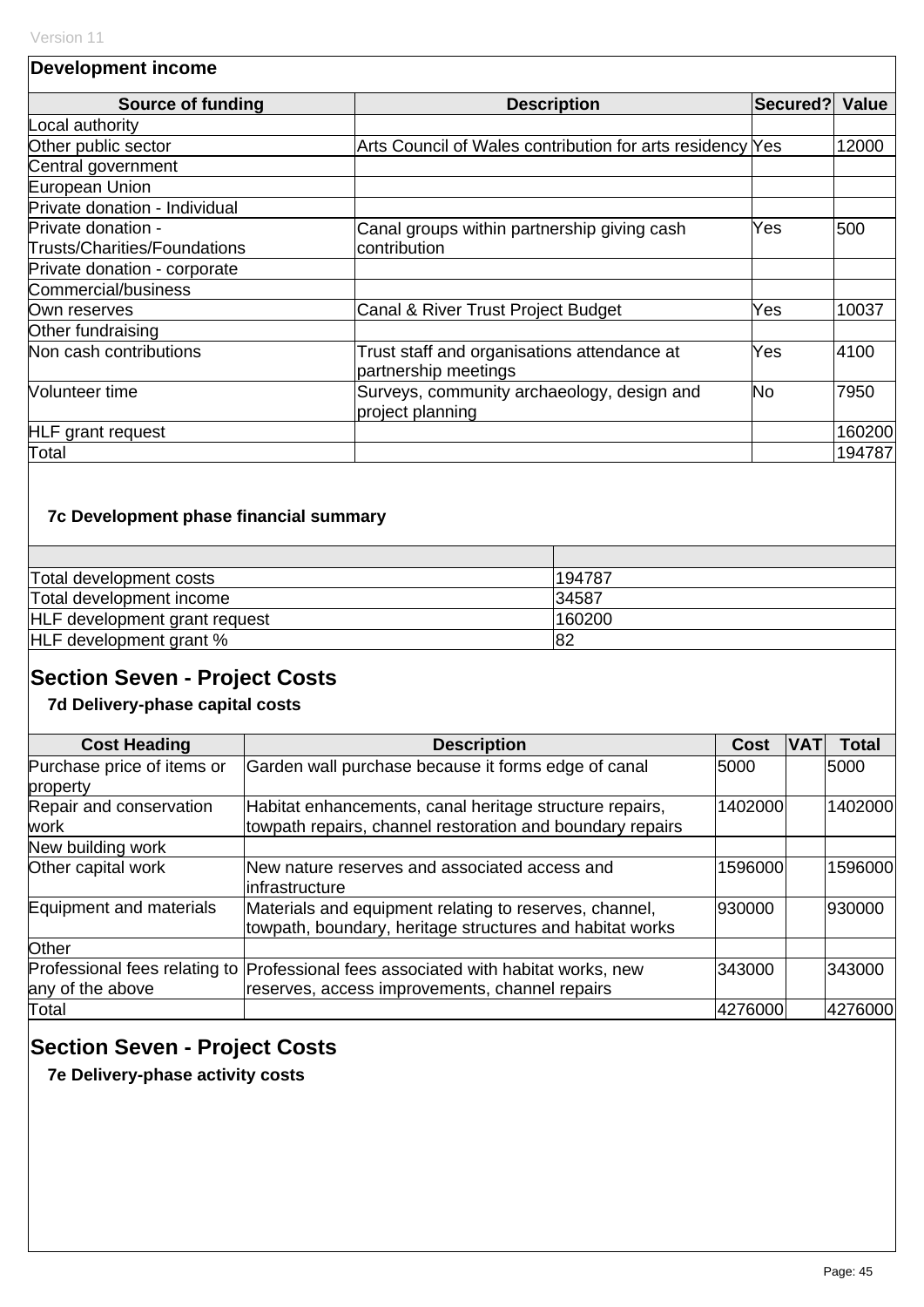| <b>Cost Heading</b>                               | <b>Description</b>                                                                          | Cost   | <b>IVATI</b> | <b>Total</b> |
|---------------------------------------------------|---------------------------------------------------------------------------------------------|--------|--------------|--------------|
| New staff costs                                   | Project Manager, Community Development Officer and 18<br>month Countryside Manager          | 248000 |              | 248000       |
| Training for staff                                |                                                                                             |        |              |              |
| Paid training placements                          | Apprentice to Countryside Manager                                                           | 20000  |              | 20000        |
| Training for volunteers                           | Materials and delivery of volunteer training across all tasks                               | 98000  |              | 98000        |
| Travel for staff                                  |                                                                                             |        |              |              |
| Travel and expenses for<br>volunteers             | Travel including provision of transport for remote sites plus<br>volunteer expenses         | 75000  |              | 75000        |
| Equipment and materials                           | Equipment and materials associated with events and<br>activity plan projects                | 40000  |              | 40000        |
| Other                                             | An allowance for services, hire and infrastructure for events 100000<br>and activities      |        |              | 100000       |
| Professional fees relating to any<br>of the above | Fees related to all event and activity plan activities where a<br>professional is appointed | 73000  |              | 73000        |
| Total                                             |                                                                                             | 654000 |              | 654000       |

# **7f Delivery-phase - other costs**

| <b>Cost Heading</b>                                                   | <b>Description</b>                                                                                     | Cost    | <b>VAT</b> | <b>Total</b> |
|-----------------------------------------------------------------------|--------------------------------------------------------------------------------------------------------|---------|------------|--------------|
| Recruitment                                                           | Recruitment of volunteers or staff                                                                     | 1000    |            | 1000         |
| Publicity and promotion                                               | Promotion of events and volunteer opportunities                                                        | 10000   |            | 10000        |
| Evaluation                                                            | Evaluation of project outputs and outcomes                                                             | 25000   |            | 25000        |
| Other                                                                 |                                                                                                        |         |            |              |
| <b>Full Cost Recovery</b>                                             |                                                                                                        |         |            |              |
| Contingency                                                           | Contingency at 15% against all costs except staff<br>costs                                             | 700000  |            | 700000       |
| Inflation                                                             |                                                                                                        |         |            |              |
| Increased management and<br>maintenance costs (maximum five<br>years) |                                                                                                        |         |            |              |
| Non cash contributions                                                | Montgomery Canal Partnership representatives<br>linvolvment                                            | 12600   |            | 12600        |
| <b>Volunteer time</b>                                                 | Volunteer in-kind across restoration, environmental 273700<br>enhancements heritage repairs and events |         |            | 273700       |
| Total                                                                 |                                                                                                        | 1022300 |            | 1022300      |

# **Section Seven - Project Costs**

**7g Delivery-Phase income**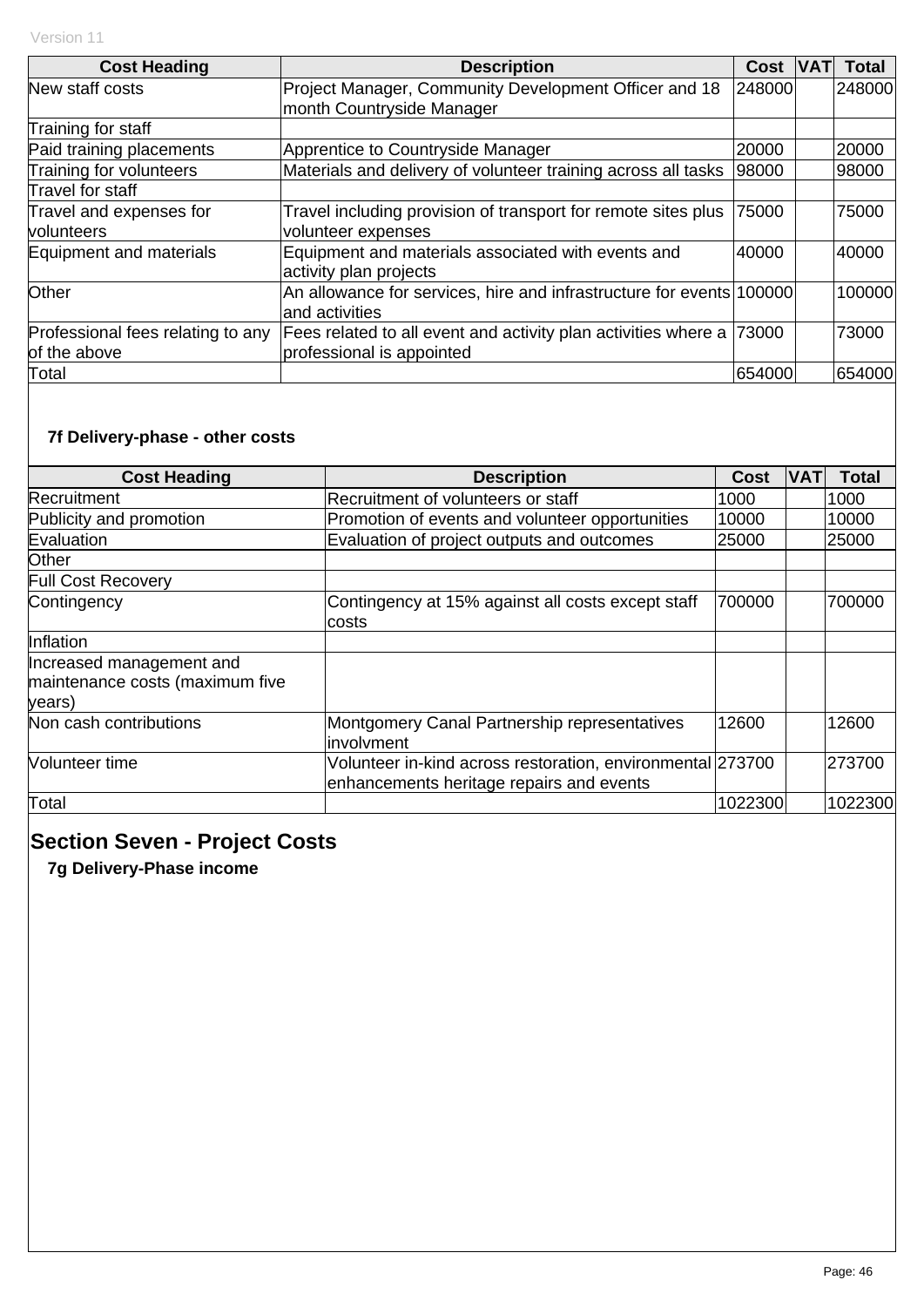| <b>Source of funding</b>        | <b>Description</b>                                  | Secured?  | Value   |
|---------------------------------|-----------------------------------------------------|-----------|---------|
| Local authority                 |                                                     | No        | 600000  |
|                                 | Powys County Council and Shropshire Council         |           |         |
| Other public sector             | Contributions from Montgomery Canal Partnership     | No        | 156000  |
|                                 | Organisations                                       |           |         |
| Central government              |                                                     |           |         |
| European Union                  | Funds being applied for from Life+ Nature           | No        | 460000  |
| Private donation - Individual   |                                                     |           |         |
| Private donation -              | Contributions from all canal societies Shropshire   | Yes       | 74000   |
| Trusts/Charities/Foundations    | Union Canal Society, Montgomery Waterways           |           |         |
|                                 | Restoration Trust, Friends of Montgomery Canal and  |           |         |
|                                 | <b>Inland Waterways Association</b>                 |           |         |
| Private donation - corporate    | Canal & River Trust commitment to fundraise         | No        | 250000  |
|                                 |                                                     |           |         |
|                                 | (Sponsorship)                                       |           |         |
| Commercial/business             |                                                     |           |         |
| Own reserves                    | Canal & River Trust own reserves                    | Yes       | 276000  |
| Other fundraising               | Canal & River Trust fundraising (Trusts etc)        | No        | 100000  |
| Increased management and        |                                                     |           |         |
| maintenance Costs (maximum five |                                                     |           |         |
| years)                          |                                                     |           |         |
| Non cash contributions          | Montgomery Canal Partnership representatives        | No        | 12600   |
|                                 | involvement                                         |           |         |
| Volunteer time                  | Volunteer in-kind across restoration, environmental | <b>No</b> | 273700  |
|                                 | enhancements, heritage repairs, channel restoration |           |         |
|                                 |                                                     |           |         |
|                                 | and events                                          |           |         |
| <b>HLF</b> grant request        |                                                     |           | 3750000 |
| Total                           |                                                     |           | 5952300 |

# **7h Delivery-phase financial summary**

| Total delivery costs       | 5952300 |
|----------------------------|---------|
| Total delivery income      | 2202300 |
| HLF delivery grant request | 3750000 |
| HLF delivery grant %       | 63      |
|                            |         |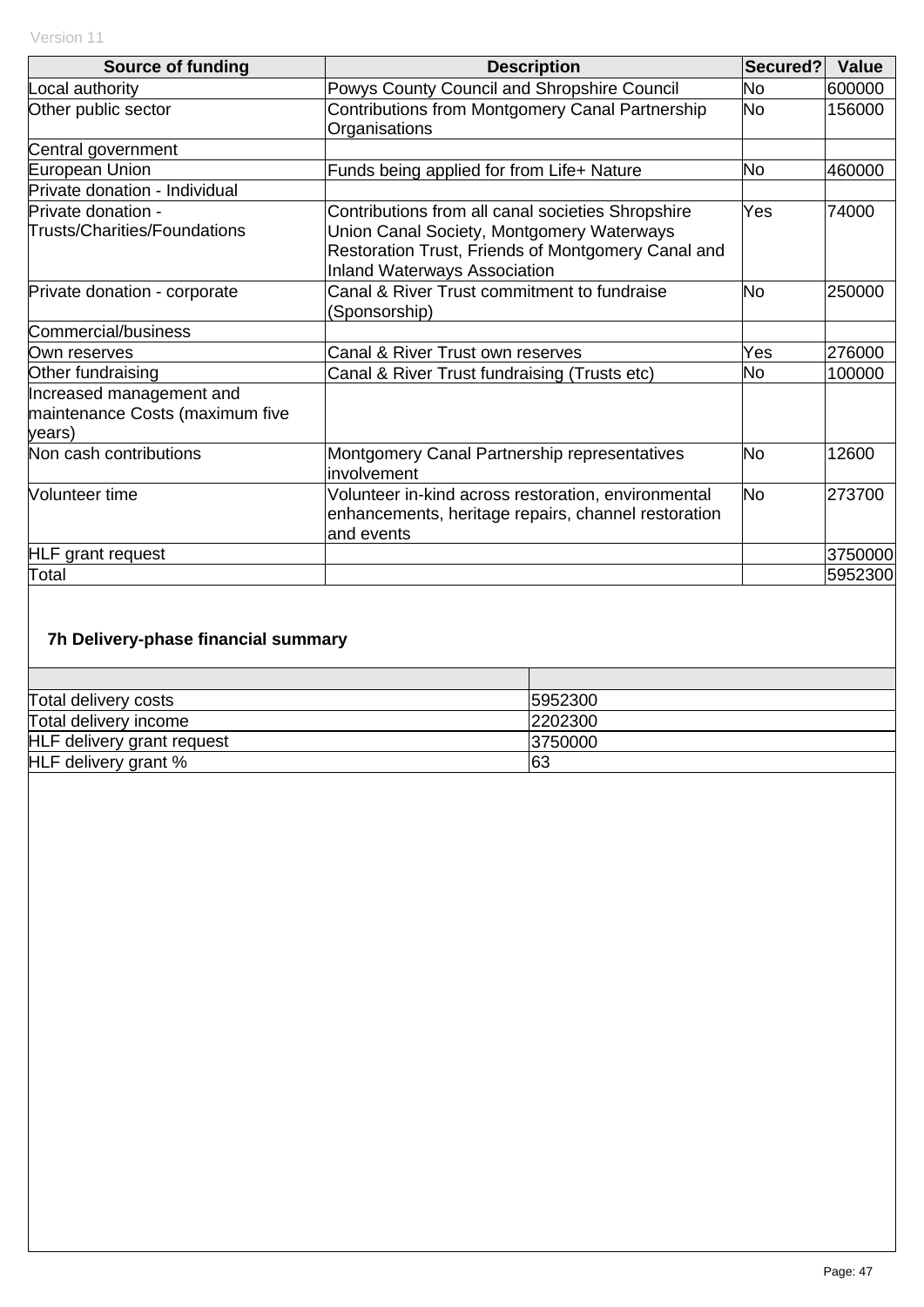#### **7i If cash contributions from other sources are not yet secured, how do you expect to secure these and by when?**

The Local Authority contributions are made up of up to £600,000 from Powys County Council and there is a commitment to secure this funding through their green travel commitments (see letter of support). Also Shropshire Council are unable to approve any cash commitment now, but should a Round 1 pass be awarded they are commited to sourcing a contribution, but they are unable to give a figure at this stage. (see letter of support)

Life+ will be applied for in June 2013 and we will hear if it is successful in March 2014. We have already put this project forward for funding in 2012 and it was rejected, but feedback has been given and we are more confident of success this year.

The Partnership members (ie who are not Local Authority or canal groups) are generally in the process of reorganisation or budget cuts, so are not in a position to commit funds at this stage, but we are hopeful between the environment and heritage bodies we should be able to secure this relatively small sum (£156,000).

Finally Canal & River Trust fundraising team is commited to making fundraising for the Montgomery Canal a priority. We are aiming to secure £100,000 worth of trust funding and also £250,000 of sponsorship. We are in discussions with a leisure group who are keen to develop a marina and they acknowledge the importance of the canal restoration to their marina, once they decide to go ahead with the development, they will be likely to give the majority of this figure as a contribution to the project.

# **7j If you have included Full Cost Recovery, how have you worked out the share that relates to your project?**

N/A

# **Section Eight - Additional information and declaration**

**This part of the form aims to collect the information we need to report on the range of organisations we fund. We will not use this information to assess your application. We encourage you to be as specific as possible about the people your organisation represents.** 

**If your organisation represents the interests of a particular group, such as young people or disabled people, tell us which by filling in the tables below.** 

**If you are based in Northern Ireland, where legislation requires us to report in detail on the organisations we fund, please complete the tables in full, as applicable.** 

 $\vee$  If you are based outside Northern Ireland and your organisation represents the interests of a wide range of people and not any particular group, mark this box only.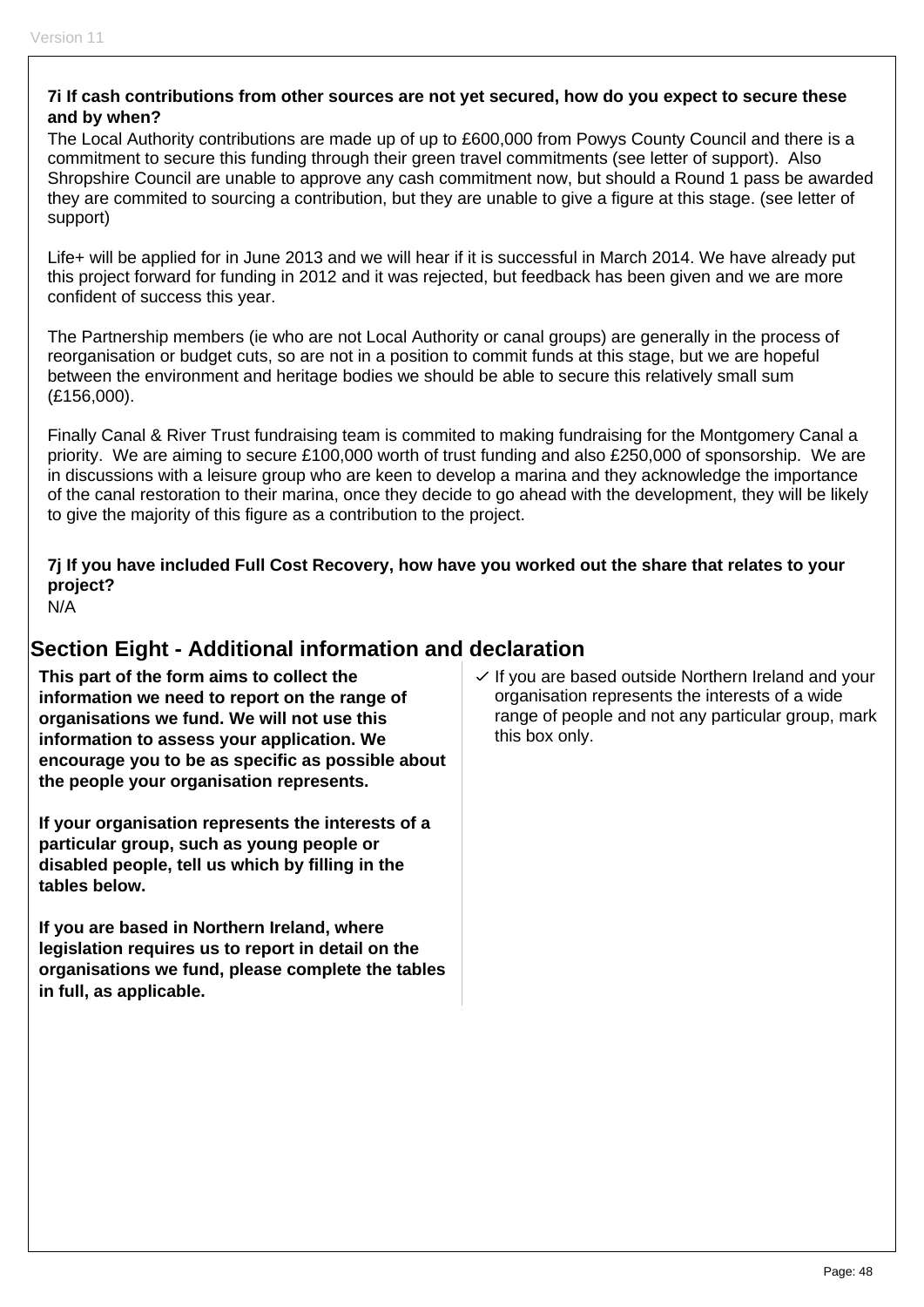#### **Declaration**

#### **a) Terms of Grant**

**You must read the standard terms of grant for this programme on our website.** 

**By completing this Declaration, you are confirming that your organisation accepts these terms. For partnership projects, all partners must confirm that they accept the standard terms of grant by adding a contact at the end of the declaration.** 

#### **b) Freedom of Information and Data Protection**

**We are committed to being as open as possible. This includes being clear about how we assess and make decisions on our grants and how we will use your application form and other documents you give us. As a public organisation we have to follow the Data Protection Act 1998 and the Freedom of Information Act 2000.** 

**When you complete the Declaration at the end of the application form, you are confirming that you understand the Heritage Lottery Fund's legal responsibilities under the Data Protection Act 1998 and the Freedom of Information Act 2000 and have no objection to us releasing sections 2, 3 and 4 of the application form to anyone who asks to see them. If there is any information in these sections of the form that you don't want made publicly available, please explain your reasons below:** 

**We will take these into account when we respond to any request for access to those sections. We may also be asked to release other information contained elsewhere in the form and we will respond to these requests after taking account of your rights and expectations under the Freedom of Information Act 2000 and Data Protection Act 1998. In those cases, we will always consult you first.** 

**The Heritage Lottery Fund will not be responsible for any loss or damage you suffer as a result of HLF meeting these responsibilities.** 

**When you complete the Declaration you also agree that we will use this application form and the other information you give us, including any personal information covered by the Data Protection Act 1998, for the following purposes:** 

- **To decide whether to give you a grant.**
- **To provide copies to other individuals or organisations who are helping us to assess and monitor grants.**
- **To hold in a database and use for statistical purposes.**
- **If we offer you a grant, we will publish information about you relating to the activity we have funded, including the amount of the grant and the activity it was for. This information may appear in our press releases, in our print and online publications, and in the publications or websites of relevant Government departments and any partner organisations who have funded the activity with us.**
- **If we offer you a grant, you will support our work to demonstrate the value of heritage by contributing (when asked) to publicity activities during the period we provide funding for and participating in activities to share learning, for which we may put other grantees in contact with you.**

**We may contact you from time to time to keep you informed about the work of the Heritage Lottery Fund**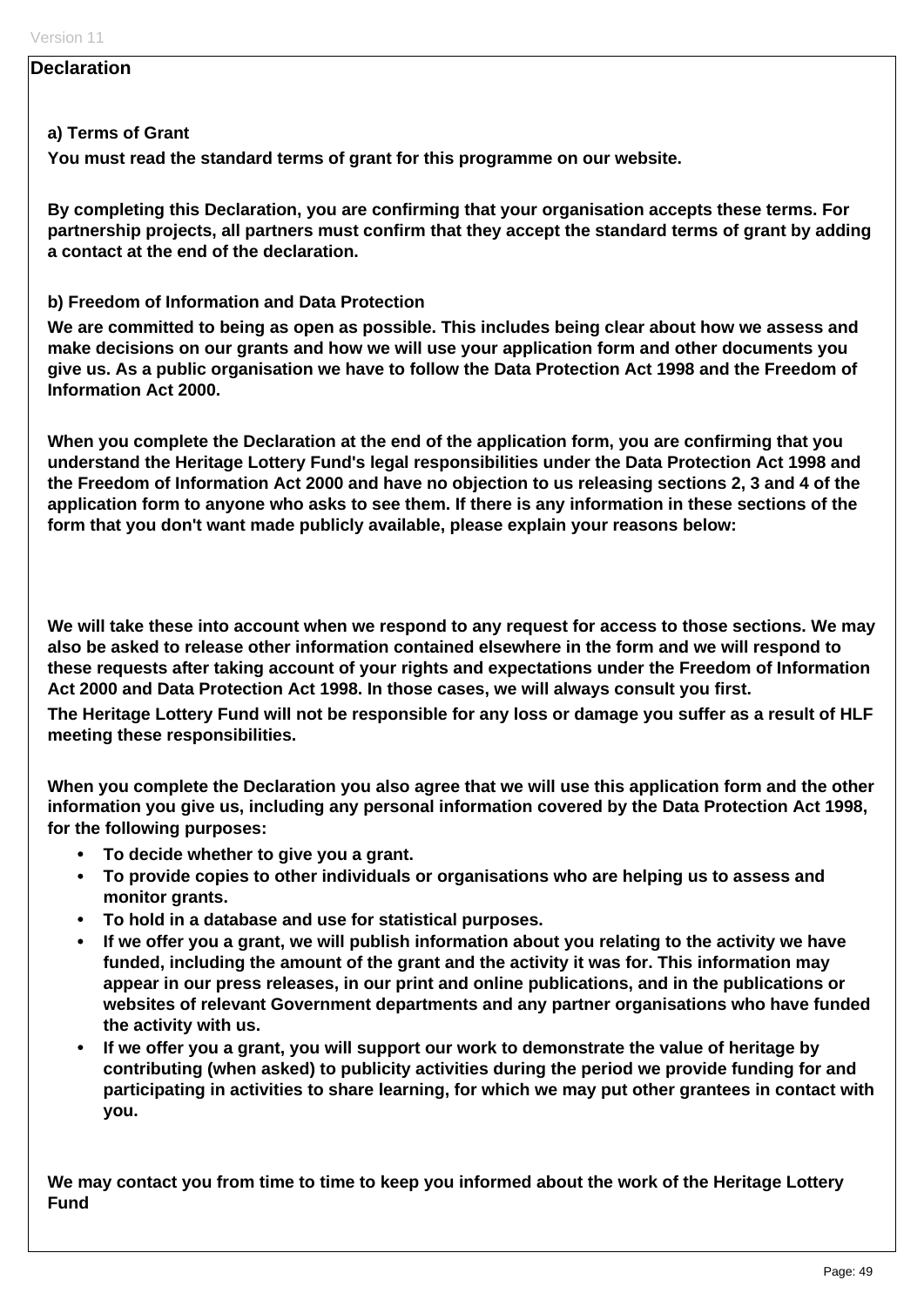Tick this box if you do not wish to be kept informed of our work

**I confirm that the organisation named on this application has given me the authority to complete this application on its behalf.** 

**I confirm that the activity in the application falls within the purposes and legal powers of the organisation.** 

**I confirm that the organisation has the power to accept and pay back the grant.** 

**I confirm that if the organisation receives a grant, we will keep to the standard terms of grant, and any further terms or conditions as set out in the grant notification letter, or in any contract prepared specifically for the project.** 

**I confirm that, as far as I know, the information in this application is true and correct.** 

**I confirm that I agree with the**   $\times$ **above statements.** 

| <b>Name</b>     | Alex Ball           |
|-----------------|---------------------|
| Organisation    | Canal & River Trust |
| <b>Position</b> | Development Manager |
| <b>Date</b>     | 11/06/2013          |

**Are you applying on behalf of a partnership?**  No

## **Section Nine - Supporting Documents**

**Please provide all of the documents listed at each round, unless they are not applicable to your project. You will be asked to indicate how you are sending these documents to us - as hard copy or electronically.** 

#### **First round**

**1. Copy of your organisation's constitution (formal rules), unless you are a public organisation. If your application is on behalf of a partnership or consortium, please also provide the constitution of each of these organisations too.** 

**If you have sent a copy of your constitution with a previous grant application (since April 2008) and no changes have been made to it, you do not need to send it again. Tell us the reference number of the previous application.** 

Already supplied